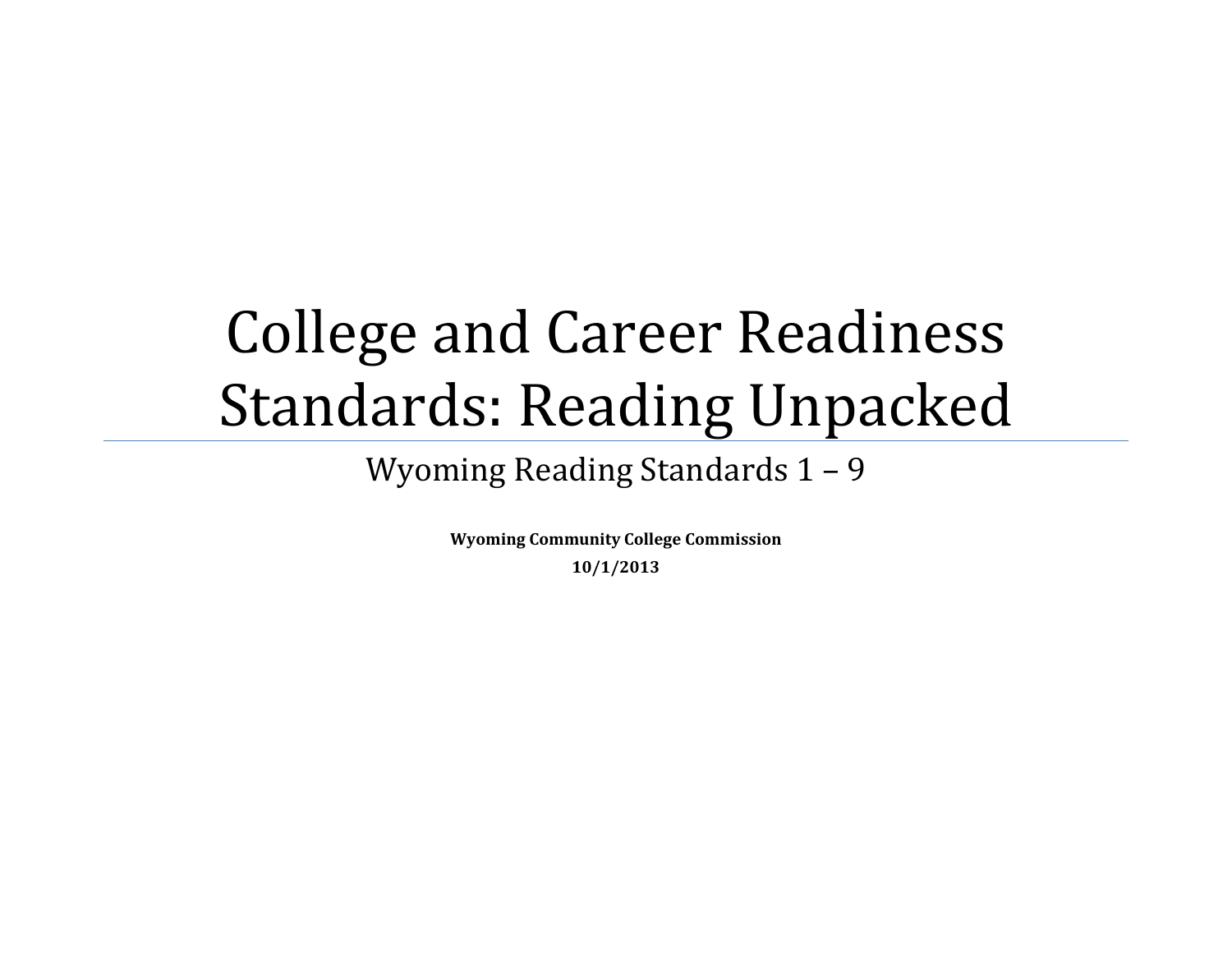#### **Reading Standards**

*To become college and career ready, students need to grapple with works of exceptional craft and thought whose range extends across genres, cultures, and centuries. By engaging with increasingly complex readings, students gain the ability to evaluate intricate arguments and the capacity to surmount the challenges posed by complex texts. Standards 1 and 10 play a special role since they operate whenever students are reading: Standard 1 outlines the command of evidence required to support any analysis of text (e.g., analyzing structure, ideas, or the meaning of word as defined by Standards 2-9); Standard 10 defines the range and complexity of what students need to read.* 

#### **Reading Strand**

**Key**: The citation at the end of each standard in the following chart identifies the CCSS strand, grade, and number (or standard number and letter, where applicable). For example, RI.4.3 stands for Reading, Informational Text, Grade 4, Standard 3

RI: Reading Information Text RH: Reading Historical/Social Studies Test RL: Reading Literature RST: Reading Scientific and Technical Text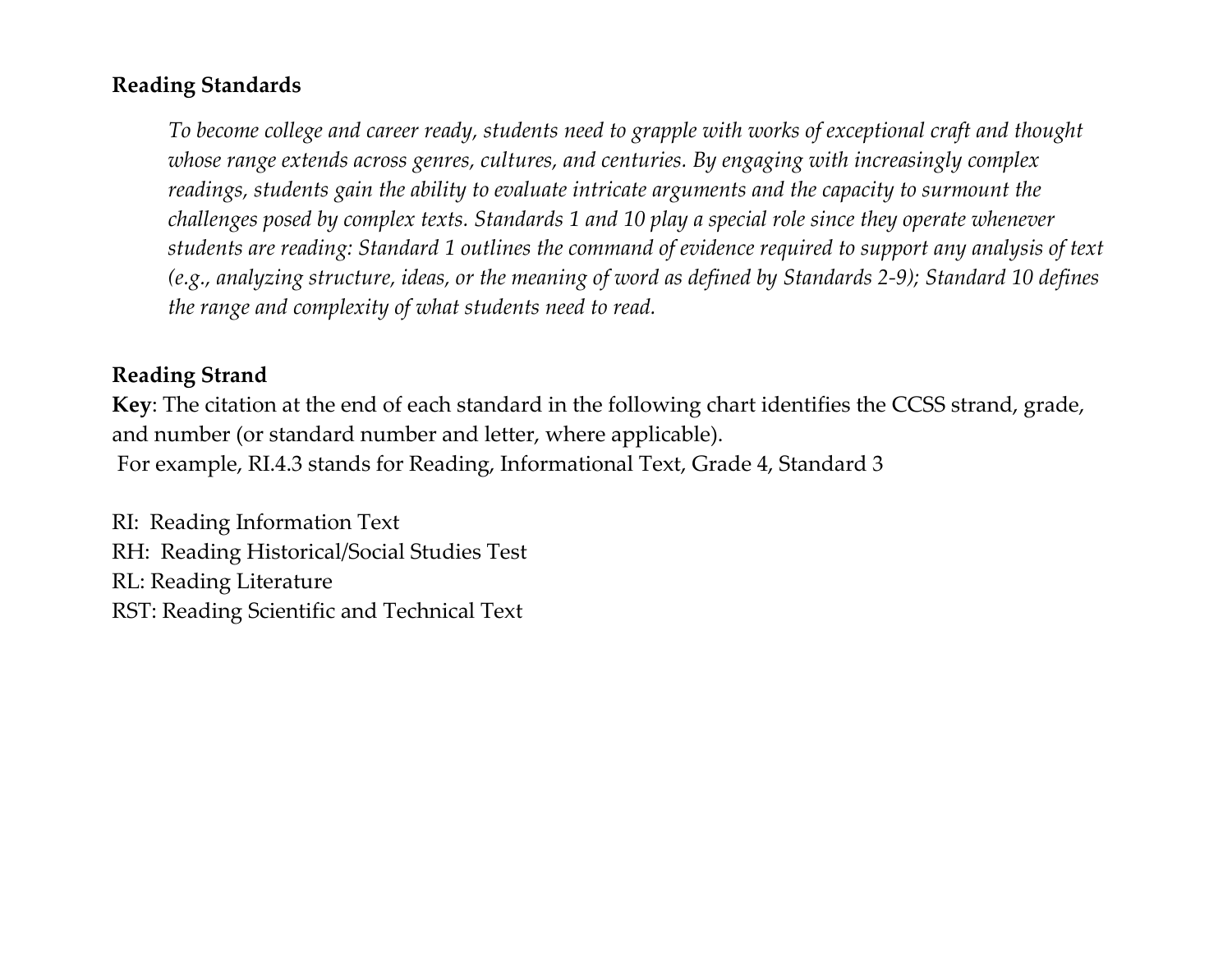| A                                                                                                                                                                                                                                                                                                                 | В                                                                                                                                                          |                                                                                                                                                                                                                                                                                                           | D                                                                                                                                                                                                                                                                                                                                                                                                                        |                                                                                                                                                                                                                                                                                                                                                                                                                                                                                                                                                                 |  |  |  |
|-------------------------------------------------------------------------------------------------------------------------------------------------------------------------------------------------------------------------------------------------------------------------------------------------------------------|------------------------------------------------------------------------------------------------------------------------------------------------------------|-----------------------------------------------------------------------------------------------------------------------------------------------------------------------------------------------------------------------------------------------------------------------------------------------------------|--------------------------------------------------------------------------------------------------------------------------------------------------------------------------------------------------------------------------------------------------------------------------------------------------------------------------------------------------------------------------------------------------------------------------|-----------------------------------------------------------------------------------------------------------------------------------------------------------------------------------------------------------------------------------------------------------------------------------------------------------------------------------------------------------------------------------------------------------------------------------------------------------------------------------------------------------------------------------------------------------------|--|--|--|
| CCR Anchor 1: Read closely to determine what the text says explicitly and to make logical inferences from it; cite specific textual evidence when<br>writing or speaking to support conclusions drawn from the text. (Apply this standard to texts of appropriate complexity as outlined by Standard<br>$(10.)^4$ |                                                                                                                                                            |                                                                                                                                                                                                                                                                                                           |                                                                                                                                                                                                                                                                                                                                                                                                                          |                                                                                                                                                                                                                                                                                                                                                                                                                                                                                                                                                                 |  |  |  |
| Ask and answer<br>questions about key<br>details in a text.<br>(RI/RL.1.1)                                                                                                                                                                                                                                        | Ask and answer such<br>questions as who, what,<br>where, when, why, and<br>how to demonstrate<br>understanding of key<br>details in a text.<br>(RI/RL.2.1) | Refer to details and examples<br>in a text when explaining<br>what the text says explicitly<br>and when drawing inferences<br>from the text. (RI/RL.4.1)<br>Quote accurately from a text<br>when explaining what the text<br>says explicitly and when<br>drawing inferences from the<br>text. (RI/RL.5.1) | Cite several pieces of textual<br>evidence to support analysis of<br>what the text says explicitly as well<br>as inferences drawn from the text.<br>(RI/RL.7.1)<br>• Application: cite specific textual<br>evidence to support analysis of<br>primary and secondary sources.<br>$(RH.6-8.1)$<br>• Application: cite specific textual<br>evidence to support analysis of<br>science and technical texts.<br>$(RST.6-8.1)$ | Cite strong and thorough textual evidence to support<br>analysis of what the text says explicitly as well as<br>inferences drawn from the text. (RI/RL.9-10.1)<br>• Application: cite specific textual evidence to support<br>analysis of primary and secondary sources, attending<br>to such features as the date and origin of the<br>information. (RH.9-10.1)<br>• Application: cite specific textual evidence to support<br>analysis of science and technical texts, attending to<br>the precise details of explanations or descriptions.<br>$(RST.9-10.1)$ |  |  |  |

# **Section A [Anchor 1]** (GL: K-1, NRS level: ABE Literacy)

| <b>Standards</b>                                                                | <b>Skills</b>     | <b>Concepts</b>                   | Through a         | Cognitive       | <b>Sample Activity</b>                                                                                                                                                                                                                                                                                                                                                                                                                                                                                                                |
|---------------------------------------------------------------------------------|-------------------|-----------------------------------|-------------------|-----------------|---------------------------------------------------------------------------------------------------------------------------------------------------------------------------------------------------------------------------------------------------------------------------------------------------------------------------------------------------------------------------------------------------------------------------------------------------------------------------------------------------------------------------------------|
|                                                                                 | Included in       | Included in                       | <b>Particular</b> | Demand/         |                                                                                                                                                                                                                                                                                                                                                                                                                                                                                                                                       |
|                                                                                 | <b>Standard</b>   | <b>Standard</b>                   | <b>Context</b>    | Levels of       |                                                                                                                                                                                                                                                                                                                                                                                                                                                                                                                                       |
|                                                                                 |                   |                                   |                   | <b>Thinking</b> |                                                                                                                                                                                                                                                                                                                                                                                                                                                                                                                                       |
| <b>RI/RL.1.1</b><br>Ask and answer<br>questions about key<br>details in a text. | Ask and<br>answer | Questions<br>about key<br>details | Text              | Understand      | RI: Find a list of local television programming. Allow the students to read<br>the listings. Ask if there are questions about the listings. Ask, "If you had<br>time to watch a show on this day, which would you choose from those<br>listed?" Choose one listing and ask the learner the time that particular<br>show could be viewed.<br>RL: Using the details in a text and or prior knowledge, the students will fill<br>out a graphic chart as a guide. Students will answer the question Who,<br>What, Where When, Why and How |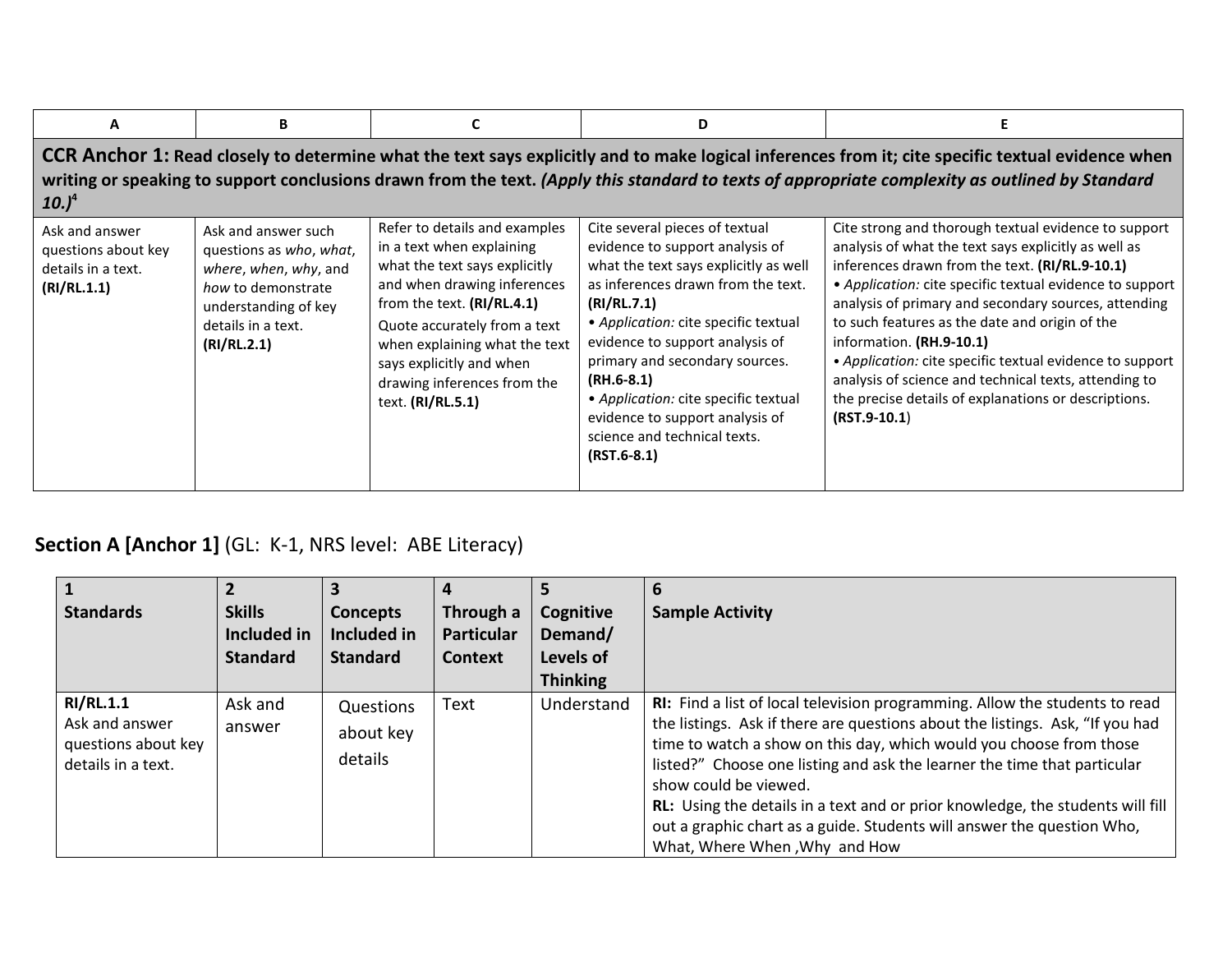#### **Section B [Anchor 1]** (GL: 2-3, NRS level: ABE Beginning)

| <b>Standards</b>        | <b>Skills</b>   | Concepts        | <b>Through</b>    | Cognitive       | <b>Sample Activity</b>                                                       |
|-------------------------|-----------------|-----------------|-------------------|-----------------|------------------------------------------------------------------------------|
|                         | <b>Included</b> | Included in     | a                 | Demand/         |                                                                              |
|                         | <u>in</u>       | <b>Standard</b> | <b>Particular</b> | Levels of       |                                                                              |
|                         | <b>Standard</b> |                 | <b>Context</b>    | <b>Thinking</b> |                                                                              |
| <b>RI/RL.2.1</b>        | Ask and         | Questions       | Text              | Understand      | RI: Select an article from the local newspaper about a recent sports event.  |
| Ask and answer such     | answer          |                 |                   |                 | Ask the students to read the article. Ask if they have any questions about   |
| questions as who, what, |                 |                 |                   |                 | what they read. Then ask questions to ascertain that they have understood    |
| where, when, why, and   |                 |                 |                   |                 | the who, what, where, when, why, and how of the article.                     |
| how to demonstrate      |                 |                 |                   |                 | RL: Student will fill out a question grid of who, what, where, when, why and |
| understanding of key    |                 |                 |                   |                 | how to demonstrate understanding of a story the class has read.              |
| details in a text.      |                 |                 |                   |                 |                                                                              |

**Section C [Anchor 1]** (GL: 3-4, NRS level: ABE Intermediate Low)

| $\overline{\mathbf{1}}$ | $\overline{2}$  | 3               | 4                 | 5             | 6                                                                            |
|-------------------------|-----------------|-----------------|-------------------|---------------|------------------------------------------------------------------------------|
| <b>Standards</b>        | <b>Skills</b>   | <b>Concepts</b> | Through a         | Cognitive     | <b>Sample Activity</b>                                                       |
|                         | Included in     | Included in     | <b>Particular</b> | Demand/Levels |                                                                              |
|                         | <b>Standard</b> | <b>Standard</b> | <b>Context</b>    | of Thinking   |                                                                              |
| <b>RI/RL.4.1</b>        | Refer to        | Details and     | Text              | Analyze       | $R!$ :                                                                       |
| Refer to                |                 | examples        |                   |               | Provide an article for the students to read. An example:                     |
| details and             |                 | (explaining     |                   |               | http://gardening.about.com/od/growingtips/tp/Tomato Tips.htm                 |
| examples in a           |                 | what text       |                   |               | Ask the students to read the article and then ask questions to determine if  |
| text when               |                 | says            |                   |               | they can refer back to the article to provide answers. Examples of questions |
| explaining              |                 | explicitly      |                   |               | to ask: "What can be used to heat the soil before planting tomatoes?"        |
| what the text           |                 |                 |                   |               | "How big do the pots need to be for starting tomato plants from seeds?"      |
| says explicitly         |                 | and             |                   |               |                                                                              |
| and when                |                 | drawing         |                   |               | RL:                                                                          |
| drawing                 |                 | inferences      |                   |               | After reading a short story, students answer comprehension questions,        |
| inferences              |                 | from text)      |                   |               | locating and highlighting the answer in the text.                            |
| from the                |                 |                 |                   |               | Students can make inferences about a character in the story by listing their |
| text.                   |                 |                 |                   |               | actions and thoughts.                                                        |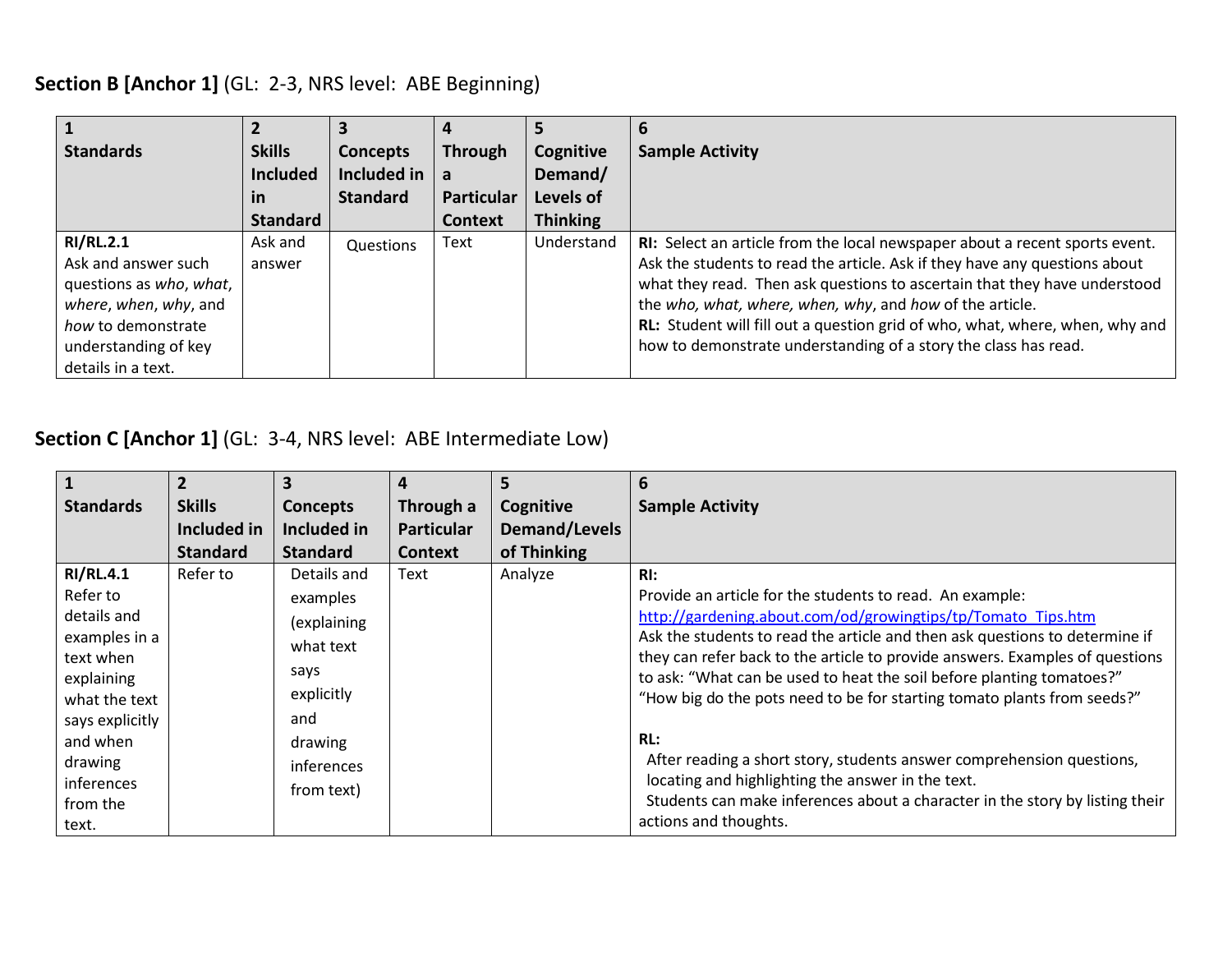#### **Section C [Anchor 1]** (GL: 3-4, NRS level: ABE Intermediate Low)

| <b>RI/RL.5.1</b> | Quote | Explaining     | Text | Analyze | RI:                                                                          |
|------------------|-------|----------------|------|---------|------------------------------------------------------------------------------|
| Quote            |       | explicitly     |      |         | Provide information about school attendance. An example of the policy        |
| accurately       |       |                |      |         | for (replace with local Info) can be found at:                               |
| from a text      |       | <b>Drawing</b> |      |         | (insert your local school district website)                                  |
| when             |       | inferences     |      |         | Examples of questions that might be asked include, "According to the         |
| explaining       |       |                |      |         | article, who would be considered a truant?" "Do you think the school         |
| what the text    |       |                |      |         | principal would call the parents if a student does not show up for school on |
| says explicitly  |       |                |      |         | a school day?"                                                               |
| and when         |       |                |      |         |                                                                              |
| drawing          |       |                |      |         | RL:                                                                          |
| inferences       |       |                |      |         | Students will use the "right there" strategy and in order to find the answer |
| from the         |       |                |      |         | from the text. Using this information the student will draw inferences       |
| text.            |       |                |      |         | about the author's meaning.                                                  |

**Section D [Anchor 1]** (GL: 6-8, NRS level: ABE Intermediate High)

|                                                                                                                                                                               | $\overline{2}$         | 3                       | 4                 | 5              | 6                                                                                                                                                                                                                                                                                                                                                                                                                                                                                                                                                                                                                |
|-------------------------------------------------------------------------------------------------------------------------------------------------------------------------------|------------------------|-------------------------|-------------------|----------------|------------------------------------------------------------------------------------------------------------------------------------------------------------------------------------------------------------------------------------------------------------------------------------------------------------------------------------------------------------------------------------------------------------------------------------------------------------------------------------------------------------------------------------------------------------------------------------------------------------------|
| <b>Standards</b>                                                                                                                                                              | <b>Skills Included</b> | <b>Concepts</b>         | Through a         | Cognitive      | <b>Sample Activity</b>                                                                                                                                                                                                                                                                                                                                                                                                                                                                                                                                                                                           |
|                                                                                                                                                                               | in Standard            | Included in             | <b>Particular</b> | Demand/Leve    |                                                                                                                                                                                                                                                                                                                                                                                                                                                                                                                                                                                                                  |
|                                                                                                                                                                               |                        | <b>Standard</b>         | <b>Context</b>    | Is of Thinking |                                                                                                                                                                                                                                                                                                                                                                                                                                                                                                                                                                                                                  |
| <b>RI/RL.7.1</b><br>Cite several pieces of<br>textual evidence to<br>support analysis of<br>what the text says<br>explicitly as well as<br>inferences drawn<br>from the text. | Cite                   | <b>Textual Evidence</b> | Text              | Understand     | $R!$ :<br>Present the following scenario: Your baby (or grandchild)<br>seems to have colic. The baby just won't stop crying and<br>you are not sure what to do. You found this article on the<br>Internet. Read it and determine what you should do to<br>quiet this baby. What will you try?<br>Articles can be found by conducting a Google search<br>for "how to quiet colic baby." Some examples:<br>http://www.ehow.com/how 2060273 hold-<br>colicky- baby.html<br>http://ezinearticles.com/?Symptoms-Of-Colic-In-Babies-<br>And-How-To-Quiet-The-Crying&id=6004721<br>RL:<br>Not familiar w/QAR strategies |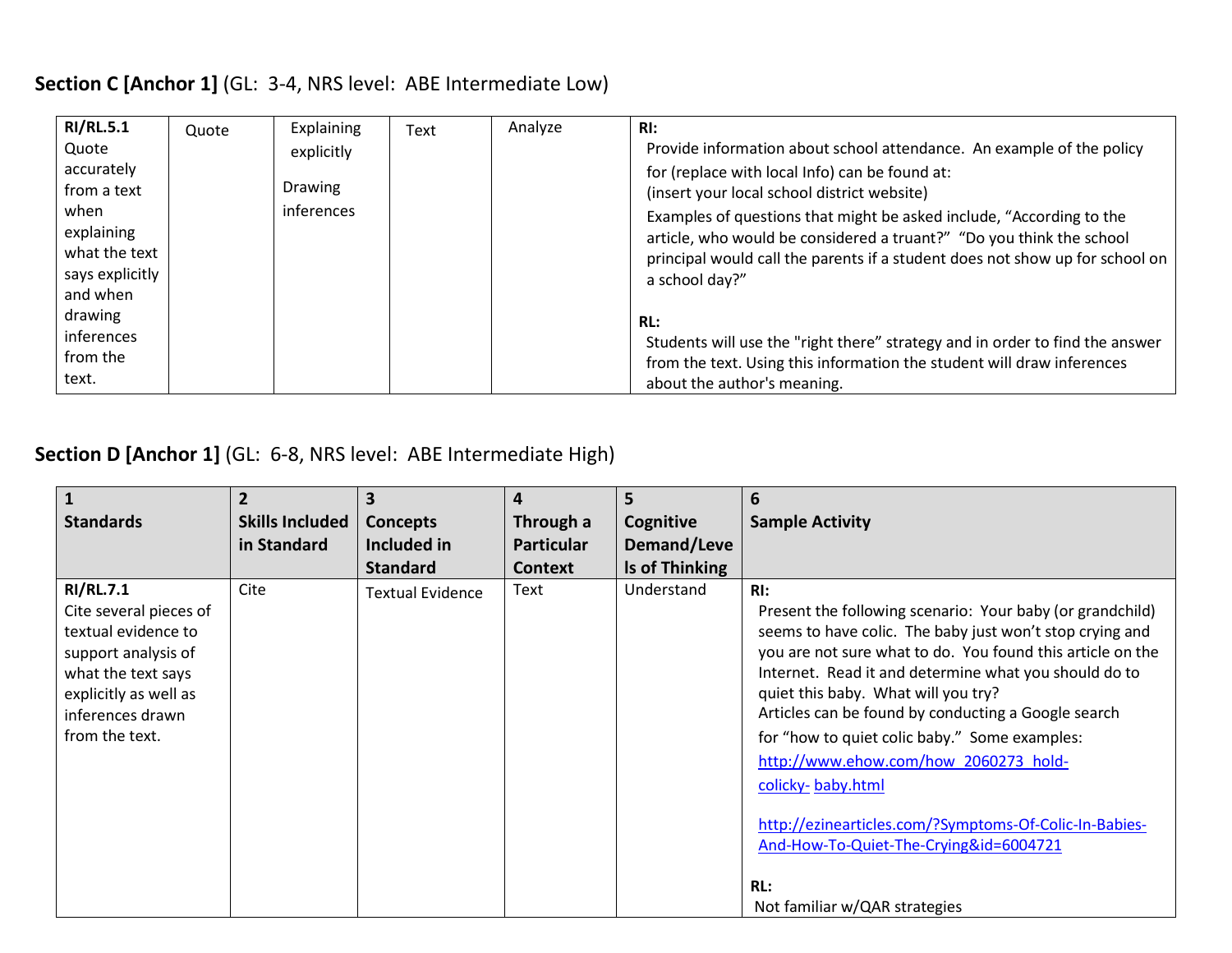## **Section D [Anchor 1]** (GL: 6-8, NRS level: ABE Intermediate High)

| $\mathbf{1}$                                                                                                                 | $\overline{2}$         | 3               | 4                 | 5              | 6                      |
|------------------------------------------------------------------------------------------------------------------------------|------------------------|-----------------|-------------------|----------------|------------------------|
| <b>Standards</b>                                                                                                             | <b>Skills Included</b> | <b>Concepts</b> | Through a         | Cognitive      | <b>Sample Activity</b> |
|                                                                                                                              | in Standard            | Included in     | <b>Particular</b> | Demand/Leve    |                        |
|                                                                                                                              |                        | <b>Standard</b> | <b>Context</b>    | Is of Thinking |                        |
| RH.6-8.1<br>Application: cite<br>specific textual<br>evidence to support<br>analysis of primary<br>and secondary<br>sources. |                        |                 |                   |                |                        |
| RST.6-8.1<br>Application: cite<br>specific textual<br>evidence to support<br>analysis of science and<br>technical texts.     |                        |                 |                   |                |                        |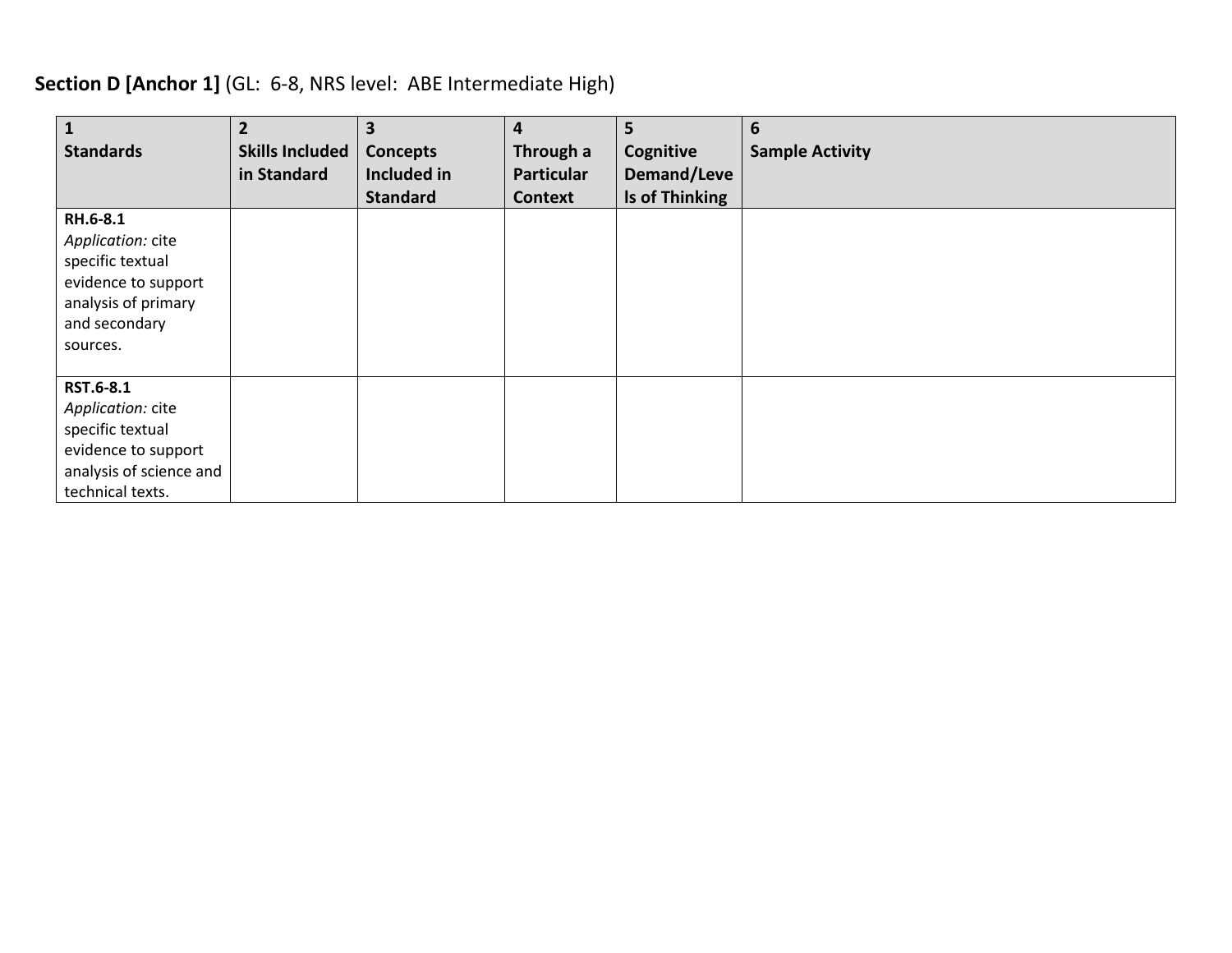## **Section E [Anchor 1]** (GL: 9-12, NRS level: ASE)

|                                                                                                                  | $\overline{2}$  | $\overline{\mathbf{3}}$ | 4                 | 5               | 6                                                                                                                                                                                                                                                                                                                                                                                                                                   |
|------------------------------------------------------------------------------------------------------------------|-----------------|-------------------------|-------------------|-----------------|-------------------------------------------------------------------------------------------------------------------------------------------------------------------------------------------------------------------------------------------------------------------------------------------------------------------------------------------------------------------------------------------------------------------------------------|
| <b>Standards</b>                                                                                                 | <b>Skills</b>   | <b>Concepts</b>         | Through a         | Cognitive       | <b>Sample Activity</b>                                                                                                                                                                                                                                                                                                                                                                                                              |
|                                                                                                                  | Included in     | Included in             | <b>Particular</b> | Demand/         |                                                                                                                                                                                                                                                                                                                                                                                                                                     |
|                                                                                                                  | <b>Standard</b> | <b>Standard</b>         | <b>Context</b>    | Levels of       |                                                                                                                                                                                                                                                                                                                                                                                                                                     |
|                                                                                                                  |                 |                         |                   | <b>Thinking</b> |                                                                                                                                                                                                                                                                                                                                                                                                                                     |
| RI/RL.9-10.1<br>Cite strong and<br>thorough<br>textual<br>evidence to<br>support<br>analysis of<br>what the text | Cite            | Textual<br>evidence     | Text              | Understand      | $R!$ :<br>Present the following scenario: Your church is sponsoring a mission trip<br>to Guatemala. You want to go on the trip but are concerned about diseases<br>that might be encountered. Have your students read about travel<br>concerns/immunizations necessary for travel to Guatemala.<br>http://wwwnc.cdc.gov/travel/destinations/guatemala.htm<br>With what should they be concerned? What immunizations should they get |
| says explicitly<br>as well as<br>inferences<br>drawn from                                                        |                 |                         |                   |                 | before traveling? Ask questions/have a conversation to be sure they have<br>understood and can cite specifics from the text.<br>RL:                                                                                                                                                                                                                                                                                                 |
| the text.                                                                                                        |                 |                         |                   |                 | Students will use the Survey, Question, Read, Recite, Review (SQ3R) method<br>to answer questions about the text. From this information students will draw<br>inferences.                                                                                                                                                                                                                                                           |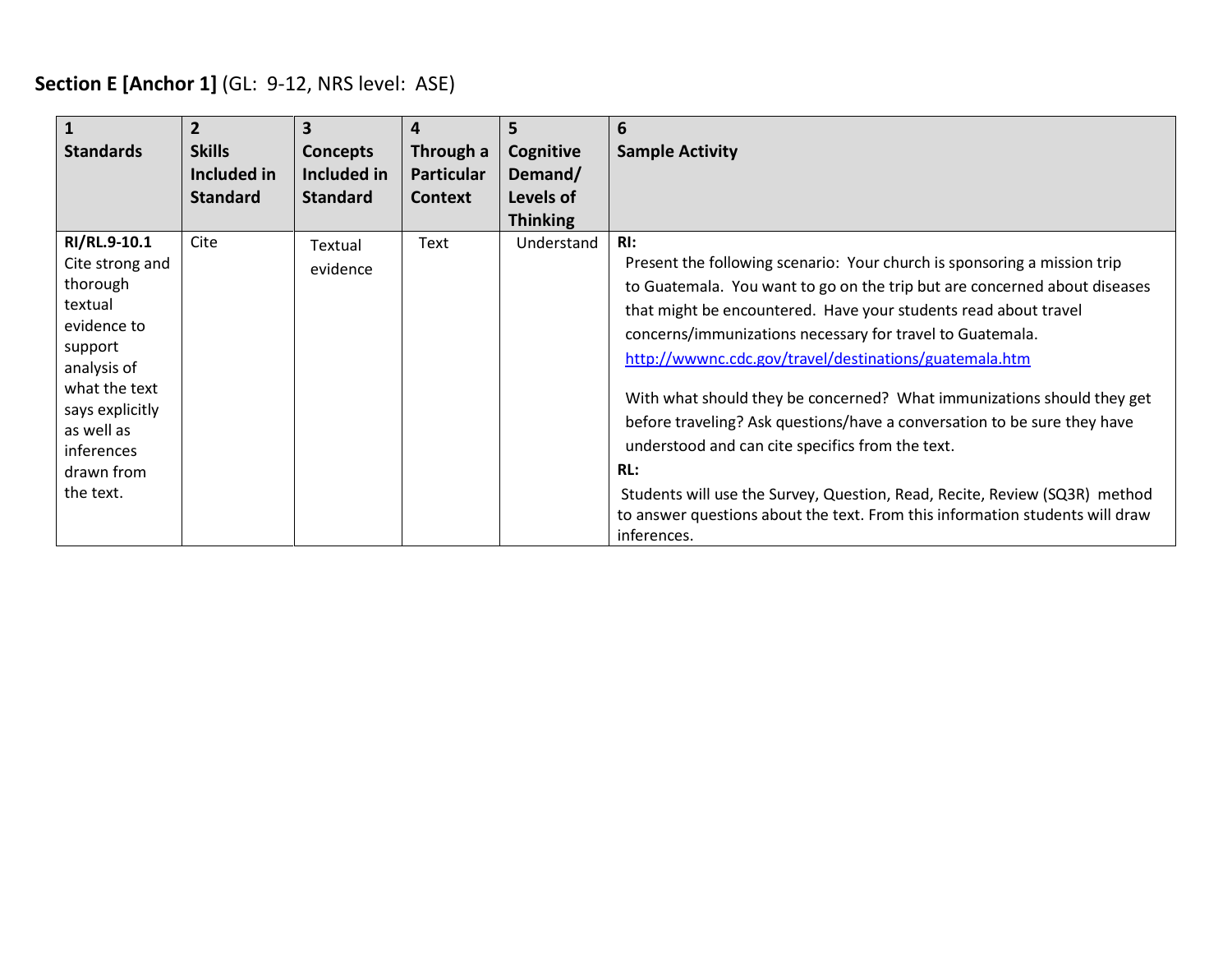## **Section E [Anchor 1]** (GL: 9-12, NRS level: ASE)

| $\mathbf{1}$             | $\overline{2}$  | $\overline{\mathbf{3}}$ | $\overline{\mathbf{4}}$ | 5               | $6\phantom{a}$         |
|--------------------------|-----------------|-------------------------|-------------------------|-----------------|------------------------|
| <b>Standards</b>         | <b>Skills</b>   | <b>Concepts</b>         | Through a               | Cognitive       | <b>Sample Activity</b> |
|                          | Included in     | Included in             | <b>Particular</b>       | Demand/         |                        |
|                          | <b>Standard</b> | <b>Standard</b>         | <b>Context</b>          | Levels of       |                        |
|                          |                 |                         |                         | <b>Thinking</b> |                        |
| RH.9-10.1                |                 |                         |                         |                 |                        |
| Application:             |                 |                         |                         |                 |                        |
| cite specific            |                 |                         |                         |                 |                        |
| textual                  |                 |                         |                         |                 |                        |
| evidence to              |                 |                         |                         |                 |                        |
| support                  |                 |                         |                         |                 |                        |
| analysis of              |                 |                         |                         |                 |                        |
| primary and              |                 |                         |                         |                 |                        |
| secondary                |                 |                         |                         |                 |                        |
| sources,                 |                 |                         |                         |                 |                        |
| attending to             |                 |                         |                         |                 |                        |
| such features            |                 |                         |                         |                 |                        |
| as the date and          |                 |                         |                         |                 |                        |
| origin of the            |                 |                         |                         |                 |                        |
| information.             |                 |                         |                         |                 |                        |
|                          |                 |                         |                         |                 |                        |
| RST.9-10.1               |                 |                         |                         |                 |                        |
| Application:             |                 |                         |                         |                 |                        |
| cite specific<br>textual |                 |                         |                         |                 |                        |
| evidence to              |                 |                         |                         |                 |                        |
| support                  |                 |                         |                         |                 |                        |
| analysis of              |                 |                         |                         |                 |                        |
| science and              |                 |                         |                         |                 |                        |
| technical texts,         |                 |                         |                         |                 |                        |
| attending to             |                 |                         |                         |                 |                        |
| the precise              |                 |                         |                         |                 |                        |
| details of               |                 |                         |                         |                 |                        |
| explanations or          |                 |                         |                         |                 |                        |
| descriptions.            |                 |                         |                         |                 |                        |
|                          |                 |                         |                         |                 |                        |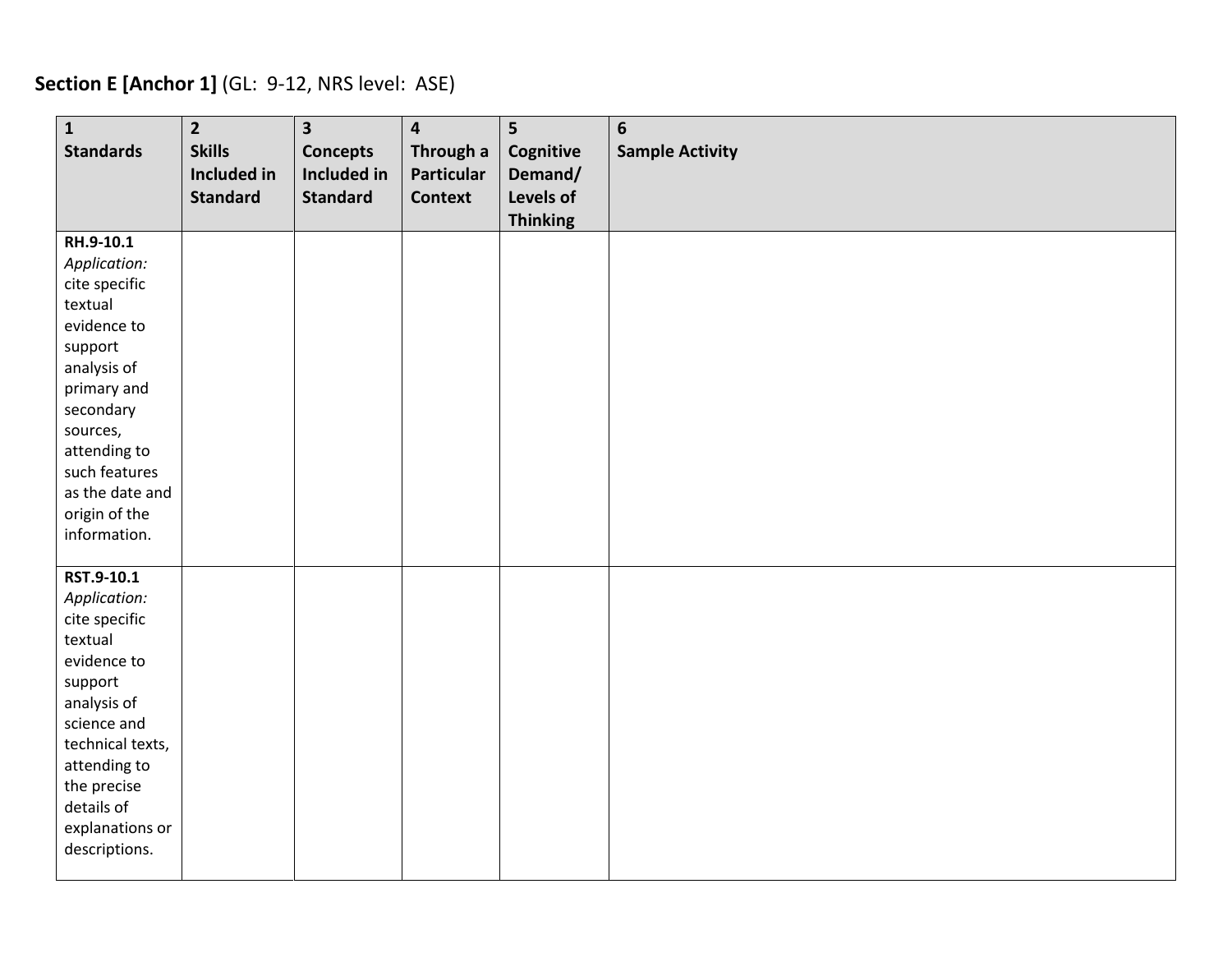| А                                                                                                                                                                                                                                | B                                                                                                                           |                                                                                                                                                                                                                                         | D                                                                                                                                                                                                                                                                                                                                                                                        |                                                                                                                                                                                                                                                                                                                                                                                                                                                                                 |  |  |  |  |
|----------------------------------------------------------------------------------------------------------------------------------------------------------------------------------------------------------------------------------|-----------------------------------------------------------------------------------------------------------------------------|-----------------------------------------------------------------------------------------------------------------------------------------------------------------------------------------------------------------------------------------|------------------------------------------------------------------------------------------------------------------------------------------------------------------------------------------------------------------------------------------------------------------------------------------------------------------------------------------------------------------------------------------|---------------------------------------------------------------------------------------------------------------------------------------------------------------------------------------------------------------------------------------------------------------------------------------------------------------------------------------------------------------------------------------------------------------------------------------------------------------------------------|--|--|--|--|
| CCR Anchor 2: Determine central ideas or themes of a text and analyze their development; summarize the key supporting details and ideas.<br>(Apply this standard to texts of appropriate complexity as outlined by Standard 10.) |                                                                                                                             |                                                                                                                                                                                                                                         |                                                                                                                                                                                                                                                                                                                                                                                          |                                                                                                                                                                                                                                                                                                                                                                                                                                                                                 |  |  |  |  |
| Identify the main topic<br>and retell key details<br>of a text. (RI.1.2)                                                                                                                                                         | Determine the main idea<br>of a text; recount the<br>key details and explain<br>how they support the<br>main idea. (RI.3.2) | Determine the main idea of a<br>text and explain how it is<br>supported by key details;<br>summarize the text. (RI.4.2)<br>Determine a theme of a story,<br>drama, or poem from details<br>in the text; summarize the<br>text. (RL.4.2) | Determine a theme or central idea<br>of a text and how it is conveyed<br>through particular details; provide a<br>summary of the text distinct from<br>personal opinions or judgments.<br>(RI/RL.6.2)<br>• Application: determine the<br>central ideas or conclusions of a<br>text; provide an accurate summary<br>of the text distinct from prior<br>knowledge or opinions. (RST.6-8.2) | Determine a theme or central idea of a text and<br>analyze in detail its development over the course of<br>the text, including how it emerges and is shaped and<br>refined by specific details; provide an objective<br>summary of the text. (RI/RL.9-10.2)<br>Determine the central ideas or conclusions of a text;<br>summarize complex concepts, processes, or<br>information presented in a text by paraphrasing them<br>in simpler but still accurate terms. (RST.11-12.2) |  |  |  |  |

# **Section A [Anchor 2]** (GL: K-1, NRS level: ABE Literacy)

| <b>Standards</b>                                                          | <b>Skills Included</b><br>in Standard | <b>Concepts Included</b><br>in Standard | Through a<br><b>Particular</b><br><b>Context</b> | Cognitive<br>Demand/Levels<br>of Thinking | <b>Sample Activity</b>                                                                                                                                                                                                                                                                                                            |
|---------------------------------------------------------------------------|---------------------------------------|-----------------------------------------|--------------------------------------------------|-------------------------------------------|-----------------------------------------------------------------------------------------------------------------------------------------------------------------------------------------------------------------------------------------------------------------------------------------------------------------------------------|
| RI.1.2<br>Identify the main<br>topic and retell key<br>details of a text. | Identify<br>Retell                    | Main topic<br>Key details               | Text                                             | Understand                                | Present a notice written for students<br>that details an upcoming change in class<br>hours or days that the students need to be<br>aware of. (Perhaps the program will be<br>closed for a holiday or professional<br>development meeting.) Ask the students to<br>identify the topic of the message and the<br>details presented. |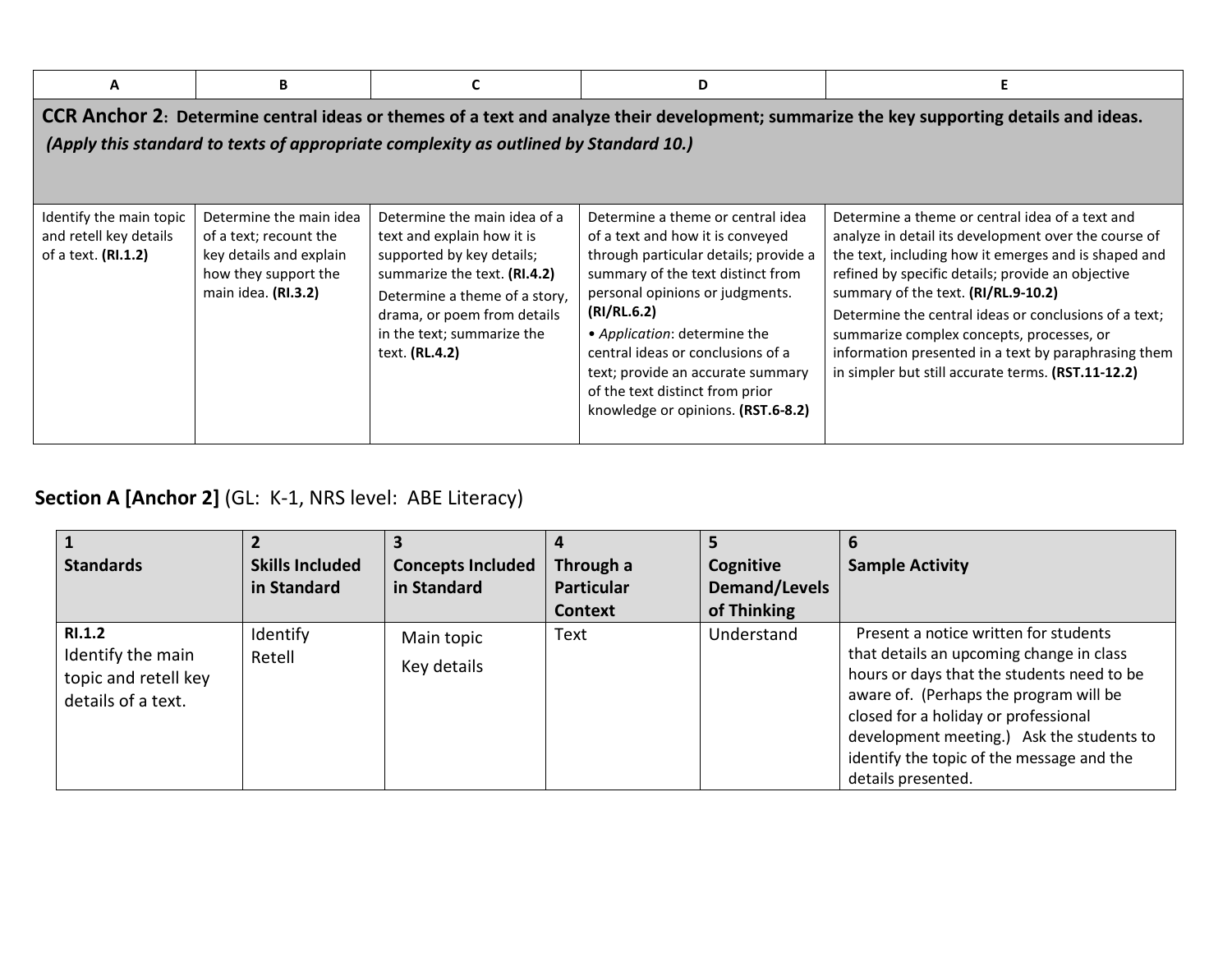| Section B [Anchor 2] (GL: 2-3, NRS level: ABE Beginning) |  |  |
|----------------------------------------------------------|--|--|
|----------------------------------------------------------|--|--|

| <b>Standards</b>                                                                                                                    | $\overline{2}$<br><b>Skills</b><br>Included in<br><b>Standard</b> | 3<br><b>Concepts</b><br>Included in<br><b>Standard</b>                             | 4<br><b>Through a Particular</b><br><b>Context</b> | 5.<br>Cognitive<br><b>Demand/Levels</b><br>of Thinking | 6<br><b>Sample Activity</b>                                                                                                                                                                                                                                                                                                                                                                                                                                                                                  |
|-------------------------------------------------------------------------------------------------------------------------------------|-------------------------------------------------------------------|------------------------------------------------------------------------------------|----------------------------------------------------|--------------------------------------------------------|--------------------------------------------------------------------------------------------------------------------------------------------------------------------------------------------------------------------------------------------------------------------------------------------------------------------------------------------------------------------------------------------------------------------------------------------------------------------------------------------------------------|
| <b>RI.3.2</b><br>Determine the main<br>idea of a text; recount<br>the key details and<br>explain how they<br>support the main idea. | Determine<br>Recount<br>Explain                                   | Main<br>idea<br>Key<br>details<br>How<br>details<br>support<br>the<br>main<br>idea | Text                                               | Understand                                             | Present the students with a<br>note from a child's teacher or school<br>detailing the procedure that must be<br>followed to enter the school and serve as a<br>volunteer in the classroom or go on a field<br>trip. Local schools have policies and<br>procedures for securing background checks<br>for those who want to participate. Ask the<br>students to read the document.<br>Ask:<br>"What is the point of this document?"<br>"What steps need to be followed?"<br>"Why is this procedure necessary?" |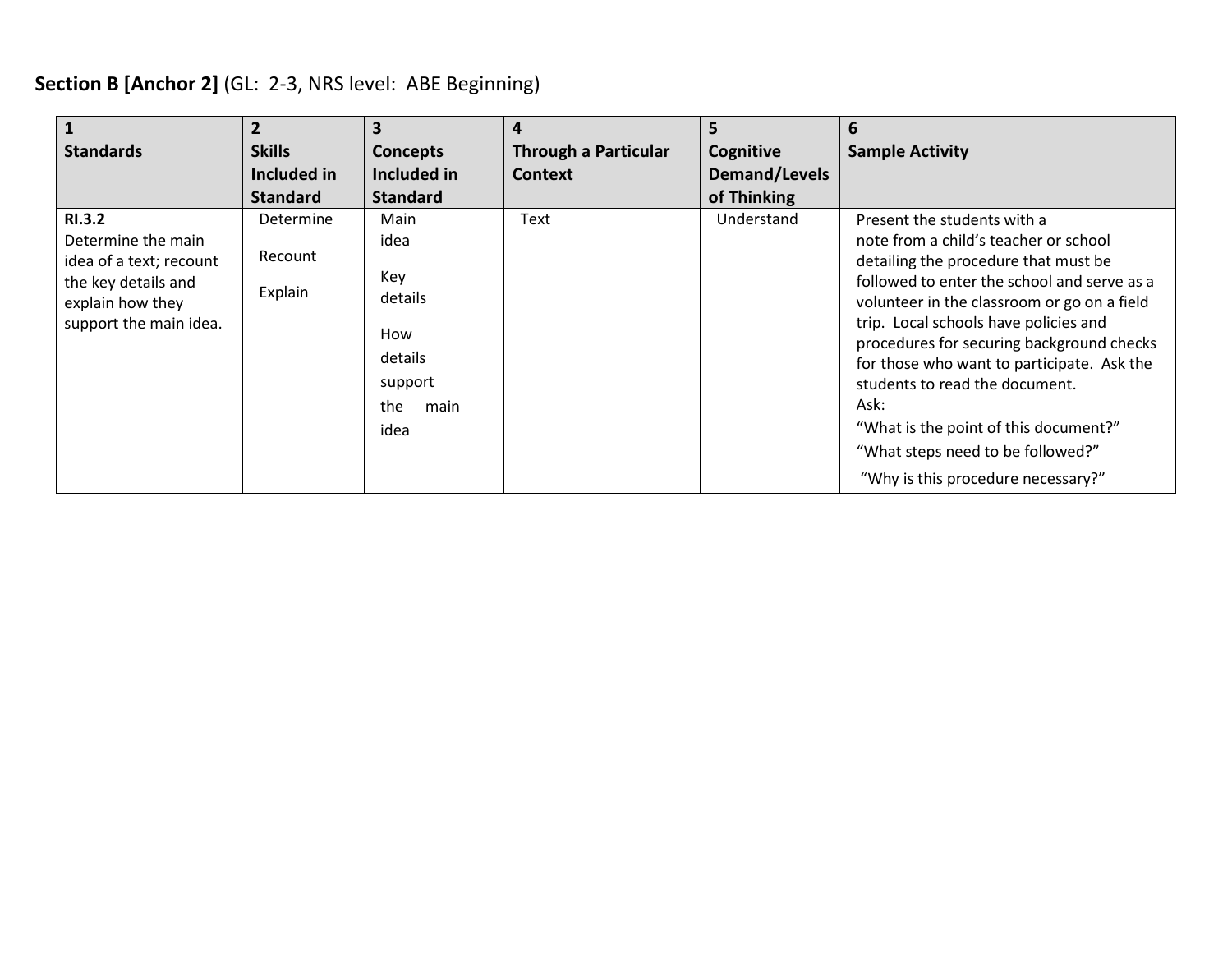## **Section C [Anchor 2]** (GL: 3-4, NRS level: ABE Intermediate Low)

| $\mathbf{1}$<br><b>Standards</b>                                                                                                      | $\overline{2}$<br><b>Skills</b><br><b>Included in</b><br><b>Standard</b> | $\overline{\mathbf{3}}$<br><b>Concepts</b><br>Included in<br><b>Standard</b> | 4<br>Through a<br><b>Particular</b><br><b>Context</b> | 5<br>Cognitive<br>Demand/<br>Levels of<br><b>Thinking</b> | 6<br><b>Sample Activity</b>                                                                                                                                                                                                                                                                                                                                                                                                                                                                                                                                                                                                                                        |
|---------------------------------------------------------------------------------------------------------------------------------------|--------------------------------------------------------------------------|------------------------------------------------------------------------------|-------------------------------------------------------|-----------------------------------------------------------|--------------------------------------------------------------------------------------------------------------------------------------------------------------------------------------------------------------------------------------------------------------------------------------------------------------------------------------------------------------------------------------------------------------------------------------------------------------------------------------------------------------------------------------------------------------------------------------------------------------------------------------------------------------------|
| <b>RI.4.2</b><br>Determine the main<br>idea of a text and<br>explain how it is<br>supported by key<br>details; summarize<br>the text. | Determine<br>Explain<br>Summarize                                        | Main idea<br>Support of<br>main idea by<br>key details                       | <b>Text</b>                                           | Understand                                                | Provide an article from a magazine about a topic of interest to the<br>students.<br>For example, an article about organizing one's garage can be found<br>at http://tlc.howstuffworks.com/home/how-to- organize-a-<br>garage.htm<br>An article about getting organized for back-to-school can be found<br>at<br>http://www.hgtv.com/kids-rooms/back-to-school-<br>organization/index.html<br>Ask students to read the article. "When sharing what you just<br>read, what would you say was the point of this article?" "Explain<br>the points the author made to support that." "If you had to give a<br>one sentence summary of the article, what would you say?" |
| <b>RL.4.2</b><br>Determine a theme of<br>a story, drama, or<br>poem from details in<br>the text; summarize<br>the text.               | Determine<br>Summarize                                                   | A theme of a<br>drama, story,<br>or poem<br>The text                         | From<br>details in<br>the text                        | Understanding                                             | Using a Story Map, students will fill out the chart and determine<br>the theme of the story based on the details given.                                                                                                                                                                                                                                                                                                                                                                                                                                                                                                                                            |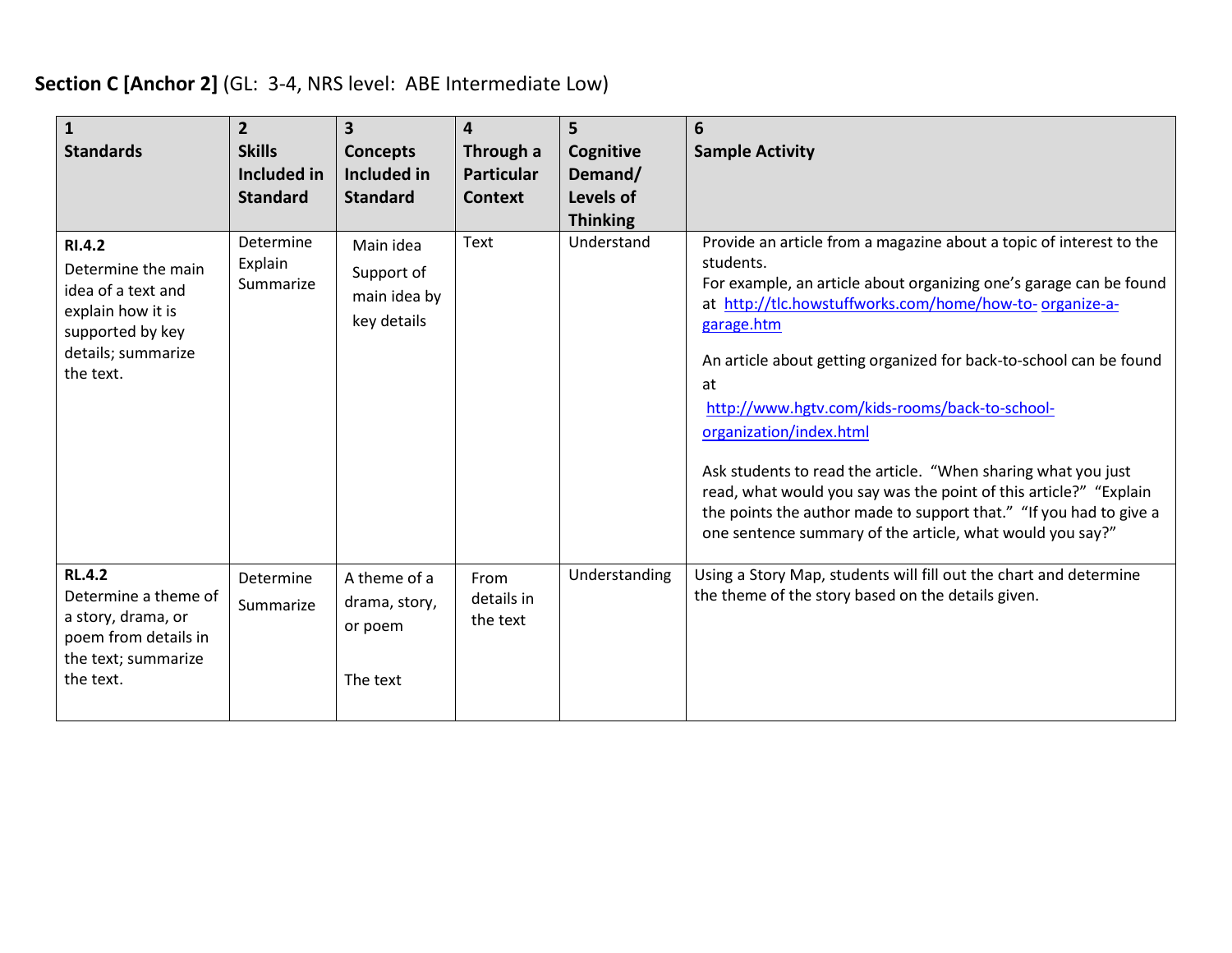#### **Section D [Anchor 2]** (GL: 6-8, NRS level: ABE Intermediate High)

| $\mathbf{1}$                                                                                                                                                                                                        | $\overline{2}$                      | $\overline{\mathbf{3}}$                                                              | $\overline{\mathbf{4}}$        | 5                                 | 6                                                                                                                                                                                                                                                                                                                                   |
|---------------------------------------------------------------------------------------------------------------------------------------------------------------------------------------------------------------------|-------------------------------------|--------------------------------------------------------------------------------------|--------------------------------|-----------------------------------|-------------------------------------------------------------------------------------------------------------------------------------------------------------------------------------------------------------------------------------------------------------------------------------------------------------------------------------|
| <b>Standards</b>                                                                                                                                                                                                    | <b>Skills</b><br><b>Included in</b> | <b>Concepts</b><br><b>Included in</b>                                                | Through a<br><b>Particular</b> | Cognitive<br><b>Demand/Levels</b> | <b>Sample Activity</b>                                                                                                                                                                                                                                                                                                              |
|                                                                                                                                                                                                                     | <b>Standard</b>                     | <b>Standard</b>                                                                      | <b>Context</b>                 | of Thinking                       |                                                                                                                                                                                                                                                                                                                                     |
| <b>RI.6.2</b><br>Determine a theme or<br>central idea of a text<br>and how it is<br>conveyed through<br>particular details;<br>provide a summary of<br>the text distinct from<br>personal opinions or<br>judgments. | Determine<br>Provide                | Central idea<br>How the<br>central idea is<br>conveyed<br>through details<br>Summary | Text                           | Understand                        | Advertisements for new medicines are available in magazines<br>and newspapers. Provide one of these ads and ask the students<br>to read to determine who might benefit from the use of the<br>medicine and what benefits are expected. Ask what they might<br>say to their doctor about why they might want to use the<br>medicine. |
| <b>RL.6.2</b><br>Determine a theme or<br>central idea of a text<br>and how it is<br>conveyed through<br>particular details;<br>provide a summary of<br>the text distinct from<br>personal opinions or<br>judgments. | Determine<br>Provide                | Central idea<br>How the<br>central idea is<br>conveyed<br>through details<br>Summary | Text                           | Understand                        | Students will fill out a double entry diary sheet about the text.<br>Students will divide a piece of notebook paper in half and in the<br>left- handed column there is a quote or detail from the text and<br>on the right hand side is the reader's summary of that quote or<br>detail.                                            |
| RST.6-8.2<br>Application:<br>determine the central<br>ideas or conclusions of<br>a text; provide an<br>accurate summary of<br>the text distinct from<br>prior knowledge or<br>opinions.                             |                                     |                                                                                      |                                |                                   |                                                                                                                                                                                                                                                                                                                                     |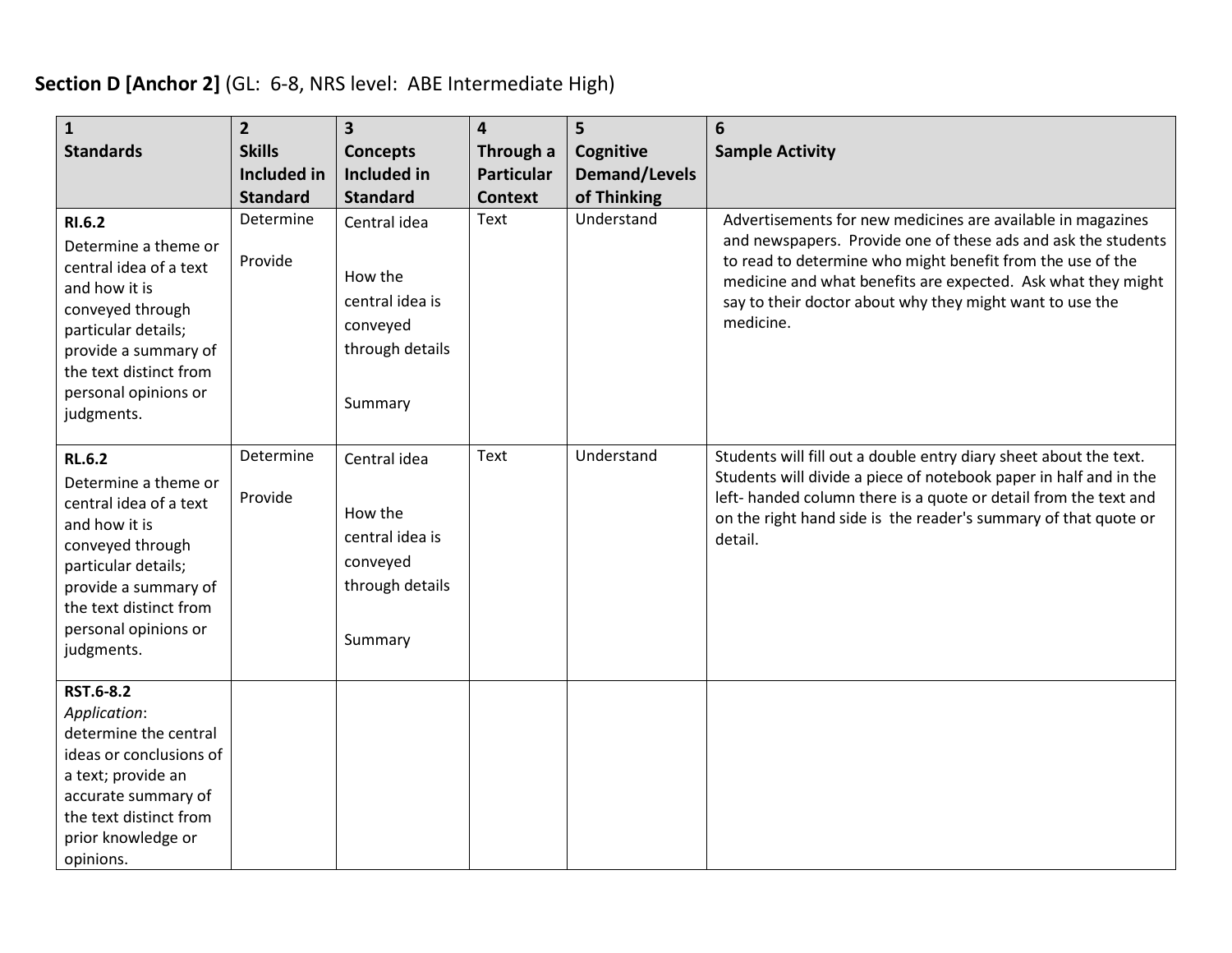## **Section E [Anchor 2]** (GL: 9-12, NRS level: ASE)

| $\mathbf{1}$                           | $\overline{2}$                   | $\overline{\mathbf{3}}$        | 4                              | $\overline{5}$       | 6                                                                        |
|----------------------------------------|----------------------------------|--------------------------------|--------------------------------|----------------------|--------------------------------------------------------------------------|
| <b>Standards</b>                       | <b>Skills</b><br><b>Included</b> | <b>Concepts</b><br>Included in | Through a<br><b>Particular</b> | Cognitive<br>Demand/ | <b>Sample Activity</b>                                                   |
|                                        | in                               | <b>Standard</b>                | <b>Context</b>                 | <b>Levels of</b>     |                                                                          |
|                                        | <b>Standard</b>                  |                                |                                | <b>Thinking</b>      |                                                                          |
| RI/RL.9-10.2                           | Determine                        | Central idea                   | Text                           | Analyze              | $R!$ :                                                                   |
| Determine a theme                      |                                  |                                |                                |                      | Provide the students an article about how to conserve energy in the      |
| or central idea of a                   | Analyze                          | Development                    |                                |                      | home. Ask what they would say is the main idea of the article. Ask how   |
| text and analyze in                    | Provide                          | of central idea                |                                |                      | the writer developed that idea. Finally, ask the students to summarize   |
| detail its<br>development over         |                                  |                                |                                |                      | the article for someone who was interested in finding ways to save       |
| the course of the                      |                                  | Summary                        |                                |                      | money on energy use.                                                     |
| text, including how                    |                                  |                                |                                |                      | Articles can be found through an Internet search. Two examples:          |
| it emerges and is                      |                                  |                                |                                |                      | http://www.ecomall.com/greenshopping/20things.htm                        |
| shaped and refined                     |                                  |                                |                                |                      |                                                                          |
| by specific details;<br>provide an     |                                  |                                |                                |                      | http://tlc.howstuffworks.com/home/how-to-conserve-energy-at-             |
| objective summary                      |                                  |                                |                                |                      | home.htm                                                                 |
| of the text.                           |                                  |                                |                                |                      |                                                                          |
|                                        |                                  |                                |                                |                      | RL:                                                                      |
|                                        |                                  |                                |                                |                      | Students will fill out a narrative text mapping sheet which contains     |
|                                        |                                  |                                |                                |                      | rising action, setting, author's theme, opening scene, conflict/problem, |
|                                        |                                  |                                |                                |                      | climax, falling action and resolution.                                   |
| RST.11-12.2<br>Determine the           |                                  |                                |                                |                      |                                                                          |
| central ideas or                       |                                  |                                |                                |                      |                                                                          |
| conclusions of a                       |                                  |                                |                                |                      |                                                                          |
| text; summarize                        |                                  |                                |                                |                      |                                                                          |
| complex concepts,                      |                                  |                                |                                |                      |                                                                          |
| processes, or                          |                                  |                                |                                |                      |                                                                          |
| information                            |                                  |                                |                                |                      |                                                                          |
| presented in a text<br>by paraphrasing |                                  |                                |                                |                      |                                                                          |
| them in simpler but                    |                                  |                                |                                |                      |                                                                          |
| still accurate terms.                  |                                  |                                |                                |                      |                                                                          |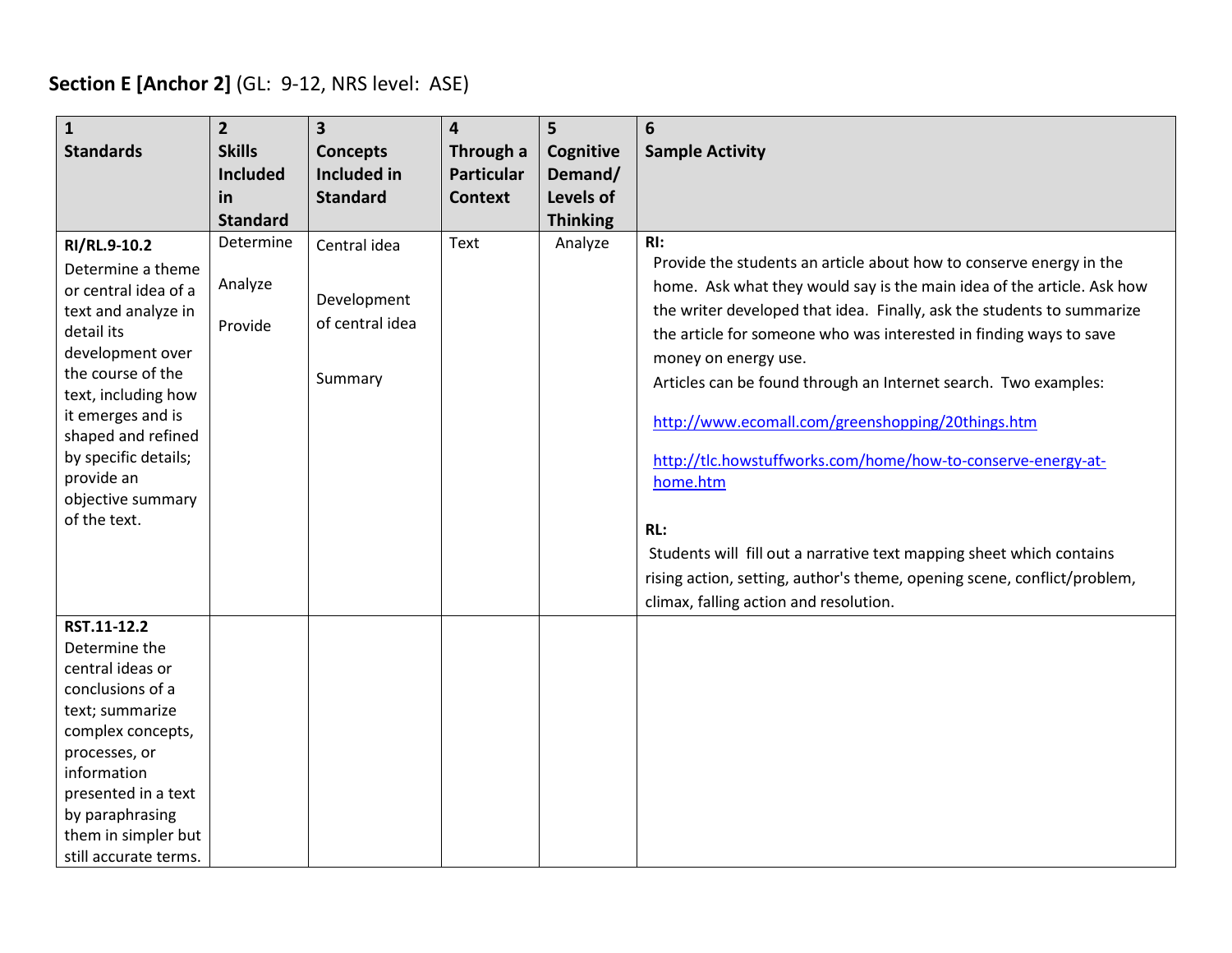| A                                                                                                                                                                                                        | B                                                                                                                                                                                                                                                | C                                                                                                                                                                                                     | D                                                                                                                                                                                                                                                                                                                                                                                                                                                                                                                                                    | E                                                                                                                                                                                                                                                                                                                                                                                                                                                                                                                                                                         |  |  |  |  |  |
|----------------------------------------------------------------------------------------------------------------------------------------------------------------------------------------------------------|--------------------------------------------------------------------------------------------------------------------------------------------------------------------------------------------------------------------------------------------------|-------------------------------------------------------------------------------------------------------------------------------------------------------------------------------------------------------|------------------------------------------------------------------------------------------------------------------------------------------------------------------------------------------------------------------------------------------------------------------------------------------------------------------------------------------------------------------------------------------------------------------------------------------------------------------------------------------------------------------------------------------------------|---------------------------------------------------------------------------------------------------------------------------------------------------------------------------------------------------------------------------------------------------------------------------------------------------------------------------------------------------------------------------------------------------------------------------------------------------------------------------------------------------------------------------------------------------------------------------|--|--|--|--|--|
| CCR Anchor 3: Analyze how and why individuals, events, and ideas develop and interact over the course of a text.<br>(Apply this standard to texts of appropriate complexity as outlined by Standard 10.) |                                                                                                                                                                                                                                                  |                                                                                                                                                                                                       |                                                                                                                                                                                                                                                                                                                                                                                                                                                                                                                                                      |                                                                                                                                                                                                                                                                                                                                                                                                                                                                                                                                                                           |  |  |  |  |  |
| Describe the<br>connection between<br>two individuals,<br>events, ideas, or<br>pieces of information<br>in a text. (RI.1.3)                                                                              | Describe the relationship<br>between a series of<br>historical events,<br>scientific ideas or<br>concepts, or steps in<br>technical procedures in a<br>text, using language that<br>pertains to time,<br>sequence, and<br>cause/effect. (RI.3.3) | Explain events, procedures,<br>ideas, or concepts in a<br>historical, scientific, or<br>technical text, including what<br>happened and why, based on<br>specific information in the<br>text. (RI.4.3) | Analyze how a text makes<br>connections among and distinctions<br>between individuals, ideas, or<br>events (e.g., through comparisons,<br>analogies, or categories). (RI.8.3)<br>• Application: identify key steps in a<br>text's description of a process<br>related to history/social studies<br>(e.g., how a bill becomes law, how<br>interest rates are raised or<br>lowered). (RH.6-8.3)<br>Follow precisely a multistep<br>procedure when carrying out<br>experiments, taking measurements,<br>or performing technical tasks.<br>$(RST.6-8.3)$ | Analyze a complex set of ideas or sequence of events<br>and explain how specific individuals, ideas, or events<br>interact and develop over the course of the text.<br>$(RI.11-12.3)$<br>Analyze in detail a series of events described in a text;<br>determine whether earlier events caused later ones<br>or simply preceded them. (RH.9-10.3)<br>Follow precisely a complex multistep procedure when<br>carrying out experiments, taking measurements, or<br>performing technical tasks, attending to special cases<br>or exceptions defined in the text. (RST.9-10.3) |  |  |  |  |  |

# **Section A [Anchor 3]** (GL: K-1, NRS level: ABE Literacy)

| <b>Standards</b>                              | <b>Skills</b>   | <b>Concepts</b> | Through a         | Cognitive       | <b>Sample Activity</b>                                                                                            |
|-----------------------------------------------|-----------------|-----------------|-------------------|-----------------|-------------------------------------------------------------------------------------------------------------------|
|                                               | <b>Included</b> | Included in     | <b>Particular</b> | Demand/         |                                                                                                                   |
|                                               | <u>in</u>       | <b>Standard</b> | <b>Context</b>    | Levels of       |                                                                                                                   |
|                                               | <b>Standard</b> |                 |                   | <b>Thinking</b> |                                                                                                                   |
| <b>RI.1.3</b>                                 | <b>Describe</b> | Connection      | Text              | Analyze         | Present a calendar of events, perhaps from the local library. Ask                                                 |
| Describe the connection                       |                 | between two     |                   |                 | questions that would help you understand that the students                                                        |
| between two                                   |                 | individuals,    |                   |                 | understand how two events are connected. For instance you might                                                   |
| individuals, events,                          |                 | events, ideas,  |                   |                 | ask, "To which events would I want to take my 6-year old                                                          |
| ideas, or pieces of<br>information in a text. |                 | or pieces of    |                   |                 | granddaughter?" or "What connection do you see between the event<br>on Monday and the event listed for Thursday?" |
|                                               |                 | information     |                   |                 |                                                                                                                   |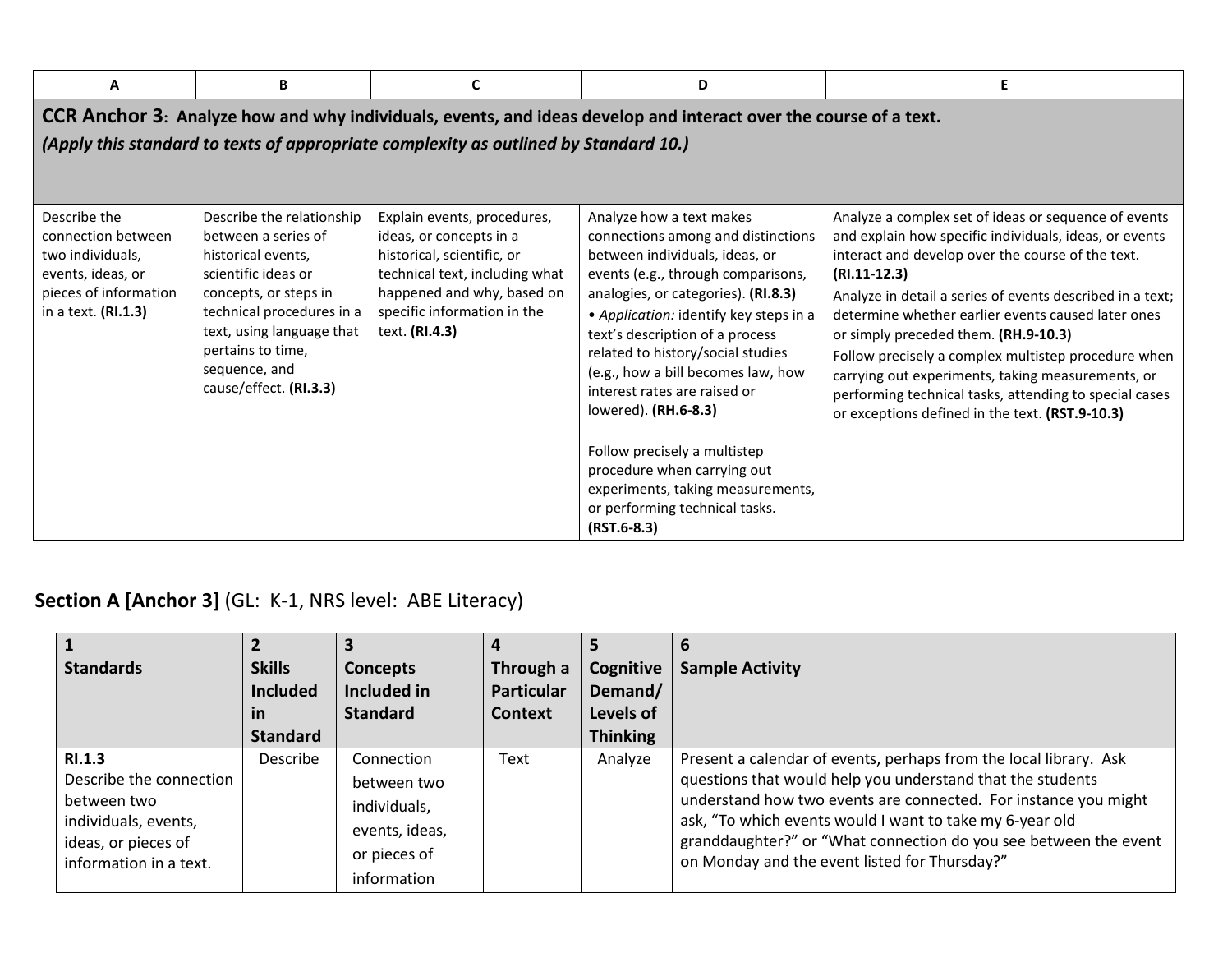## **Section B [Anchor 3]** (GL: 2-3, NRS level: ABE Beginning)

| <b>Standards</b>                                                                                                                                                                                                                                         | <b>Skills</b><br>Included in<br><b>Standard</b> | $\overline{\mathbf{3}}$<br><b>Concepts</b><br>Included in<br><b>Standard</b>                                                                       | 4<br>Through a<br><b>Particular</b><br><b>Context</b> | 5<br>Cognitive<br>Demand/<br>Levels of<br><b>Thinking</b> | <b>Sample Activity</b>                                                                                                                                                                                                                                                                                                                                                                                                                                                                                                                               |
|----------------------------------------------------------------------------------------------------------------------------------------------------------------------------------------------------------------------------------------------------------|-------------------------------------------------|----------------------------------------------------------------------------------------------------------------------------------------------------|-------------------------------------------------------|-----------------------------------------------------------|------------------------------------------------------------------------------------------------------------------------------------------------------------------------------------------------------------------------------------------------------------------------------------------------------------------------------------------------------------------------------------------------------------------------------------------------------------------------------------------------------------------------------------------------------|
| <b>RI.3.3</b><br>Describe the<br>relationship between a<br>series of historical<br>events, scientific ideas<br>or concepts, or steps in<br>technical procedures in<br>a text, using language<br>that pertains to time,<br>sequence, and<br>cause/effect. | <b>Describe</b><br>Use                          | Relationship<br>(between events,<br>ideas or concepts,<br>steps in a<br>procedure)<br>Language<br>pertaining to<br>time, sequence,<br>cause/effect | Text                                                  | Understand                                                | Present an information sheet from a doctor or dentist<br>describing an upcoming procedure-tooth extraction, tooth<br>implant, blood work, or outpatient surgery. Ask the students<br>to read the information and ask if there are questions about<br>the procedure. If necessary and to ensure that the students<br>understand, ask questions that relate to time, sequence, and<br>cause/effect. For instance, "How long must you go without<br>food before your blood is drawn?" "What would happen if I<br>ate breakfast before the appointment?" |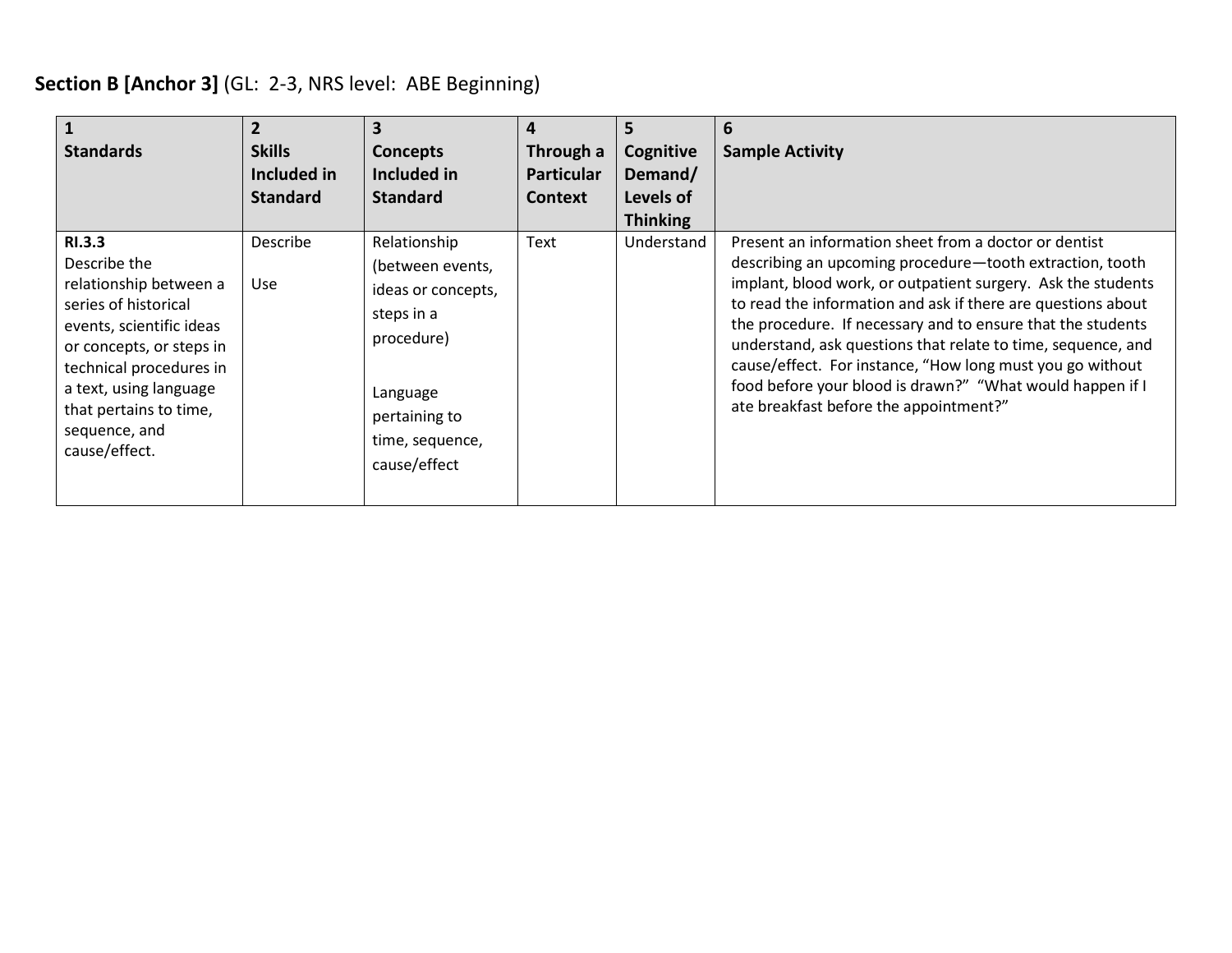## **Section C [Anchor 3]** (GL: 3-4, NRS level: ABE Intermediate Low)

| <b>Standards</b>                                                                                                                                                                                                       | <b>Skills</b><br><b>Included</b><br><u>in</u><br><b>Standard</b> | 3<br><b>Concepts</b><br>Included in<br><b>Standard</b> | 4<br>Through a<br><b>Particular</b><br><b>Context</b> | 5<br>Cognitive<br>Demand/<br>Levels of<br><b>Thinking</b> | 6<br><b>Sample Activity</b>                                                                                                                                                                                                                                                                                                                                                                                                                                                                       |
|------------------------------------------------------------------------------------------------------------------------------------------------------------------------------------------------------------------------|------------------------------------------------------------------|--------------------------------------------------------|-------------------------------------------------------|-----------------------------------------------------------|---------------------------------------------------------------------------------------------------------------------------------------------------------------------------------------------------------------------------------------------------------------------------------------------------------------------------------------------------------------------------------------------------------------------------------------------------------------------------------------------------|
| <b>RI.4.3</b><br>Explain events,<br>procedures, ideas, or<br>concepts in a<br>historical, scientific, or<br>technical text,<br>including what<br>happened and why,<br>based on specific<br>information in the<br>text. | Explain                                                          | Events,<br>procedures,<br>ideas,<br>concepts           | Historic,<br>scientific, or<br>technical text         | Understand                                                | Provide a piece of historical, scientific, or technical text. For<br>example, you might provide this piece about the history of Fort<br>Laramie:<br>Change to Wy info<br>Ask questions to ascertain if the students have understood the ideas<br>or concepts presented based on specific information provided in the<br>text.<br>For instance, "Can I have my pond stocked with channel catfish?"<br>"What is the fee for having my pond stocked?" or "How large is Fort"<br>Laramie State Park?" |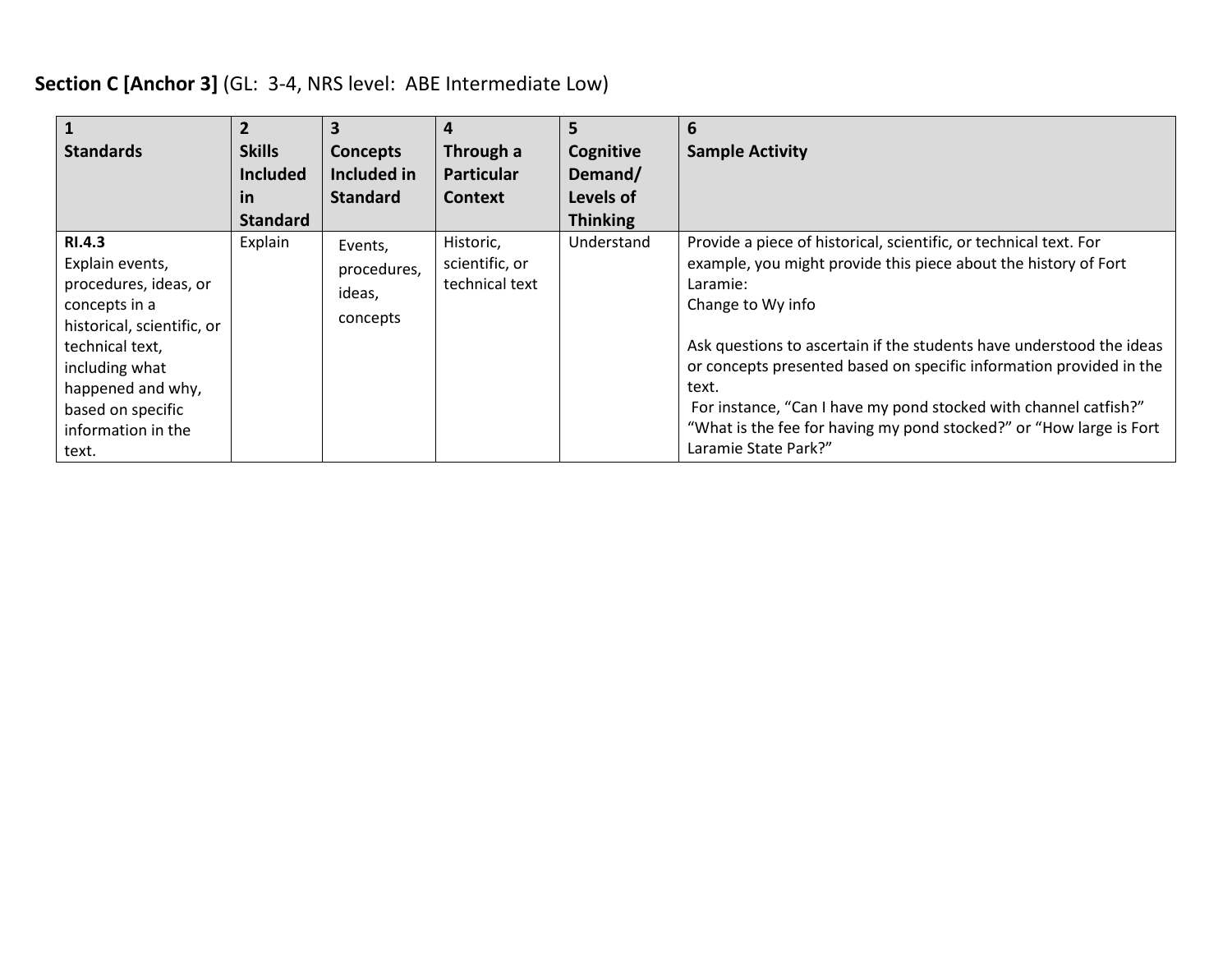## **Section D [Anchor 3]** (GL: 6-8, NRS level: ABE intermediate High)

| $\mathbf{1}$<br><b>Standards</b>                                                                                                                                                                                     | $\overline{2}$<br><b>Skills</b><br><b>Included</b><br>in<br><b>Standard</b> | $\overline{\mathbf{3}}$<br><b>Concepts</b><br><b>Included in</b><br><b>Standard</b>        | 4<br>Through a<br><b>Particular</b><br><b>Context</b> | 5<br>Cognitive<br><b>Demand/Levels</b><br>of Thinking | 6<br><b>Sample Activity</b>                                                                                                                                                                                                                                                                                                                                                                                                                                                                                   |
|----------------------------------------------------------------------------------------------------------------------------------------------------------------------------------------------------------------------|-----------------------------------------------------------------------------|--------------------------------------------------------------------------------------------|-------------------------------------------------------|-------------------------------------------------------|---------------------------------------------------------------------------------------------------------------------------------------------------------------------------------------------------------------------------------------------------------------------------------------------------------------------------------------------------------------------------------------------------------------------------------------------------------------------------------------------------------------|
| <b>RI.8.3</b><br>Analyze how a text<br>makes connections<br>among and<br>distinctions between<br>individuals, ideas, or<br>events (e.g., through<br>comparisons,<br>analogies, or<br>categories).                    | Analyze                                                                     | Connections<br>among and<br>distinctions<br>between<br>individuals,<br>ideas, or<br>events | Text                                                  | Analyze                                               | Present the following scenario: You live in (or are moving to or<br>your grandchild lives in or is moving to) (your area). You must<br>help make a decision about which school your child or<br>grandchild will attend. Information about school selection can<br>be found at<br>(website for your school)<br>Ask the students to read the information provided and see<br>how connections are made between the different ideas for<br>the different types of schools.<br>Which school would you choose? Why? |
| RH.6-8.3<br>Application: identify<br>key steps in a text's<br>description of a<br>process related to<br>history/social studies<br>(e.g., how a bill<br>becomes law, how<br>interest rates are<br>raised or lowered). |                                                                             |                                                                                            |                                                       |                                                       |                                                                                                                                                                                                                                                                                                                                                                                                                                                                                                               |
| RST.6-8.3<br>Follow precisely a<br>multistep procedure<br>when carrying out<br>experiments, taking<br>measurements, or<br>performing technical<br>tasks.                                                             |                                                                             |                                                                                            |                                                       |                                                       |                                                                                                                                                                                                                                                                                                                                                                                                                                                                                                               |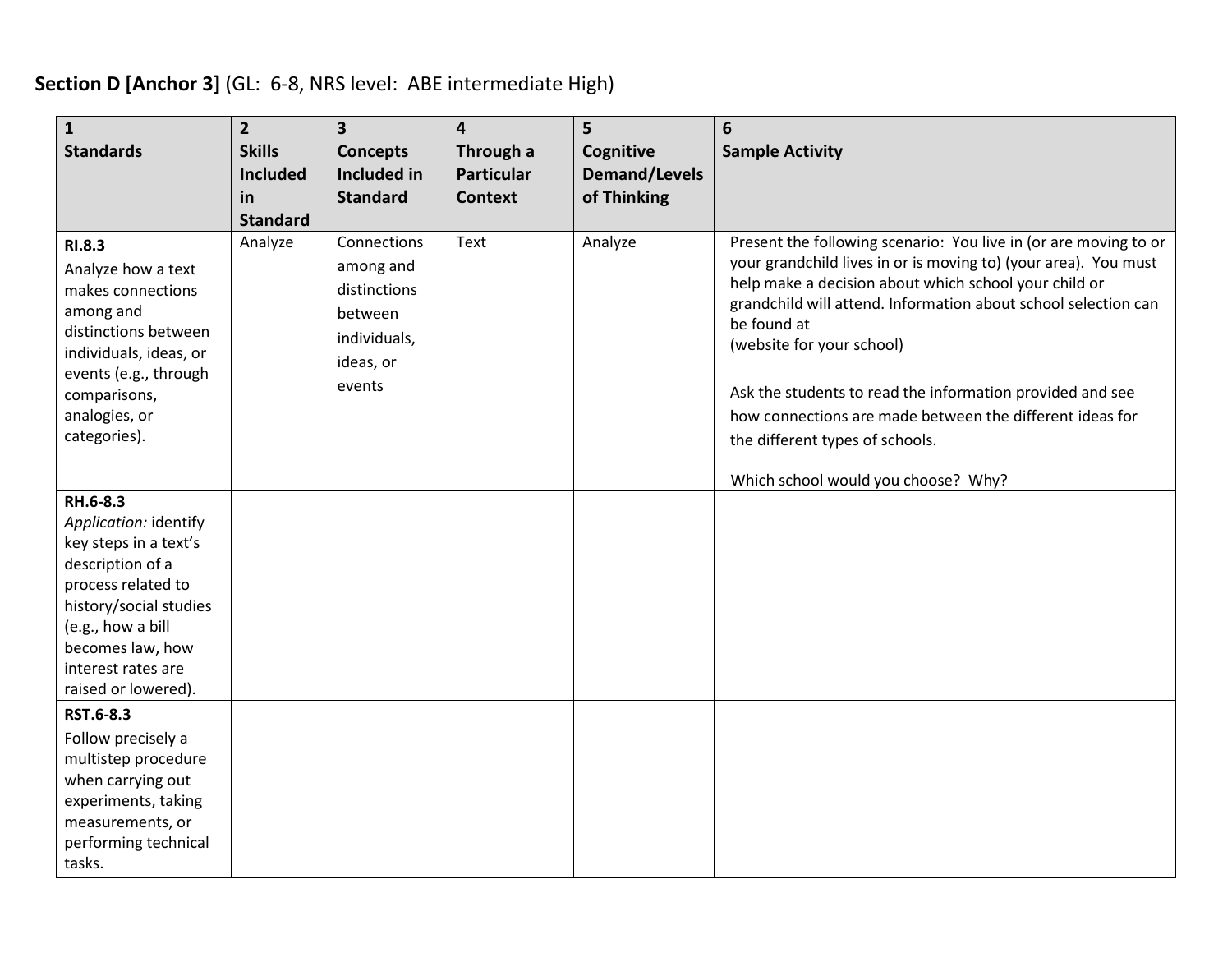#### **Section E [Anchor 3]** (GL: 9-12, NRS level: ASE)

| $\mathbf{1}$<br><b>Standards</b>                                                                                                                                                                                                            | $\overline{2}$<br><b>Skills</b><br><b>Included</b> | $\overline{\mathbf{3}}$<br><b>Concepts</b><br><b>Included in</b>                                                                   | $\overline{\mathbf{4}}$<br>Through a<br><b>Particular</b> | 5<br>Cognitive<br>Demand/    | $6\phantom{1}6$<br><b>Sample Activity</b>                                                                                                                                                                                                                                                                                                                                                                                                                                                                                                                                              |
|---------------------------------------------------------------------------------------------------------------------------------------------------------------------------------------------------------------------------------------------|----------------------------------------------------|------------------------------------------------------------------------------------------------------------------------------------|-----------------------------------------------------------|------------------------------|----------------------------------------------------------------------------------------------------------------------------------------------------------------------------------------------------------------------------------------------------------------------------------------------------------------------------------------------------------------------------------------------------------------------------------------------------------------------------------------------------------------------------------------------------------------------------------------|
|                                                                                                                                                                                                                                             | in<br><b>Standard</b>                              | <b>Standard</b>                                                                                                                    | <b>Context</b>                                            | Levels of<br><b>Thinking</b> |                                                                                                                                                                                                                                                                                                                                                                                                                                                                                                                                                                                        |
| RI.11-12.3<br>Analyze a complex set<br>of ideas or sequence<br>of events and explain<br>how specific<br>individuals, ideas, or<br>events interact and<br>develop over the<br>course of the text.                                            | Analyze<br>Explain                                 | Complex set<br>of ideas or<br>sequence of<br>events<br>How specific<br>individuals,<br>ideas, or<br>events interact<br>and develop | Text                                                      | Analyze                      | Present the students with a text that outlines a set of ideas or<br>sequence of events. For example, ask them to read information on<br>how to register to vote<br>http://elect.ky.gov/registertovote/Pages/default.aspx<br>or how to go about applying for citizenship. Information on<br>citizenship can be found at http://www.uscis.gov<br>Ask students to consider the ideas and steps necessary in the<br>process. What are the steps in the process? Ask them to explain<br>how these steps are developed. What would you tell a person who<br>needs to go through the process? |
| RH.9-10.3<br>Analyze in detail a<br>series of events<br>described in a text;<br>determine whether<br>earlier events caused<br>later ones or simply<br>preceded them.                                                                        |                                                    |                                                                                                                                    |                                                           |                              |                                                                                                                                                                                                                                                                                                                                                                                                                                                                                                                                                                                        |
| RST.9-10.3<br>Follow precisely a<br>complex multistep<br>procedure when<br>carrying out<br>experiments, taking<br>measurements, or<br>performing technical<br>tasks, attending to<br>special cases or<br>exceptions defined in<br>the text. |                                                    |                                                                                                                                    |                                                           |                              |                                                                                                                                                                                                                                                                                                                                                                                                                                                                                                                                                                                        |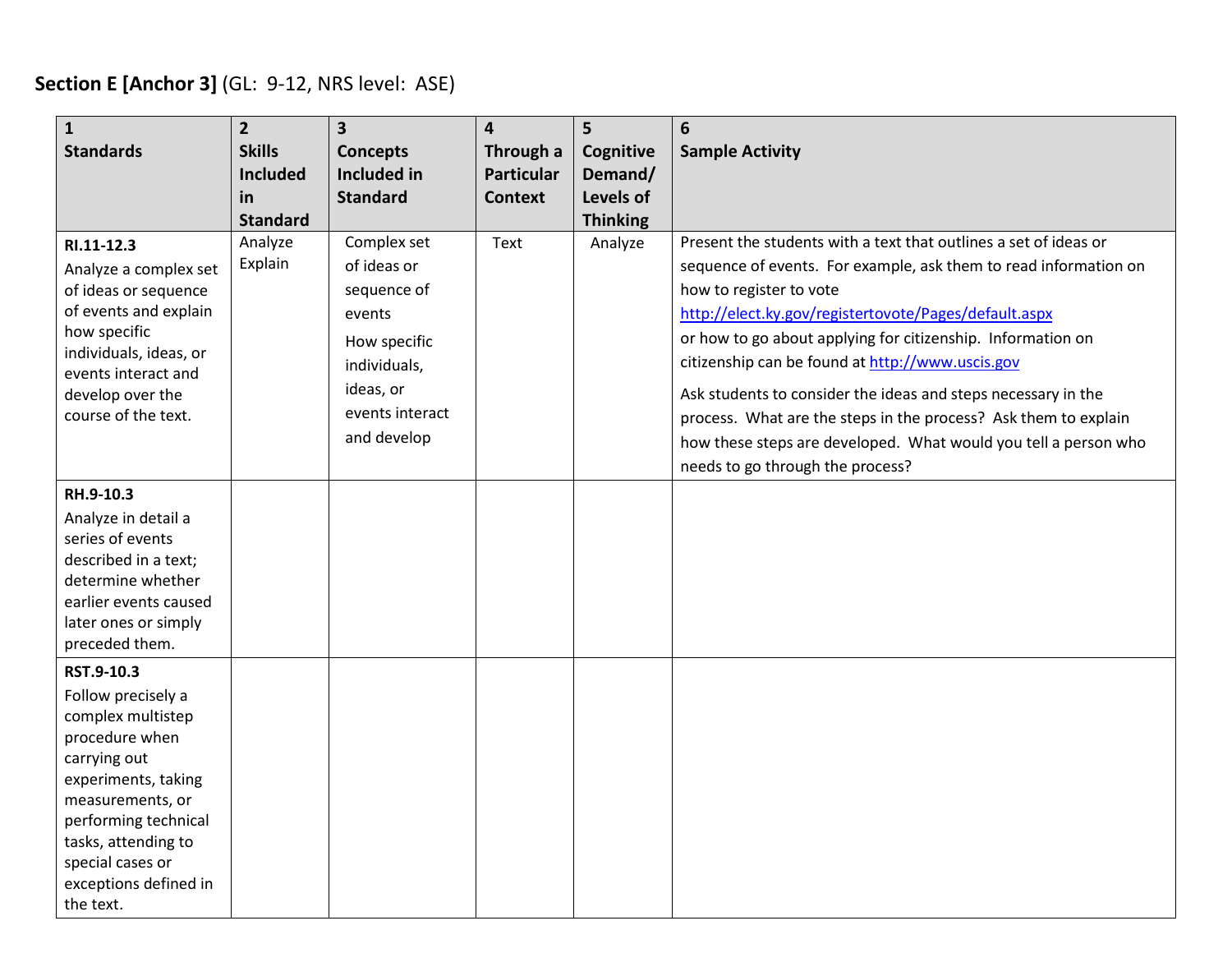| A                                                                                                                                                                                                                                                                                                    | В                                                                                                                                                      |                                                                                                                                                                                                                                                                                                                    | D                                                                                                                                                                                                                                 |                                                                                                                                                                                                                                                                                                                                                                                                                                                                                                                           |  |  |  |  |  |
|------------------------------------------------------------------------------------------------------------------------------------------------------------------------------------------------------------------------------------------------------------------------------------------------------|--------------------------------------------------------------------------------------------------------------------------------------------------------|--------------------------------------------------------------------------------------------------------------------------------------------------------------------------------------------------------------------------------------------------------------------------------------------------------------------|-----------------------------------------------------------------------------------------------------------------------------------------------------------------------------------------------------------------------------------|---------------------------------------------------------------------------------------------------------------------------------------------------------------------------------------------------------------------------------------------------------------------------------------------------------------------------------------------------------------------------------------------------------------------------------------------------------------------------------------------------------------------------|--|--|--|--|--|
| CCR Anchor 4: Interpret words and phrases as they are used in a text, including determining technical, connotative, and figurative meanings,<br>and analyze how specific word choices shape meaning or tone.<br>(Apply this standard to texts of appropriate complexity as outlined by Standard 10.) |                                                                                                                                                        |                                                                                                                                                                                                                                                                                                                    |                                                                                                                                                                                                                                   |                                                                                                                                                                                                                                                                                                                                                                                                                                                                                                                           |  |  |  |  |  |
| Ask and answer<br>questions to help<br>determine or clarify<br>the meaning of words<br>and phrases in a text.<br>(RI.1.4)                                                                                                                                                                            | Determine the meaning<br>of general academic and<br>domain-specific words<br>and phrases in a text<br>relevant to a topic or<br>subject area. (RI.3.4) | Determine the meaning of<br>general academic and<br>domain-specific words and<br>phrases in a text relevant to a<br>topic or subject area. (RI.5.4)<br>Determine the meaning of<br>words and phrases as they are<br>used in a text, including<br>figurative language such as<br>metaphors and similes.<br>(RL.5.4) | Determine the meaning of words<br>and phrases as they are used in a<br>text, including figurative,<br>connotative, and technical<br>meanings; analyze the impact of a<br>specific word choice on meaning<br>and tone. (RI/RL.6.4) | Determine the meaning of words and phrases as they<br>are used in a text, including figurative, connotative,<br>and technical meanings; analyze the cumulative<br>impact of specific word choices on meaning and tone<br>(e.g., how the language of a court opinion differs<br>from that of a newspaper). (RI/RL.9-10.4)<br>• Application: determine the meaning of symbols, key<br>terms, and other domain-specific words and phrases<br>as they are used in a specific scientific or technical<br>context. (RST.9-10.4) |  |  |  |  |  |

## **Section A [Anchor 4]** (GL: K-1, NRS level: ABE Literacy)

| <b>Standards</b>                                                                                                           | <b>Skills</b><br>Included in<br><b>Standard</b> | <b>Concepts</b><br>Included in<br><b>Standard</b> | Through a<br><b>Particular</b><br><b>Context</b> | Cognitive<br>Demand/<br>Levels of<br><b>Thinking</b> | <b>Sample Activity</b>                                                                                                                                                                                                                                                                                                                                                               |
|----------------------------------------------------------------------------------------------------------------------------|-------------------------------------------------|---------------------------------------------------|--------------------------------------------------|------------------------------------------------------|--------------------------------------------------------------------------------------------------------------------------------------------------------------------------------------------------------------------------------------------------------------------------------------------------------------------------------------------------------------------------------------|
| RI.1.4<br>Ask and answer<br>questions to help<br>determine or clarify<br>the meaning of<br>words and phrases<br>in a text. | Ask and<br>answer<br>Determine<br>and clarify   | Questions<br>Meanings of<br>words and<br>phrases  | Text                                             | Understand                                           | Select a recipe with broad appeal and with a few words that could be<br>unfamiliar.<br>For example, the recipe might have the word "sear," "blanch," or<br>"simmer." Ask students to read through the recipe to see if there are<br>any words they would want to learn more about before cooking that<br>recipe. Then ask students to describe how they would prepare the<br>recipe. |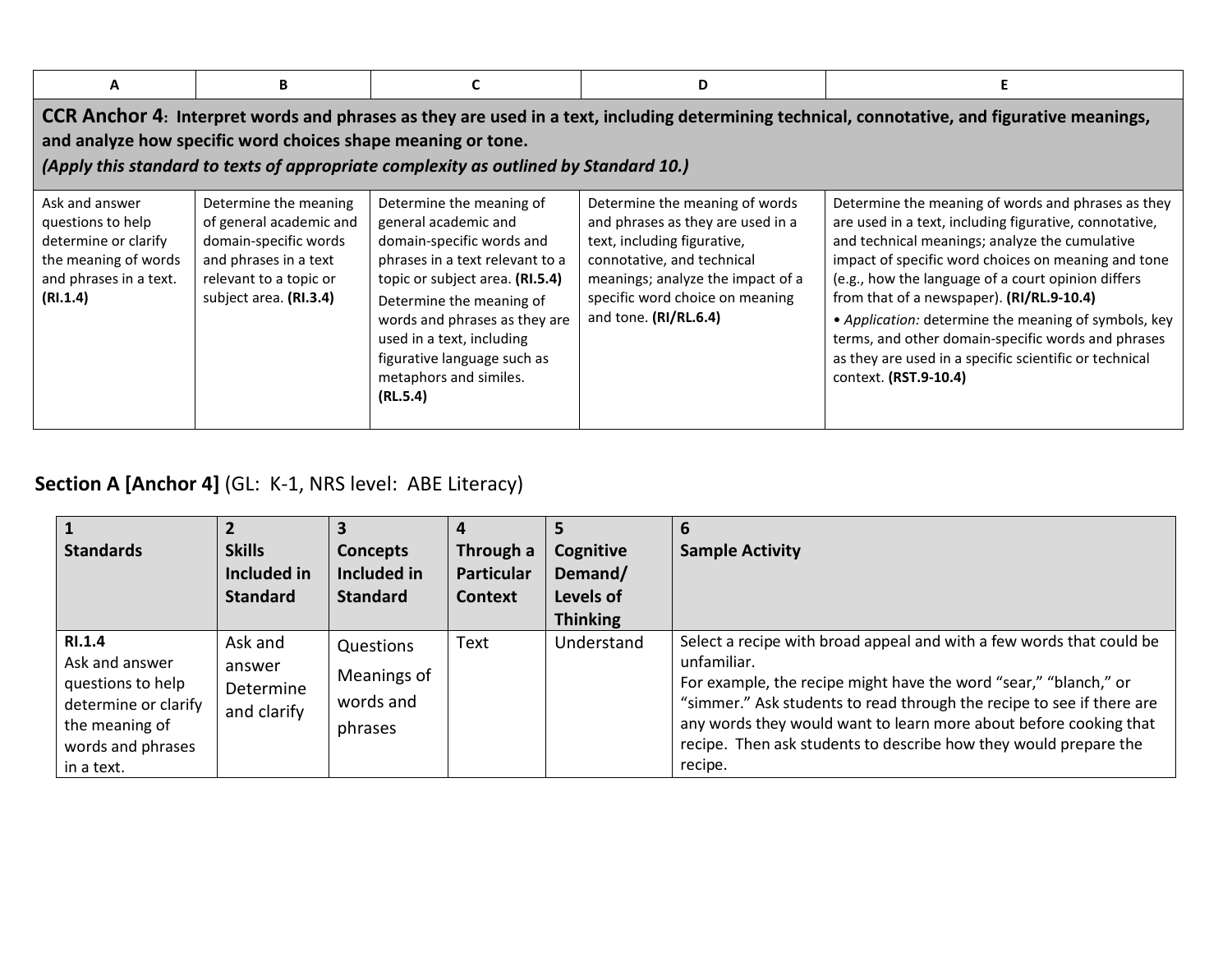## **Section B [Anchor 4]** (GL: 2-3, NRS level: ABE Beginning)

| <b>Standards</b>                                                                                                                                               | <b>Skills</b><br>Included in<br><b>Standard</b> | <b>Concepts</b><br>Included in<br><b>Standard</b>                                      | 4<br>Through a<br><b>Particular</b><br><b>Context</b> | Cognitive<br>Demand/<br>Levels of<br><b>Thinking</b> | 6<br><b>Sample Activity</b>                                                                                                                                                                                                                                            |
|----------------------------------------------------------------------------------------------------------------------------------------------------------------|-------------------------------------------------|----------------------------------------------------------------------------------------|-------------------------------------------------------|------------------------------------------------------|------------------------------------------------------------------------------------------------------------------------------------------------------------------------------------------------------------------------------------------------------------------------|
| <b>RI.3.4</b><br>Determine the meaning<br>of general academic<br>and domain-specific<br>words and phrases in a<br>text relevant to a topic<br>or subject area. | Determine                                       | Meaning of<br>words and<br>phrases<br>(general<br>academic and<br>domain-<br>specific) | Text                                                  | Understand                                           | Provide a manufacturer's coupon. Ask the students to read the<br>coupon. Then ask if there are words that are unfamiliar. Through<br>questioning, determine if the students are familiar with words like<br>retailer, reimbursement, restricted, prohibited, and void. |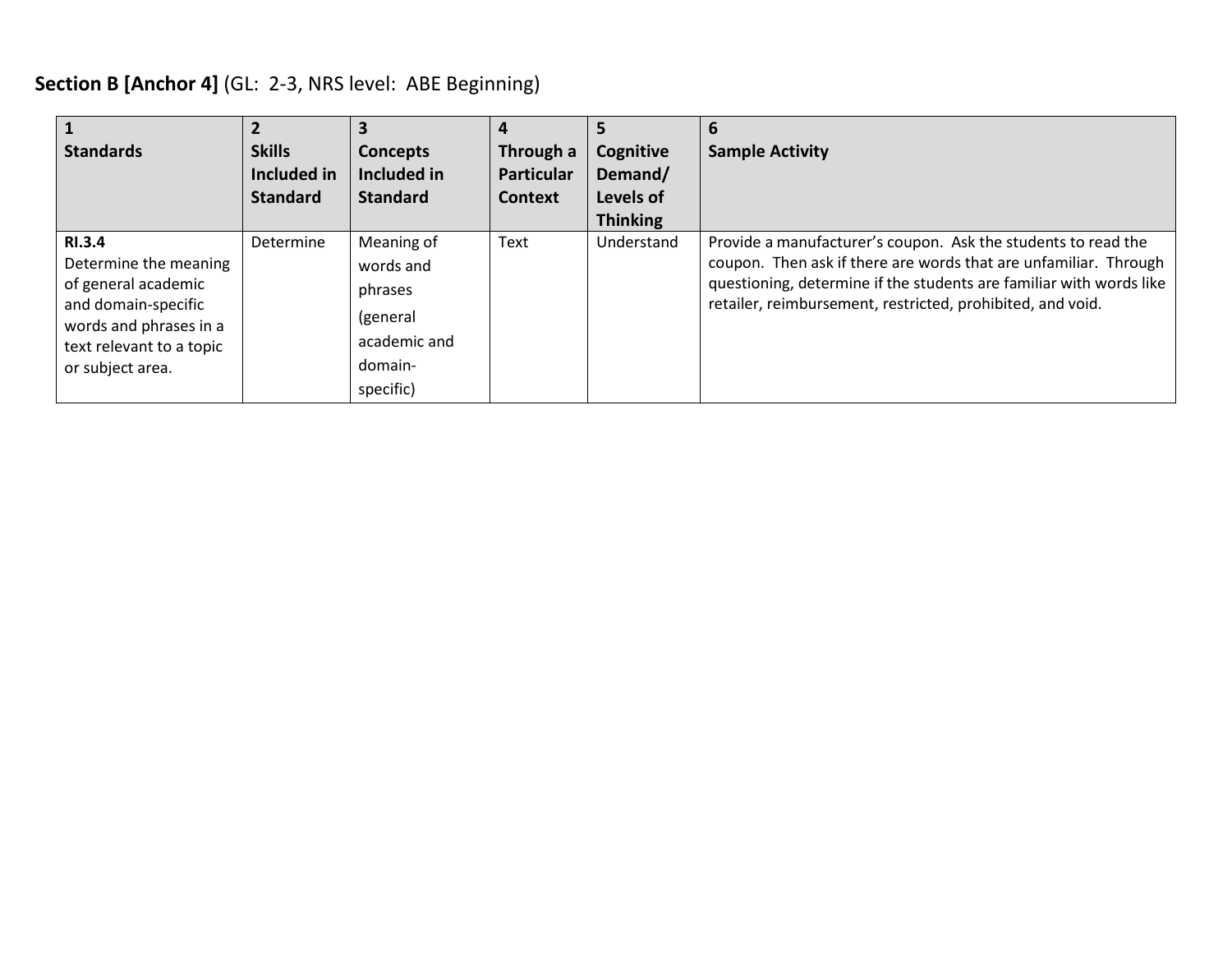## **Section C [Anchor 4]** (GL: 3-4, NRS level: ABE Intermediate Low)

| <b>Standards</b>                                                                                                                                                     | $\overline{2}$<br><b>Skills</b><br><b>Included</b><br>in<br><b>Standard</b> | $\overline{\mathbf{3}}$<br><b>Concepts</b><br>Included in<br><b>Standard</b>         | 4<br><b>Through</b><br>a<br><b>Particular</b><br><b>Context</b> | 5<br>Cognitive<br>Demand/<br>Levels of<br><b>Thinking</b> | 6<br><b>Sample Activity</b>                                                                                                                                                                                                                                                                                                                                                                                                                                                                                                                                                                                                                                                                                                    |
|----------------------------------------------------------------------------------------------------------------------------------------------------------------------|-----------------------------------------------------------------------------|--------------------------------------------------------------------------------------|-----------------------------------------------------------------|-----------------------------------------------------------|--------------------------------------------------------------------------------------------------------------------------------------------------------------------------------------------------------------------------------------------------------------------------------------------------------------------------------------------------------------------------------------------------------------------------------------------------------------------------------------------------------------------------------------------------------------------------------------------------------------------------------------------------------------------------------------------------------------------------------|
| <b>RI/RL.5.4</b><br>Determine the<br>meaning of general<br>academic and<br>domain-specific<br>words and phrases in<br>a text relevant to a<br>topic or subject area. | Determine                                                                   | <b>Meaning</b><br>(general academic<br>and domain-<br>specific words and<br>phrases) | Text                                                            | Understand                                                | $R!$ :<br>Provide a bus schedule. This might be a city bus route schedule or a<br>Greyhound schedule between selected cities.<br>(www.greyhound.com)<br>Ask if there are words that are unfamiliar. Ask questions to<br>determine if the students have understood words that might cause<br>some misunderstanding. For example: transfer, departing, arriving,<br>advanced purchase, refundable.<br>RL:<br>Present various types of texts (e.g. stories, poems) to students.<br>Give each student a yellow highlighter.<br>When the student comes to a word illustrating figurative language<br>such as metaphors and similes they highlight the word in yellow and<br>the class discusses the meanings of the words together. |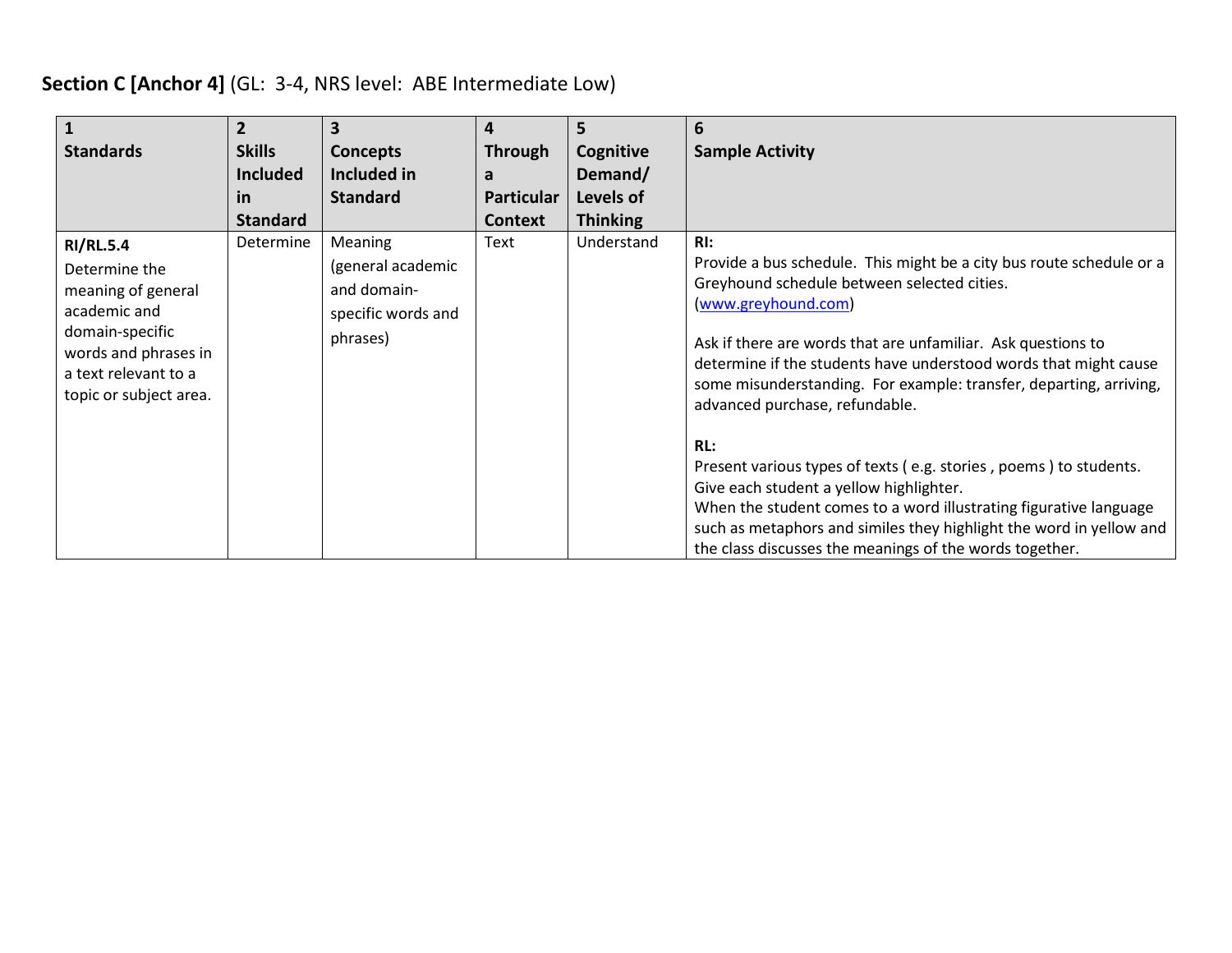## **Section D [Anchor 4]** (GL: 6-8, NRS level: ABE Intermediate High)

| 1<br><b>Standards</b>                                                                                                                                                                                                                    | $\overline{2}$<br><b>Skills</b><br><b>Included</b><br>in<br><b>Standard</b> | $\overline{\mathbf{3}}$<br><b>Concepts</b><br>Included in<br><b>Standard</b>             | 4<br>Through a<br><b>Particular</b><br>Context                                                       | 5<br>Cognitive<br>Demand/<br>Levels of<br><b>Thinking</b> | 6<br><b>Sample Activity</b>                                                                                                                                                                                                                                                                                                                                                                                                                                                                                                                                |
|------------------------------------------------------------------------------------------------------------------------------------------------------------------------------------------------------------------------------------------|-----------------------------------------------------------------------------|------------------------------------------------------------------------------------------|------------------------------------------------------------------------------------------------------|-----------------------------------------------------------|------------------------------------------------------------------------------------------------------------------------------------------------------------------------------------------------------------------------------------------------------------------------------------------------------------------------------------------------------------------------------------------------------------------------------------------------------------------------------------------------------------------------------------------------------------|
| RI.6.4<br>Determine the<br>meaning of words and<br>phrases as they are<br>used in a text,<br>including figurative,<br>connotative, and<br>technical meanings;<br>analyze the impact of<br>a specific word choice<br>on meaning and tone. | Determine                                                                   | Meanings of<br>words and<br>phrases                                                      | Text                                                                                                 | Understand                                                | Present the following scenario: Your employer has instituted a new<br>vacation policy. You have been asked to read it and sign a<br>statement saying that you understand it. Read this policy. Ask, "Do<br>you have any questions about the policy?" "Do you have any<br>questions about the words used?" Ask questions to determine if the<br>students understand words like accrued, allotments, and minimum.<br>A sample policy can be found by conducting a Google search of<br>sample vacation policy.<br>http://www.inc.com/tools/2000/12/21517.html |
| <b>RL.6.4</b><br>Determine the<br>meaning of words and<br>phrases as they are<br>used in a text,<br>including figurative<br>and connotative<br>meanings; analyze the<br>impact of a specific<br>word choice on<br>meaning and tone.      | Determine<br>Analyze                                                        | The meaning<br>0f<br>words<br>and<br>phrases<br>The impact of<br>specific word<br>choice | Used in text,<br>including<br>figurative<br>and<br>connotative<br>meanings<br>On meaning<br>and tone | Analyzing                                                 | Song lyrics can be used to teach literary devices.<br>After reviewing the terms the class will read the<br>lyrics, listen to the song and then list the literary devices. Discussion<br>will center on how certain word choices impact the meaning and<br>tone of the song. (e.g. The River by Garth Brooks using simile and<br>metaphor)                                                                                                                                                                                                                  |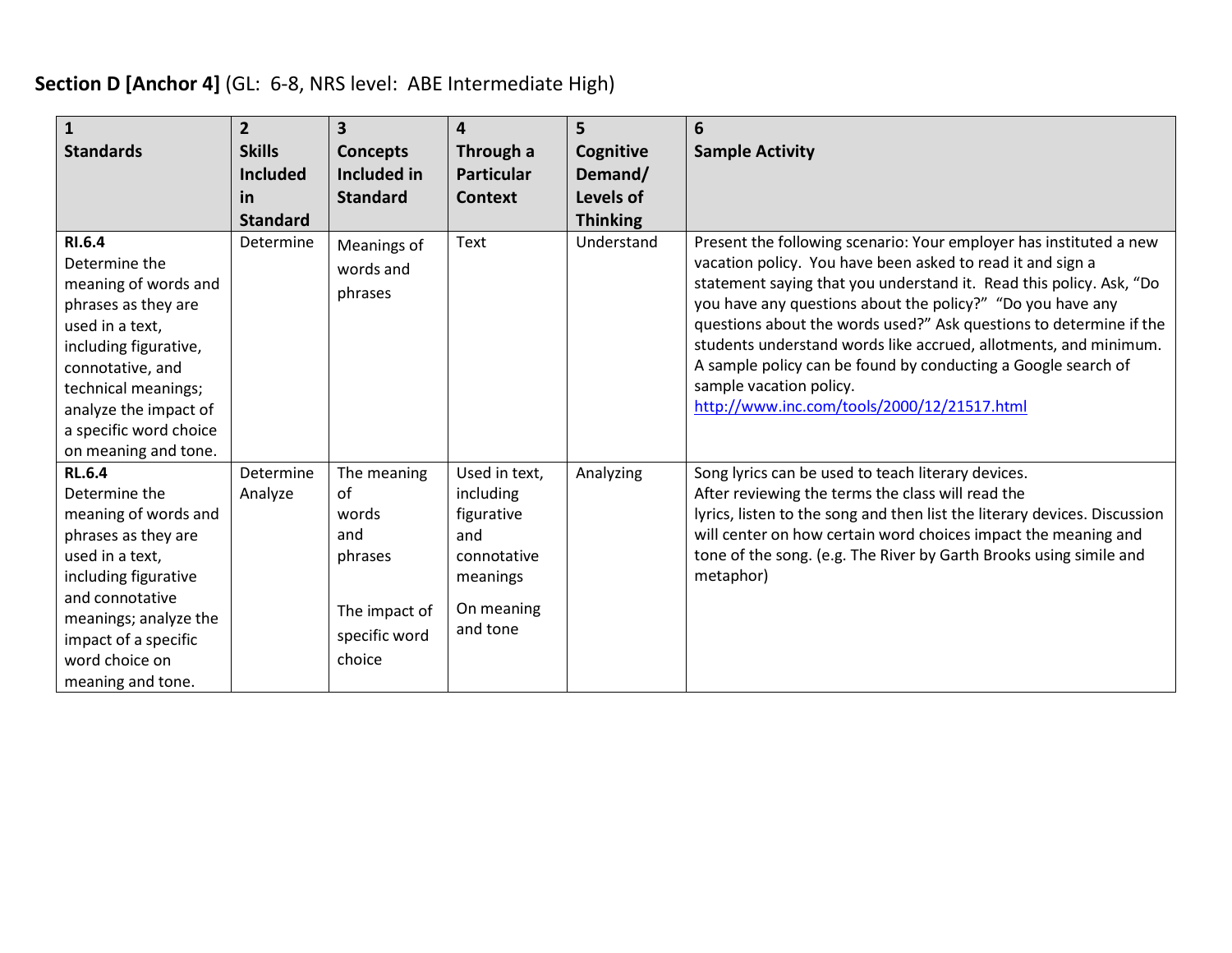#### **Section E [Anchor 4]** (GL: 9-12, NRS level: ASE)

| 1<br><b>Standards</b>                                                                                                                                                                                                                                                                                                                                      | $\overline{2}$<br><b>Skills</b><br>Included in<br><b>Standard</b> | $\overline{\mathbf{3}}$<br>Concepts<br>Included in<br><b>Standard</b>                                   | 4<br>Through a<br><b>Particular</b><br><b>Context</b> | 5<br>Cognitive<br>Demand/<br>Levels of<br><b>Thinking</b> | 6<br><b>Sample Activity</b>                                                                                                                                                                                                                                                                                                                                                                                                                                                                                                                                                                                                                                                               |
|------------------------------------------------------------------------------------------------------------------------------------------------------------------------------------------------------------------------------------------------------------------------------------------------------------------------------------------------------------|-------------------------------------------------------------------|---------------------------------------------------------------------------------------------------------|-------------------------------------------------------|-----------------------------------------------------------|-------------------------------------------------------------------------------------------------------------------------------------------------------------------------------------------------------------------------------------------------------------------------------------------------------------------------------------------------------------------------------------------------------------------------------------------------------------------------------------------------------------------------------------------------------------------------------------------------------------------------------------------------------------------------------------------|
| RI.9-10.4<br>Determine the<br>meaning of words<br>and phrases as<br>they are used in a<br>text, including<br>figurative,<br>connotative, and<br>technical<br>meanings; analyze<br>the cumulative<br>impact of specific<br>word choices on<br>meaning and tone<br>(e.g., how the<br>language of a court<br>opinion differs<br>from that of a<br>newspaper). | Determine<br>Analyze                                              | Meaning of<br>words and<br>phrases<br>Cumulative<br>impact of<br>word choices<br>on meaning<br>and tone | Text                                                  | Analyze                                                   | Present the following scenario: A friend of mine is going through a<br>divorce. She is not sure what the lawyer meant by "divorce decree"<br>and its importance.<br>Provide a sample divorce decree by doing an Internet search to use as<br>the basis for a conversation about a decree. One sample was found at<br>http://www.ourdivorceagreement.com/sample_decree.htm<br>Talk about the technical meanings of words like defendant, plaintiff,<br>bona fide, jurisdiction, and absolute.<br>Discuss the tone of the legal document and how it differs from other<br>documentseven ones that might present information about divorce.<br>http://www.divorce.com/article/divorce-decree |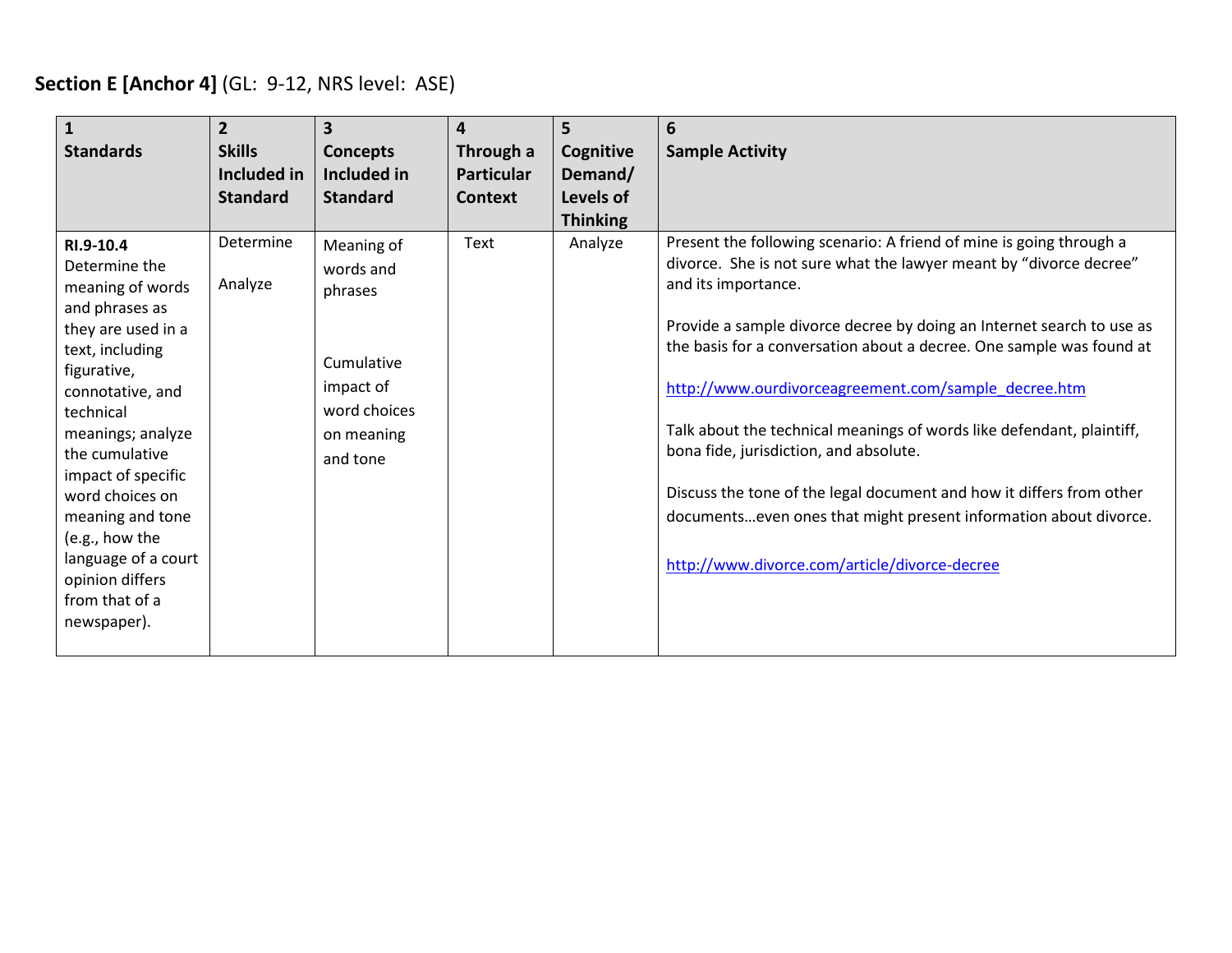## **Section E [Anchor 4]** (GL: 9-12, NRS level: ASE)

| $\mathbf{1}$<br><b>Standards</b>                                                                                                                                                                                                                                                                                                                                 | $\overline{2}$<br><b>Skills</b><br>Included in<br><b>Standard</b> | $\overline{\mathbf{3}}$<br><b>Concepts</b><br>Included in<br><b>Standard</b>                                                                                                                                                                                                | 4<br>Through a<br><b>Particular</b><br><b>Context</b>                     | 5<br>Cognitive<br>Demand/<br><b>Levels of</b><br><b>Thinking</b> | 6<br><b>Sample Activity</b>                                                                                                                                                   |
|------------------------------------------------------------------------------------------------------------------------------------------------------------------------------------------------------------------------------------------------------------------------------------------------------------------------------------------------------------------|-------------------------------------------------------------------|-----------------------------------------------------------------------------------------------------------------------------------------------------------------------------------------------------------------------------------------------------------------------------|---------------------------------------------------------------------------|------------------------------------------------------------------|-------------------------------------------------------------------------------------------------------------------------------------------------------------------------------|
| RL.9-10.4<br>Determine the<br>meaning of words<br>and phrases as<br>they are used in<br>the text including<br>figurative and<br>connotative<br>meanings; analyze<br>the cumulative<br>impact of specific<br>word choices on<br>meaning and<br>tone(e.g. how the<br>language evokes a<br>sense of time and<br>place; how it sets a<br>formal or informal<br>tone) | Determine<br>Analyze                                              | The meaning<br>of words and<br>phrases as<br>they are used.<br>The<br>cumulative<br>impact of<br>specific word<br>choices on<br>meaning and<br>tone<br>(e.g. how the<br>language evokes<br>a sense of time<br>and place; how<br>it<br>sets a formal<br>or informal<br>tone) | In the text,<br>including<br>figurative<br>and<br>connotative<br>meanings | Analyzing                                                        | Students will compare and contrast popular song lyrics written from<br>1900 to 2000 and how the word choices evoke a sense of time and set a<br>formal and /or informal tone. |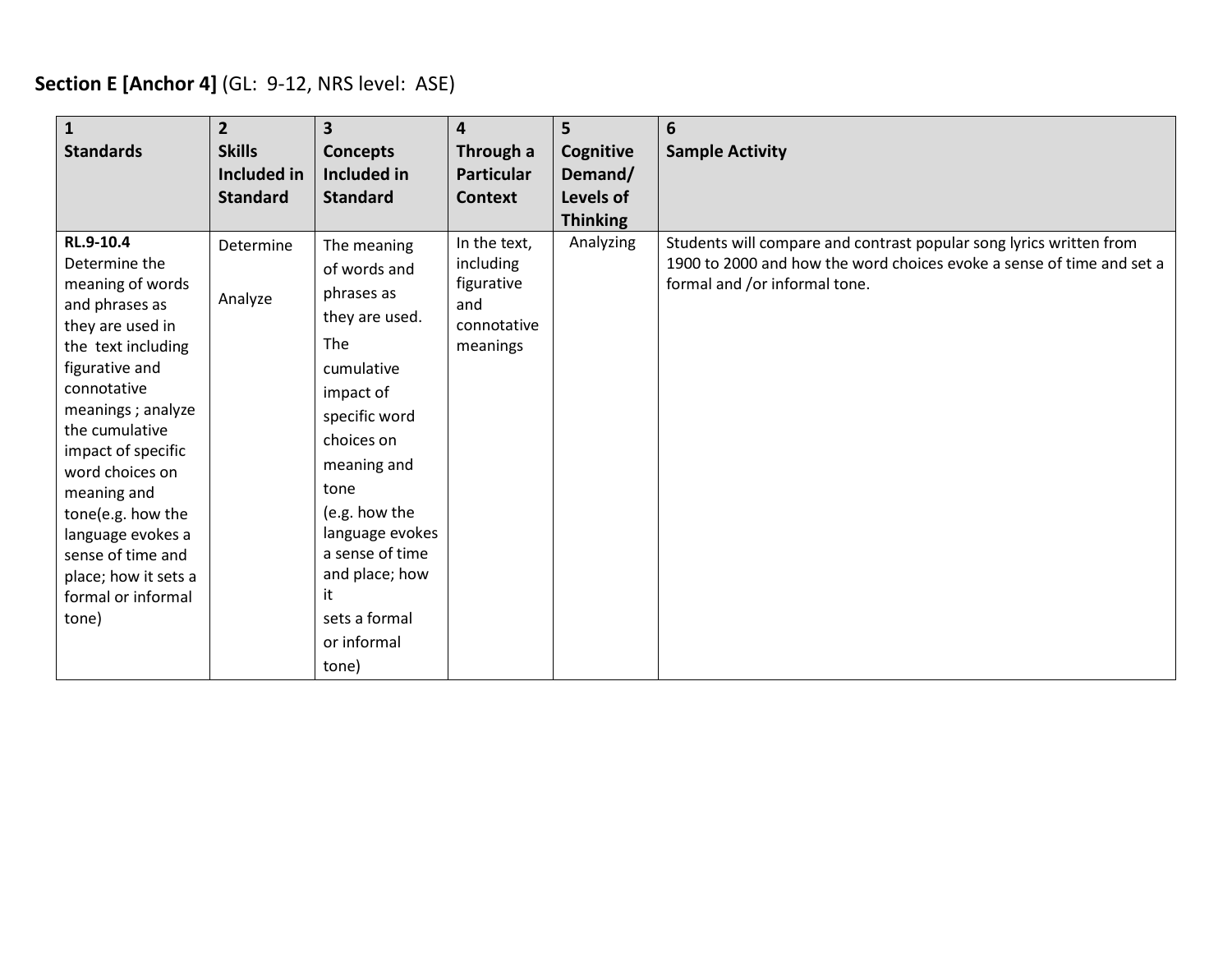| RST.9-10.4            |  |  |  |  |
|-----------------------|--|--|--|--|
| Application:          |  |  |  |  |
| determine the         |  |  |  |  |
| meaning of            |  |  |  |  |
| symbols, key          |  |  |  |  |
| terms, and other      |  |  |  |  |
| domain-specific       |  |  |  |  |
| words and phrases     |  |  |  |  |
| as they are used in   |  |  |  |  |
| a specific scientific |  |  |  |  |
| or technical          |  |  |  |  |
| context.              |  |  |  |  |
|                       |  |  |  |  |
|                       |  |  |  |  |
|                       |  |  |  |  |
|                       |  |  |  |  |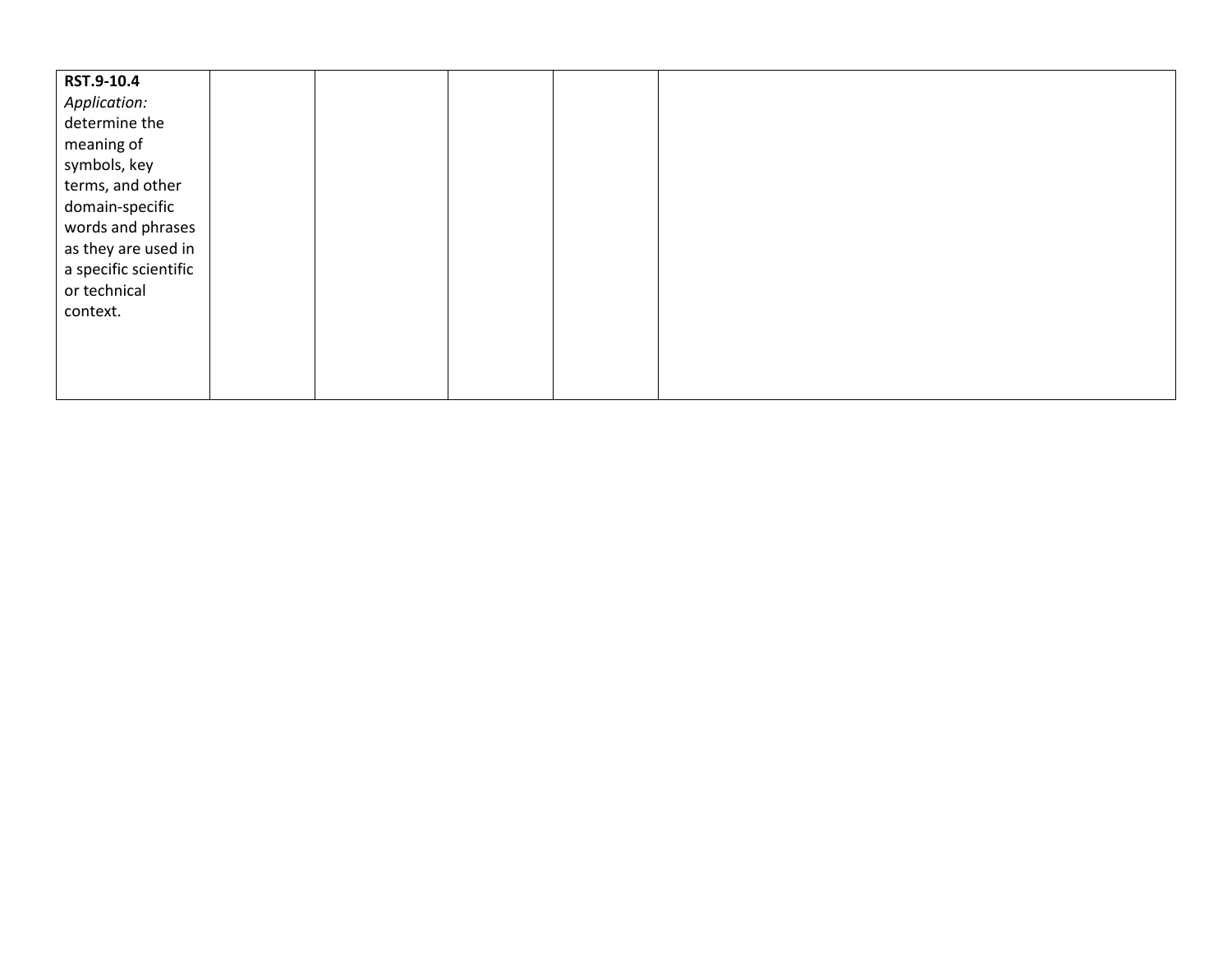#### **Central Wyoming College-READING ANCHORS 5-9 (unpacked)**

| A                                                                                                                                                                                                                                                                                                    | B                                                                                                                                                                                                                                                                                                                                                                                           |                                                                                                                                                                                                                                                                                                                                                                                                              | D                                                                                                                                                                                                                                                                                                                                                                |                                                                                                                                                                                                                                                                                                                                                                                                                      |  |  |  |  |  |  |
|------------------------------------------------------------------------------------------------------------------------------------------------------------------------------------------------------------------------------------------------------------------------------------------------------|---------------------------------------------------------------------------------------------------------------------------------------------------------------------------------------------------------------------------------------------------------------------------------------------------------------------------------------------------------------------------------------------|--------------------------------------------------------------------------------------------------------------------------------------------------------------------------------------------------------------------------------------------------------------------------------------------------------------------------------------------------------------------------------------------------------------|------------------------------------------------------------------------------------------------------------------------------------------------------------------------------------------------------------------------------------------------------------------------------------------------------------------------------------------------------------------|----------------------------------------------------------------------------------------------------------------------------------------------------------------------------------------------------------------------------------------------------------------------------------------------------------------------------------------------------------------------------------------------------------------------|--|--|--|--|--|--|
| CCR Anchor 5: Analyze the structure of texts, including how specific sentences, paragraphs, and larger portions of the text (e.g., a section,<br>chapter, scene, or stanza) relate to each other and the whole. (Apply this standard to texts of appropriate complexity as outlined by Standard 10.) |                                                                                                                                                                                                                                                                                                                                                                                             |                                                                                                                                                                                                                                                                                                                                                                                                              |                                                                                                                                                                                                                                                                                                                                                                  |                                                                                                                                                                                                                                                                                                                                                                                                                      |  |  |  |  |  |  |
| Know and use various<br>text features (e.g.,<br>headings, tables of<br>contents, glossaries,<br>electronic menus,<br>icons) to locate key<br>facts or information in<br>a text. (RI.1.5)                                                                                                             | Know and use various<br>text features (e.g.,<br>captions, bold print,<br>subheadings, glossaries,<br>indexes, electronic<br>menus, icons) to locate<br>key facts or information<br>in a text efficiently.<br>(RI.2.5)<br>Use text features and<br>search tools (e.g., key<br>words, sidebars,<br>hyperlinks) to locate<br>information relevant to<br>a given topic efficiently.<br>(RI.3.5) | Describe the overall structure<br>(e.g., chronology, comparison,<br>cause/effect,<br>problem/solution) of events,<br>ideas, concepts, or<br>information in a text or part<br>of a text. (RI.4.5)<br>Compare and contrast the<br>overall structure (e.g.,<br>chronology, comparison,<br>cause/effect,<br>problem/solution) of events,<br>ideas, concepts, or<br>information in two or more<br>texts. (RI.5.5) | Analyze how a particular sentence,<br>paragraph, chapter, or section fits<br>into the overall structure of a text<br>and contributes to the<br>development of the ideas. (RI.6.5)<br>Analyze the structure an author<br>uses to organize a text, including<br>how the major sections contribute<br>to the whole and to the<br>development of the ideas. (RI.7.5) | Analyze in detail how an author's ideas or claims are<br>developed and refined by particular sentences,<br>paragraphs, or larger portions of a text (e.g., a section<br>or chapter). (RI.9-10.5)<br>Analyze and evaluate the effectiveness of the<br>structure an author uses in his or her exposition or<br>argument, including whether the structure makes<br>points clear, convincing, and engaging. (RI.11-12.5) |  |  |  |  |  |  |

**Section A [Anchor 5]** (GL: K-1, NRS level: ABE Literacy)

| $\mathbf{1}$                                                                                                                                                                                  |                           | 3                                                                                                                            |                   |                      | 6                                                                                                                                                                                                                                                                                                                                                                                                         |
|-----------------------------------------------------------------------------------------------------------------------------------------------------------------------------------------------|---------------------------|------------------------------------------------------------------------------------------------------------------------------|-------------------|----------------------|-----------------------------------------------------------------------------------------------------------------------------------------------------------------------------------------------------------------------------------------------------------------------------------------------------------------------------------------------------------------------------------------------------------|
| <b>Standards</b>                                                                                                                                                                              | <b>Skills</b>             | <b>Concepts Included in</b>                                                                                                  | Through a         | Cognitive            | <b>Sample Activity</b>                                                                                                                                                                                                                                                                                                                                                                                    |
|                                                                                                                                                                                               | Included in               | <b>Standard</b>                                                                                                              | <b>Particular</b> | <b>Demand/Levels</b> |                                                                                                                                                                                                                                                                                                                                                                                                           |
|                                                                                                                                                                                               | <b>Standard</b>           |                                                                                                                              | <b>Context</b>    | of Thinking          |                                                                                                                                                                                                                                                                                                                                                                                                           |
| <b>RI.1.5</b><br>Know and use various<br>text features (e.g.,<br>headings, tables of<br>contents, glossaries,<br>electronic menus, icons)<br>to locate key facts or<br>information in a text. | Know and<br>use<br>Locate | Text features<br>(headings, tables of<br>contents, glossaries,<br>electronic menus,<br>icons)<br>Key facts or<br>information | Text              | Apply                | Provide a local phone book and ask the student how<br>they would find the number for Robert Smith.<br>Students could also be asked how they would find<br>the phone number for a local flower shop if they did<br>not know the name of one.<br>The students would be learning the use of the<br>alphabetical listing of names in the residential<br>section and the subject listings in the yellow pages. |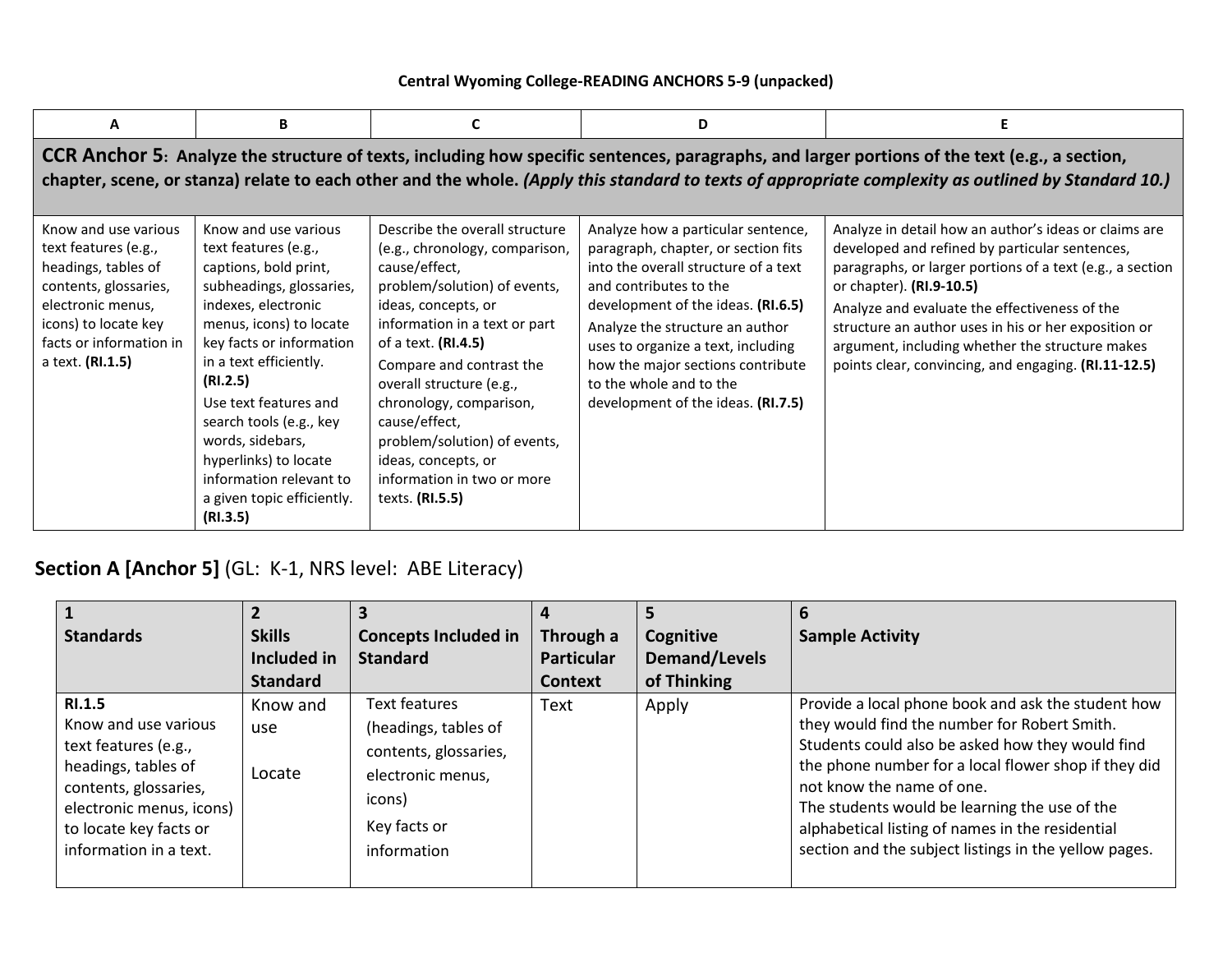## **Section B [Anchor 5]** (GL: 2-3, NRS level: ABE Beginning)

|                                                                                                                                                                                                                            | $\overline{2}$                   | 3                                            | 4                              | 5                                 | 6                                                                                                                                                                                                                                                                                                                                                                                                                                                                                                                                             |
|----------------------------------------------------------------------------------------------------------------------------------------------------------------------------------------------------------------------------|----------------------------------|----------------------------------------------|--------------------------------|-----------------------------------|-----------------------------------------------------------------------------------------------------------------------------------------------------------------------------------------------------------------------------------------------------------------------------------------------------------------------------------------------------------------------------------------------------------------------------------------------------------------------------------------------------------------------------------------------|
| <b>Standards</b>                                                                                                                                                                                                           | <b>Skills</b><br><b>Included</b> | <b>Concepts</b><br>Included in               | Through a<br><b>Particular</b> | Cognitive<br><b>Demand/Levels</b> | <b>Sample Activity</b>                                                                                                                                                                                                                                                                                                                                                                                                                                                                                                                        |
|                                                                                                                                                                                                                            | <u>in</u>                        | <b>Standard</b>                              | <b>Context</b>                 | of Thinking                       |                                                                                                                                                                                                                                                                                                                                                                                                                                                                                                                                               |
|                                                                                                                                                                                                                            | <b>Standard</b>                  |                                              |                                |                                   |                                                                                                                                                                                                                                                                                                                                                                                                                                                                                                                                               |
| <b>RI.2.5</b><br>Know and use various<br>text features (e.g.,<br>captions, bold print,<br>subheadings, glossaries,<br>indexes, electronic<br>menus, icons) to locate<br>key facts or information<br>in a text efficiently. | Know and<br>use<br>Locate        | Text features<br>Key facts or<br>information | Text                           | Apply                             | Bring the want ads from the local paper. Ask students to find<br>the section that lists apartments for rent. Ask students to<br>determine if there is a section for furnished apartments.                                                                                                                                                                                                                                                                                                                                                     |
| <b>RI.3.5</b><br>Use text features and<br>search tools (e.g., key<br>words, sidebars,<br>hyperlinks) to locate<br>information relevant to<br>a given topic efficiently.                                                    | Use                              | <b>Text features</b><br>Search tools         | Given topic                    | Apply                             | Ask students to go to<br>www.Wonderopolis.org and search for a Wonder of the Day<br>for a particular topic to share with their child or grandchild. For<br>instance, they might like to find something related to health<br>and nutrition or financial literacy. They could search for a<br>Wonder about budgeting, taxes, or how a \$1 bill is made. They<br>might wonder what they best after-school snack is or how many<br>peanuts are in a jar of peanut butter. The use of the right<br>sidebar will link them to the archived Wonders. |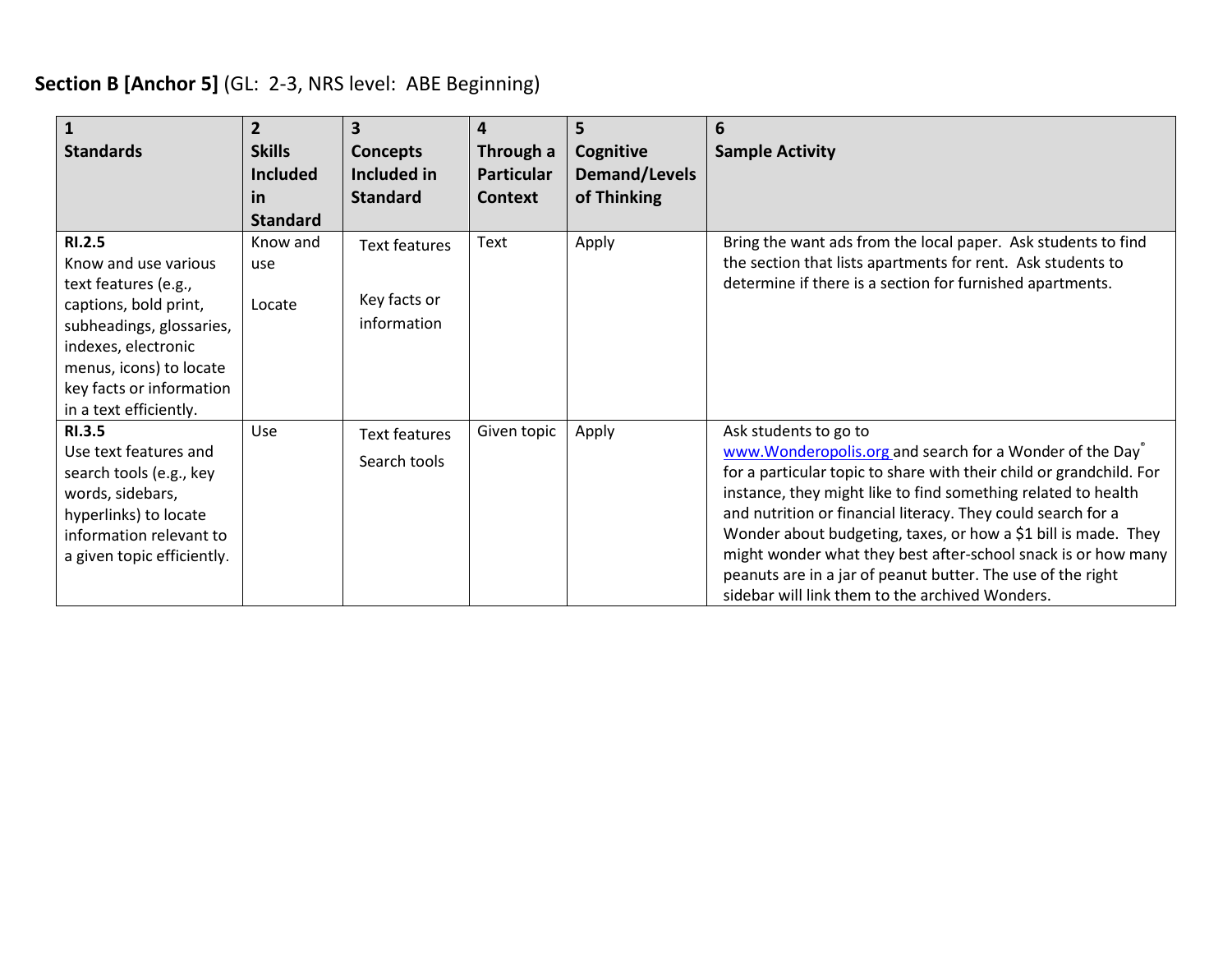## **Section C [Anchor 5]** (GL: 3-4, NRS level: ABE Intermediate Low)

| $\mathbf{1}$<br><b>Standards</b>                                                                                                                                                                                             | $\overline{2}$<br><b>Skills</b><br><b>Included in</b><br><b>Standard</b> | $\overline{\mathbf{3}}$<br><b>Concepts</b><br>Included in<br><b>Standard</b> | 4<br><b>Through</b><br>a<br><b>Particular</b><br><b>Context</b> | 5<br>Cognitive<br><b>Demand/Levels</b><br>of Thinking | 6<br><b>Sample Activity</b>                                                                                                                                                                                                                                                                                                                                                                                                                                                                                          |
|------------------------------------------------------------------------------------------------------------------------------------------------------------------------------------------------------------------------------|--------------------------------------------------------------------------|------------------------------------------------------------------------------|-----------------------------------------------------------------|-------------------------------------------------------|----------------------------------------------------------------------------------------------------------------------------------------------------------------------------------------------------------------------------------------------------------------------------------------------------------------------------------------------------------------------------------------------------------------------------------------------------------------------------------------------------------------------|
| <b>RI.4.5</b><br>Describe the<br>overall structure<br>(e.g., chronology,<br>comparison,<br>cause/effect,<br>problem/solution)<br>of events, ideas,<br>concepts, or<br>information in a<br>text or part of a<br>text.         | Describe                                                                 | Overall<br>structure of<br>events,<br>ideas,<br>concepts,<br>information     | Text                                                            | Understand                                            | Present this scenario or something similar: You are having trouble with<br>your washing machine draining properly. You did a Google search to find<br>out if you could trouble-shoot the problem. This is what you found:<br>http://www.buzzle.com/articles/washing-machine-wont-<br>drain.html<br>(You might do a Google search for another article if this one is not<br>available.)<br>Have the students read the article and describe how the ideas are<br>presented. Are the easiest solutions presented first? |
| <b>RI.5.5</b><br>Compare and<br>contrast the<br>overall structure<br>(e.g., chronology,<br>comparison,<br>cause/effect,<br>problem/solution)<br>of events, ideas,<br>concepts, or<br>information in<br>two or more<br>texts. | Compare<br>and<br>contrast                                               | Overall<br>structure of<br>events,<br>ideas,<br>concepts or<br>information   | Two or<br>more<br>texts                                         | Analyze                                               | Present the following scenario: The window of your Honda van will not<br>roll up! What can you do? Here are two articles that might help since it<br>is 9:00 P.M. and the dealership is closed. Compare the information<br>given and decide if there is something you might do besides cover the<br>window in plastic!<br>http://wiki.answers.com/Q/How to fix Odyssey 2001 driver side pow<br>er window not coming up<br>http://www.ehow.com/how 7645790 fix-window-wont-go-up.html                                 |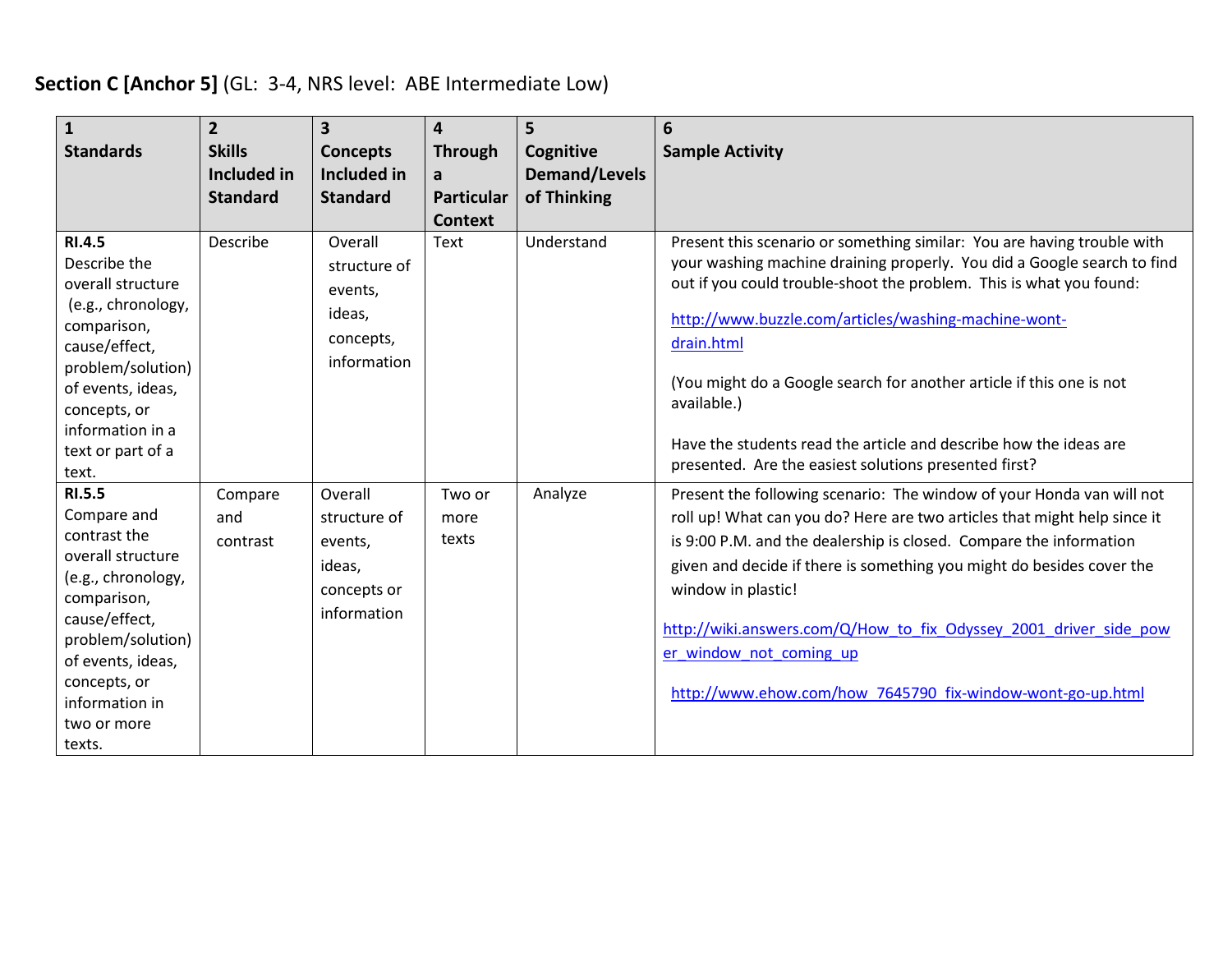## **Section D [Anchor 5]** (GL: 6-8, NRS level: ABE intermediate High)

| $\mathbf{1}$<br><b>Standards</b>                                                                                                                                                                | $\overline{2}$<br><b>Skills</b><br>Included in<br><b>Standard</b> | 3<br><b>Concepts</b><br>Included in<br><b>Standard</b>                                                                          | $\overline{\mathbf{4}}$<br>Through a<br><b>Particular</b><br><b>Context</b> | 5<br>Cognitive<br><b>Demand/Levels</b><br>of Thinking | 6<br><b>Sample Activity</b>                                                                                                                                                                                                                                                                                                                                                                                                                                                                                                                                                                    |
|-------------------------------------------------------------------------------------------------------------------------------------------------------------------------------------------------|-------------------------------------------------------------------|---------------------------------------------------------------------------------------------------------------------------------|-----------------------------------------------------------------------------|-------------------------------------------------------|------------------------------------------------------------------------------------------------------------------------------------------------------------------------------------------------------------------------------------------------------------------------------------------------------------------------------------------------------------------------------------------------------------------------------------------------------------------------------------------------------------------------------------------------------------------------------------------------|
| RI.6.5<br>Analyze how a<br>particular sentence,<br>paragraph, chapter,<br>or section fits into<br>the overall structure<br>of a text and<br>contributes to the<br>development of the<br>ideas.  | Analyze                                                           | Structure<br>(how a sentence,<br>paragraph,<br>chapter or<br>section fits and<br>contributes to<br>the development<br>of ideas) | Text                                                                        | Analyze                                               | Present the following scenario: Your child will need to<br>sign up to attend school this year. You were sent this<br>document for what to do to get him enrolled. Ask the<br>students to read the document and determine how the<br>ideas fit together to give all the information needed<br>A sample document was found at<br>http://www.bullittschools.org/wp/departments/support-<br>services/student-services/enrollment/<br>(Check with your county school for enrollment<br>information.)                                                                                                |
| <b>RI.7.5</b><br>Analyze the<br>structure an author<br>uses to organize a<br>text, including how<br>the major sections<br>contribute to the<br>whole and to the<br>development of the<br>ideas. | Analyze                                                           | Structure<br>(used to<br>organize a text)                                                                                       | Text                                                                        | Analyze                                               | Present the following scenario: You are thinking about a<br>job change and have been told that Enterprise Rent-a-<br>Car is a good company to work for with a good chance<br>of advancement.<br>You access their Web site to read more about the<br>company.<br>http://www.erac.com/our-company/default.aspx<br>Consider the way the information is presented. What<br>are the major sections of this document? How does<br>each of those sections contribute to the meaning of the<br>overall document? What are your thoughts on joining<br>this company on the basis of what you have read? |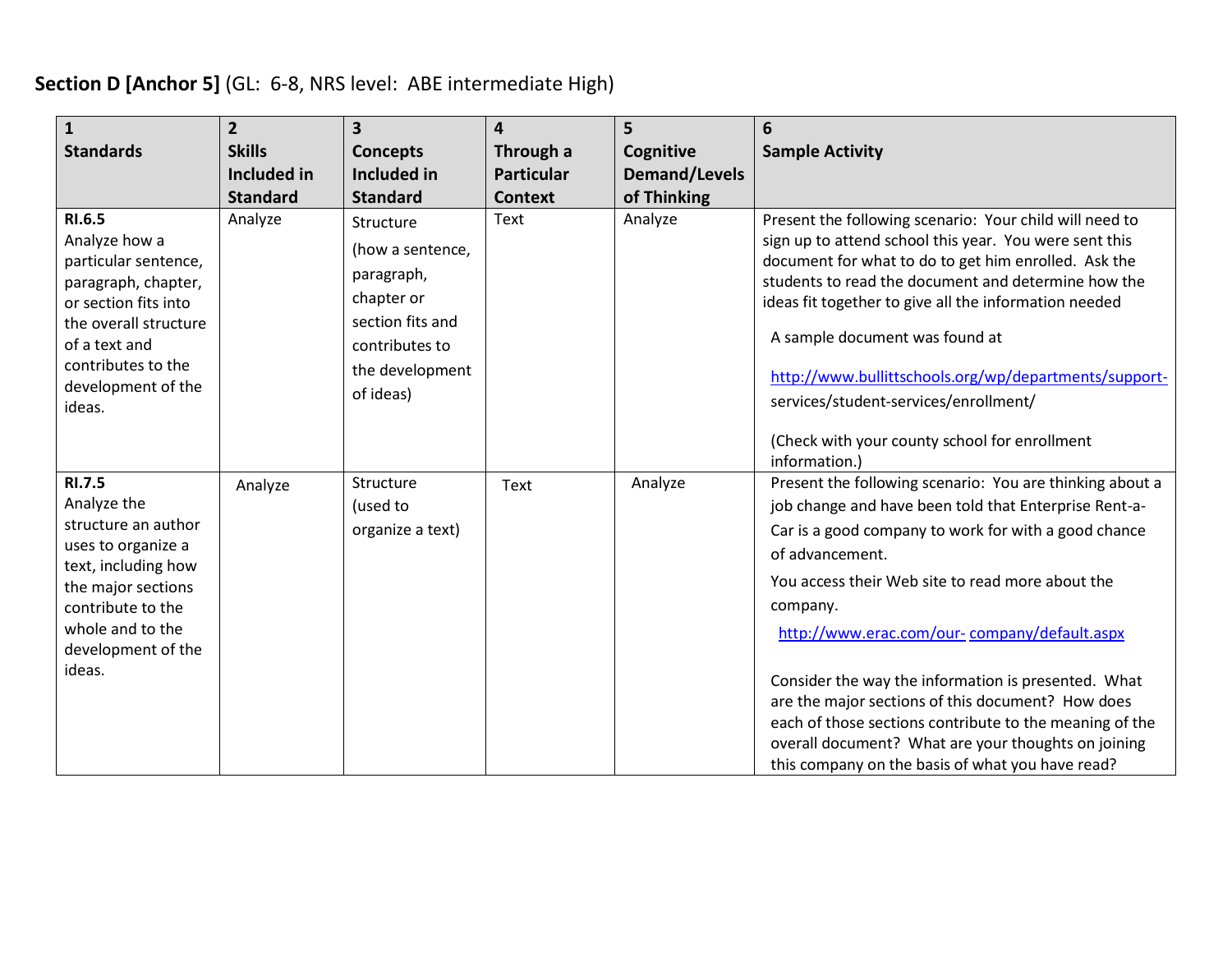## **Section E [Anchor 5]** (GL: 9-12, NRS level: ASE)

| $\mathbf{1}$               | $\overline{2}$     | $\overline{\mathbf{3}}$ | $\overline{\mathbf{4}}$ | 5                    | $6\phantom{1}6$                                                          |
|----------------------------|--------------------|-------------------------|-------------------------|----------------------|--------------------------------------------------------------------------|
| <b>Standards</b>           | <b>Skills</b>      | <b>Concepts</b>         | Through a               | Cognitive            | <b>Sample Activity</b>                                                   |
|                            | <b>Included in</b> | <b>Included in</b>      | <b>Particular</b>       | <b>Demand/Levels</b> |                                                                          |
|                            | <b>Standard</b>    | <b>Standard</b>         | <b>Context</b>          | of Thinking          |                                                                          |
| RI.9-10.5                  | Analyze            | How an                  | Text                    | Analyze              | Present the following scenario: You are going to be renting an           |
| Analyze in                 |                    | author's                |                         |                      | apartment and are considering whether or not to buy renter's             |
| detail how an              |                    | ideas or                |                         |                      | insurance. You have found an article on the topic. Read the article      |
| author's ideas             |                    | claims are              |                         |                      | noting how the writer develops his ideas about the renter's insurance.   |
| or claims are              |                    | developed               |                         |                      | How does he develop his claims and make his case? Does he think I        |
| developed                  |                    | and                     |                         |                      | should buy renter's insurance?                                           |
| and refined                |                    | refined                 |                         |                      |                                                                          |
| by particular              |                    |                         |                         |                      |                                                                          |
| sentences,                 |                    |                         |                         |                      | Examples of articles found from an Internet search:                      |
| paragraphs,                |                    |                         |                         |                      | http://www.kwikrents.com/why-renters-insurance.php                       |
| or larger<br>portions of a |                    |                         |                         |                      |                                                                          |
| text                       |                    |                         |                         |                      | http://moneyfor20s.about.com/od/autohomeinsurance/bb/rentersinsur        |
| (e.g., a                   |                    |                         |                         |                      |                                                                          |
| section or                 |                    |                         |                         |                      | anc.htm                                                                  |
| chapter).                  |                    |                         |                         |                      |                                                                          |
| RI.11-12.5                 | Analyze            | Effectiveness           | Text                    | Evaluate             | Present the following scenario: You have been hearing a lot about        |
| Analyze and                | and                | of                      |                         |                      | organic produce. You see it in the grocery, too. Is it worth it to spend |
| evaluate the               |                    | structure in            |                         |                      | the extra money to buy organic fruits and vegetables?                    |
| effectiveness              | evaluate           | exposition              |                         |                      | Find information through an Internet search. Read the information and    |
| of the                     |                    | <b>or</b>               |                         |                      |                                                                          |
| structure an               |                    |                         |                         |                      | evaluate the writer's argument for or against the purchase of organic    |
| author uses                |                    | argument                |                         |                      | produce.                                                                 |
| in his or her              |                    |                         |                         |                      | How is the argument structured? Are the points made clear? Are they      |
| exposition or              |                    |                         |                         |                      | convincing? Will you purchase organic fruits and vegetables?             |
| argument,<br>including     |                    |                         |                         |                      |                                                                          |
| whether the                |                    |                         |                         |                      |                                                                          |
| structure                  |                    |                         |                         |                      |                                                                          |
| makes points               |                    |                         |                         |                      |                                                                          |
| clear,                     |                    |                         |                         |                      |                                                                          |
| convincing,                |                    |                         |                         |                      |                                                                          |
| and engaging.              |                    |                         |                         |                      |                                                                          |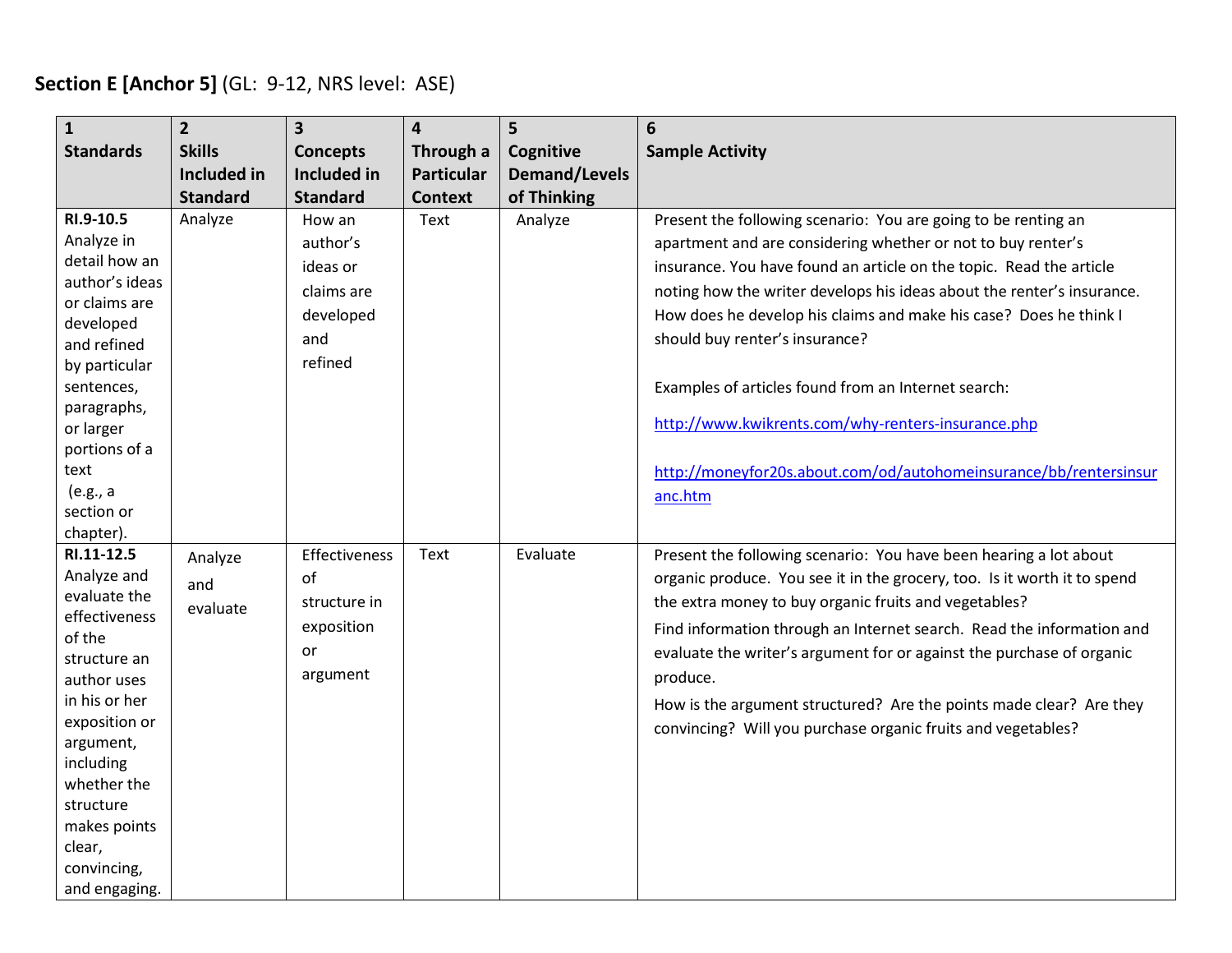| A | В                                                                                                                                                                                                                         |                                                                                                                                                                                                                                                                              | D                                                                                                                                                                                                                                                                                                                                                       |                                                                                                                                                                                                                                                                                                                                                                                                                                                                                                                                                                                                                                                                                                                                                                                                        |  |  |  |  |  |
|---|---------------------------------------------------------------------------------------------------------------------------------------------------------------------------------------------------------------------------|------------------------------------------------------------------------------------------------------------------------------------------------------------------------------------------------------------------------------------------------------------------------------|---------------------------------------------------------------------------------------------------------------------------------------------------------------------------------------------------------------------------------------------------------------------------------------------------------------------------------------------------------|--------------------------------------------------------------------------------------------------------------------------------------------------------------------------------------------------------------------------------------------------------------------------------------------------------------------------------------------------------------------------------------------------------------------------------------------------------------------------------------------------------------------------------------------------------------------------------------------------------------------------------------------------------------------------------------------------------------------------------------------------------------------------------------------------------|--|--|--|--|--|
|   | CCR Anchor 6: Assess how point of view or purpose shapes the content and style of a text.                                                                                                                                 |                                                                                                                                                                                                                                                                              |                                                                                                                                                                                                                                                                                                                                                         |                                                                                                                                                                                                                                                                                                                                                                                                                                                                                                                                                                                                                                                                                                                                                                                                        |  |  |  |  |  |
|   | (Apply this standard to texts of appropriate complexity as outlined by Standard 10.)                                                                                                                                      |                                                                                                                                                                                                                                                                              |                                                                                                                                                                                                                                                                                                                                                         |                                                                                                                                                                                                                                                                                                                                                                                                                                                                                                                                                                                                                                                                                                                                                                                                        |  |  |  |  |  |
|   | Identify the main<br>purpose of a text,<br>including what the<br>author wants to answer,<br>explain, or describe.<br>(RI.2.6)<br>Distinguish their own<br>point of view from that<br>of the author of a text.<br>(RI.3.6) | Analyze multiple accounts of<br>the same event or topic,<br>noting important similarities<br>and differences in the point of<br>view they represent. (RI.5.6)<br>Describe how a narrator's or<br>speaker's point of view<br>influences how events are<br>described. (RL.5.6) | Determine an author's point of<br>view or purpose in a text and<br>analyze how the author<br>acknowledges and responds to<br>conflicting evidence or viewpoints.<br>(RI.8.6)<br>Identify aspects of a text that reveal<br>an author's point of view or<br>purpose (e.g., loaded language,<br>inclusion or avoidance of particular<br>facts). (RH.6-8.6) | Determine an author's point of view or purpose in a<br>text and analyze how an author uses rhetoric to<br>advance that point of view or purpose. (RI.9-10.6)<br>• Application: analyze a particular point of view or<br>cultural experience reflected in a work of literature<br>from outside the United States, drawing on a wide<br>reading of world literature. (RL.9-10.6)<br>Analyze a case in which grasping point of view<br>requires distinguishing what is directly stated in a text<br>from what is really meant (e.g., satire, sarcasm, irony,<br>or understatement). (RL.11-12.6)<br>Compare the point of view of two or more authors for<br>how they treat the same or similar topics, including<br>which details they include and emphasize in their<br>respective accounts. (RH.9-10.6) |  |  |  |  |  |

# **Section A [Anchor 6]** (GL: K-1, NRS level: ABE Literacy)

| <b>Sample Activity</b>  |
|-------------------------|
| <b>Demand/Levels of</b> |
|                         |
|                         |
|                         |
|                         |
|                         |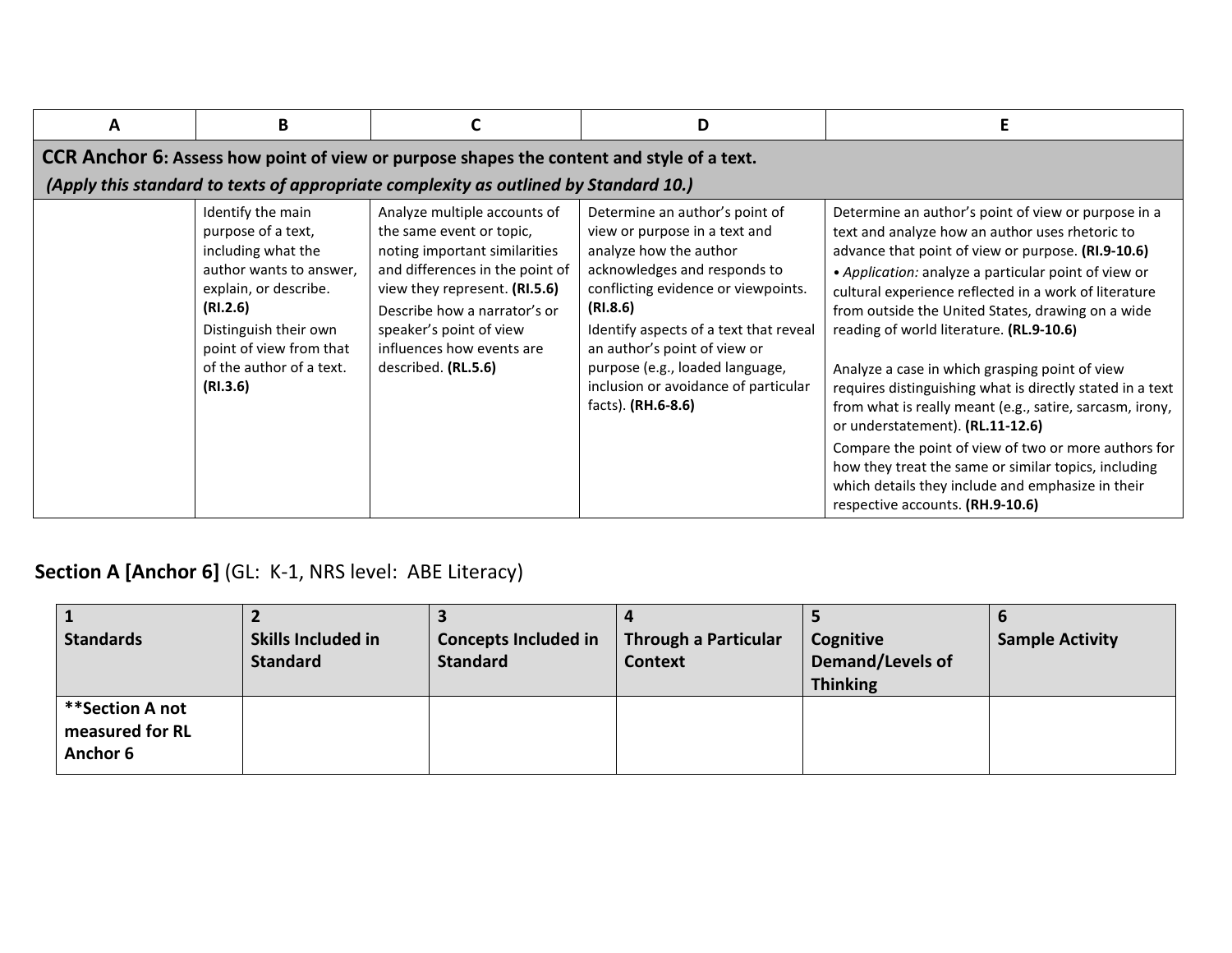## **Section B [Anchor 6]** (GL: 2-3, NRS level: ABE Beginning)

| $\mathbf{1}$<br><b>Standards</b>                                                                                                     | $\mathbf{2}$<br><b>Skills</b><br>Included in<br><b>Standard</b> | 3<br><b>Concepts</b><br><b>Included</b><br>in<br><b>Standard</b> | 4<br>Through a<br><b>Particular</b><br><b>Context</b> | 5<br>Cognitive<br>Demand/Levels<br>of Thinking | 6<br><b>Sample Activity</b>                                                                                                                                                                                                                                            |
|--------------------------------------------------------------------------------------------------------------------------------------|-----------------------------------------------------------------|------------------------------------------------------------------|-------------------------------------------------------|------------------------------------------------|------------------------------------------------------------------------------------------------------------------------------------------------------------------------------------------------------------------------------------------------------------------------|
| <b>RI2.6</b><br>Identify the main<br>purpose of a text,<br>including what the<br>author wants to<br>answer, explain, or<br>describe. | Identify                                                        | Main<br>purpose                                                  | <b>Text</b>                                           | Understanding                                  | Select a notice from a local utility company (electric, gas,<br>cable) explaining a rate hike or work to be done in the<br>neighborhood. Ask the students to read the notice. Ask,<br>"What is the purpose of this notice? What does the company<br>want you to know?" |
| RI3.6 Distinguish<br>their own point of<br>view from that of<br>the author of a text.                                                | Distinguish                                                     | Point of<br>view                                                 | <b>Text</b>                                           | Analyze                                        | Provide a review of a current movie and ask the students to<br>read it. Then ask how they liked the movie and if they felt the<br>same as the reviewer.                                                                                                                |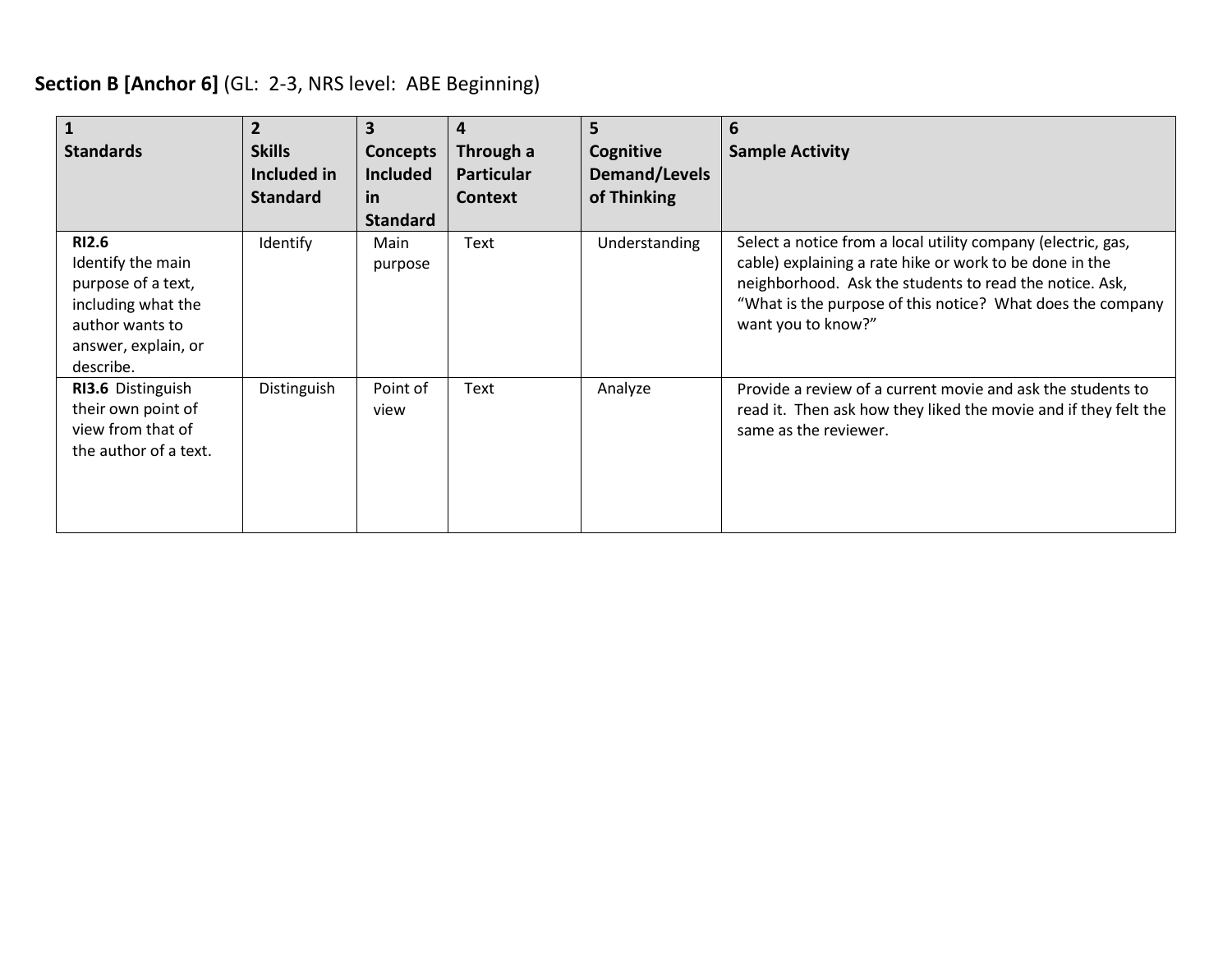## **Section C [Anchor 6]** (GL: 3-4, NRS level: ABE Intermediate Low)

| $\mathbf{1}$<br><b>Standards</b>                                                                                                                                                 | $\overline{2}$<br><b>Skills</b><br><b>Included in</b><br><b>Standard</b> | 3<br><b>Concepts</b><br>Included in<br><b>Standard</b>                                                   | $\overline{\mathbf{4}}$<br>Through a<br><b>Particular</b><br><b>Context</b> | 5<br>Cognitive<br><b>Demand/Levels</b><br>of Thinking | 6<br><b>Sample Activity</b>                                                                                                                                                                                                                                                                                                                                                                                                                                                                                                                                                                    |
|----------------------------------------------------------------------------------------------------------------------------------------------------------------------------------|--------------------------------------------------------------------------|----------------------------------------------------------------------------------------------------------|-----------------------------------------------------------------------------|-------------------------------------------------------|------------------------------------------------------------------------------------------------------------------------------------------------------------------------------------------------------------------------------------------------------------------------------------------------------------------------------------------------------------------------------------------------------------------------------------------------------------------------------------------------------------------------------------------------------------------------------------------------|
| <b>RI5.6</b><br>Analyze multiple<br>accounts of the<br>same event or<br>topic, noting<br>important<br>similarities and<br>differences in the<br>point of view they<br>represent. | Analyze<br><b>Note</b>                                                   | Multiple<br>accounts of an<br>event or topic.<br>Similarities<br>and<br>differences in<br>point of view. |                                                                             | Analyze                                               | Select two or more articles about the importance of physical<br>activity. This<br>could be physical activity for children or for adults. There are<br>many sources for such information. Some examples:<br>http://www.heart.org/HEARTORG/GettingHealthy/PhysicalAc<br>tivity/Start Walking/American-Heart-Association-<br>Guidelines_UCM_307976_Article.jsp<br>http://www.letsmove.gov/get-active<br>Ask students to read the articles and note the similarities and<br>differences they find.                                                                                                 |
| <b>RL.5.6</b><br>Describe how a<br>narrator's or<br>speaker's point<br>of view<br>influences how<br>events are<br>described.                                                     | Describe<br>how<br>influences<br>how                                     | a narrator's or<br>speaker's point<br>of view<br>events are<br>described.                                |                                                                             | Understanding                                         | Discuss with the students<br>the meaning of the first and<br>second person point of view and how the point of the view that<br>the author uses in a text makes a difference in how the<br>thoughts and feelings of the characters are revealed (i.e., first-<br>person- author is the main character (I), third-person- author<br>presents ideas of one or more characters (he, she)). Ask<br>students to use Post-its as they read a text to mark examples of<br>how the thoughts and feelings of the characters are described.<br>Then the students summarize their findings in a paragraph. |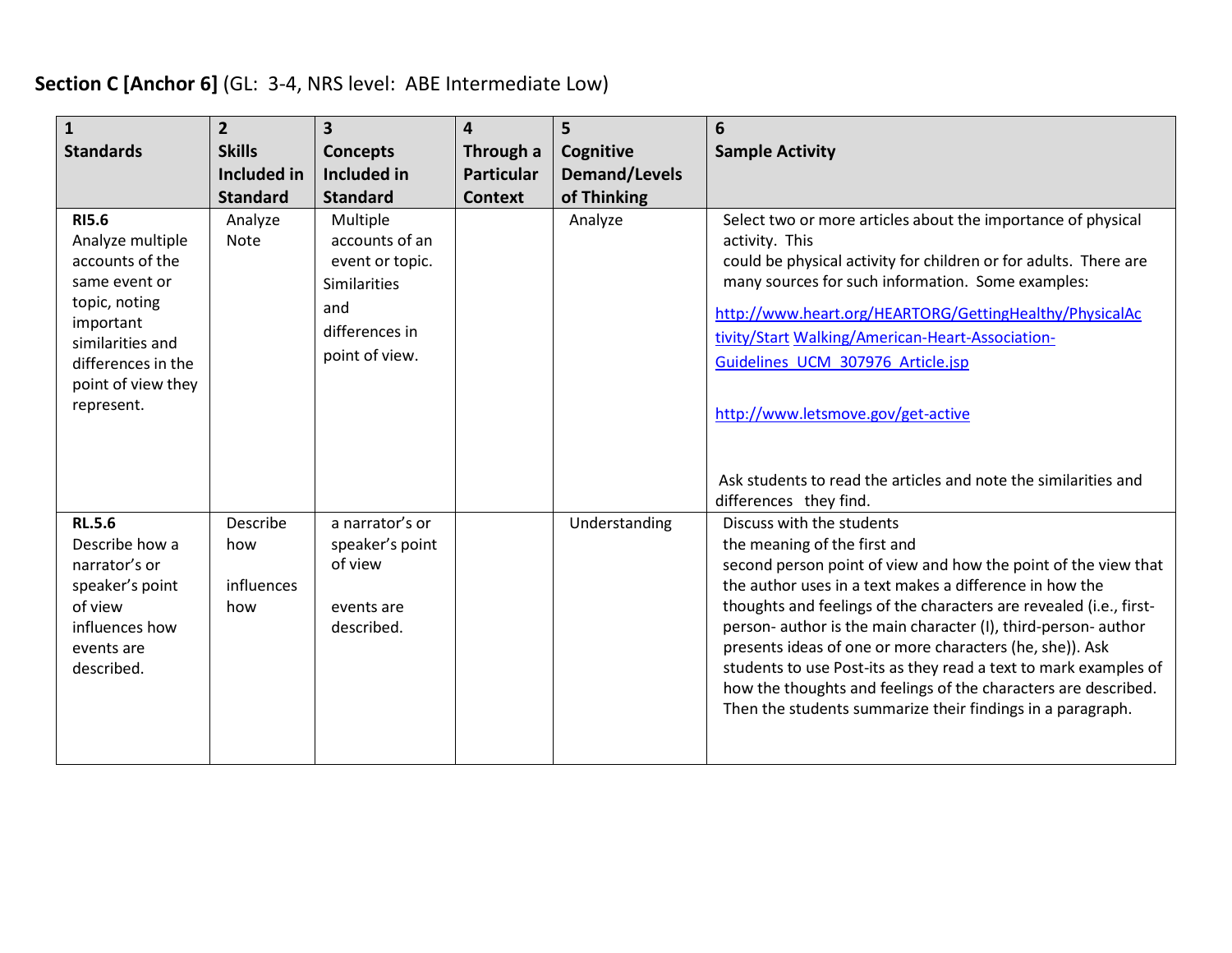## **Section D [Anchor 6]** (GL: 6-8, NRS level: ABE Intermediate High)

| $\mathbf{1}$<br><b>Standards</b>                                                                                                                                                                   | $\overline{2}$<br><b>Skills</b><br>Included in<br><b>Standard</b> | 3<br><b>Concepts</b><br>Included in<br><b>Standard</b>                                                                             | $\overline{\mathbf{4}}$<br>Through a<br><b>Particular</b><br><b>Context</b> | 5<br>Cognitive<br>Demand/Le<br>vels of<br><b>Thinking</b> | 6<br><b>Sample Activity</b>                                                                                                                                                                                                                                                                                                                                                                                                                                                                                |
|----------------------------------------------------------------------------------------------------------------------------------------------------------------------------------------------------|-------------------------------------------------------------------|------------------------------------------------------------------------------------------------------------------------------------|-----------------------------------------------------------------------------|-----------------------------------------------------------|------------------------------------------------------------------------------------------------------------------------------------------------------------------------------------------------------------------------------------------------------------------------------------------------------------------------------------------------------------------------------------------------------------------------------------------------------------------------------------------------------------|
| <b>RI8.6</b><br>Determine an<br>author's point of<br>view or purpose<br>in a text and<br>analyze how the<br>author<br>acknowledges<br>and responds to<br>conflicting<br>evidence or<br>viewpoints. | Determine<br>Analyze                                              | Point of<br>view or<br>purpose<br>How the<br>author<br>acknowledges<br>and responds<br>to conflicting<br>evidence or<br>viewpoints | Text                                                                        | Analyze                                                   | Present the following scenario: You have been talking to your<br>child about the dangers of driving and talking on the cell phone.<br>You want to find a good article to help you make your case. Ask<br>students to read this article and determine the point of view<br>presented by the writer. Then ask the students to look for how<br>the writer acknowledges and responds to conflicting<br>viewpoints.<br>http://www.marshalladulteducation.org/rs/hc/l8hc/Driving and<br>Dialing Le vel%208.0.pdf |
| RH.6-8.6<br>Identify aspects of<br>a text that reveal<br>an author's point<br>of view or purpose<br>(e.g., loaded<br>language,<br>inclusion or<br>avoidance of<br>particular facts).               |                                                                   |                                                                                                                                    |                                                                             |                                                           |                                                                                                                                                                                                                                                                                                                                                                                                                                                                                                            |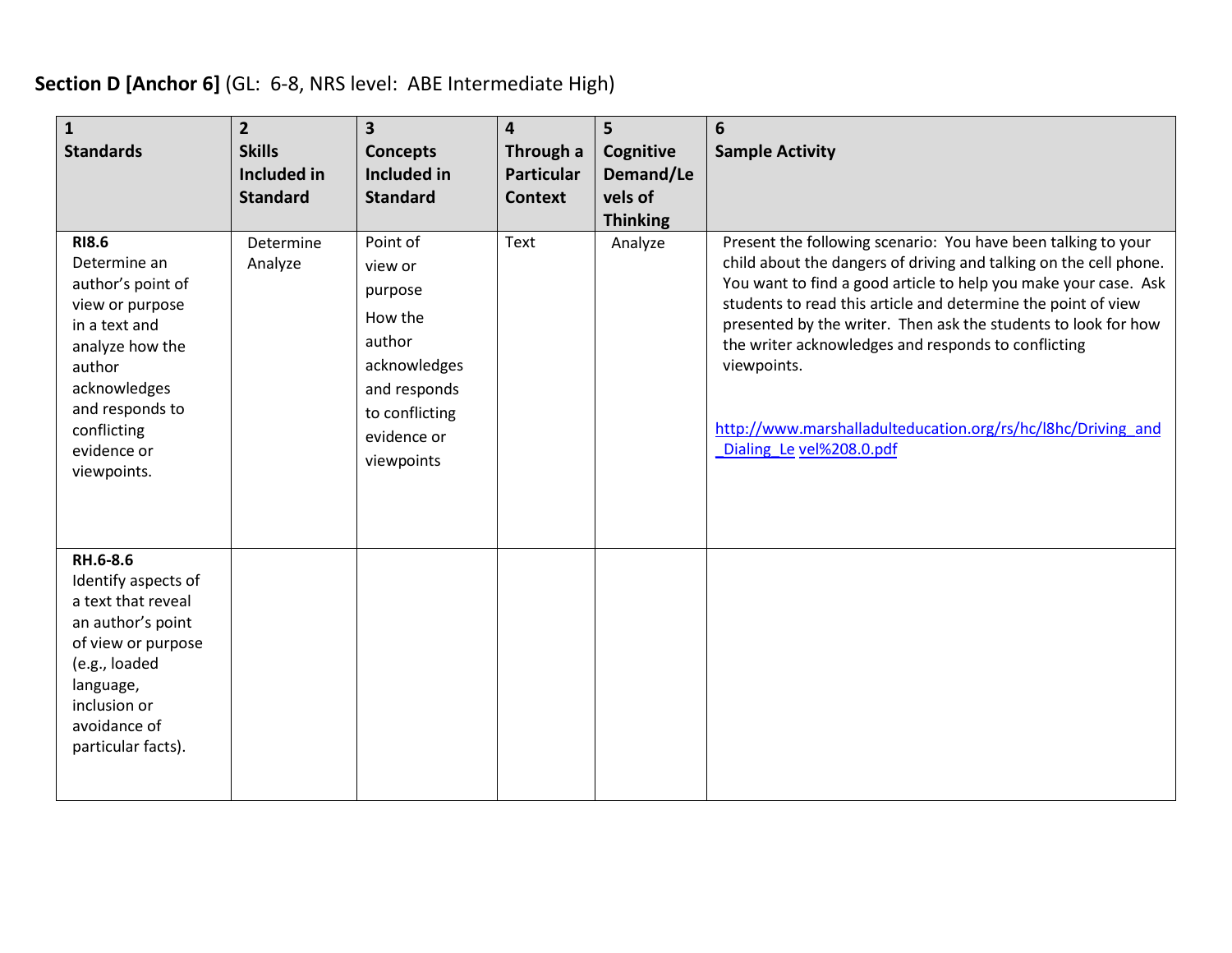## **Section E [Anchor 6]** (GL: 9-12, NRS level: ASE)

| $\mathbf{1}$                                                                                                                                                                                                                             | $\overline{2}$                 | 3                                                                                                      | $\overline{\mathbf{4}}$                                                                                      | 5                                   | 6                                                                                                                                                                                                                                                                                                                        |
|------------------------------------------------------------------------------------------------------------------------------------------------------------------------------------------------------------------------------------------|--------------------------------|--------------------------------------------------------------------------------------------------------|--------------------------------------------------------------------------------------------------------------|-------------------------------------|--------------------------------------------------------------------------------------------------------------------------------------------------------------------------------------------------------------------------------------------------------------------------------------------------------------------------|
| <b>Standards</b>                                                                                                                                                                                                                         | <b>Skills</b>                  | <b>Concepts Included</b>                                                                               | Through a                                                                                                    | Cognitive                           | <b>Sample Activity</b>                                                                                                                                                                                                                                                                                                   |
|                                                                                                                                                                                                                                          | Included in<br><b>Standard</b> | in Standard                                                                                            | <b>Particular</b><br><b>Context</b>                                                                          | <b>Demand/Levels</b><br>of Thinking |                                                                                                                                                                                                                                                                                                                          |
| RI.9-10.6<br>Determine an<br>author's point of<br>view or purpose<br>in a text and<br>analyze how an<br>author uses<br>rhetoric to<br>advance that<br>point of view or<br>purpose.                                                       | Determine<br>Analyze           | Point of view or<br>purpose.<br>How rhetoric is<br>used to advance<br>the point of view or<br>purpose. | Text                                                                                                         | Analyze                             | Access a local politician's speech or the governor's<br>latest speech on a topic of interest. Ask students to<br>listen or read the speech and decide on the point of<br>view being advanced. Ask the students how the<br>writer/speaker used language to persuade or<br>influence the audience as to his point of view. |
| RL.9-10.6<br>Application:<br>analyze a<br>particular point<br>of view or<br>cultural<br>experience<br>reflected in a<br>work of literature<br>from outside the<br>United States,<br>drawing on a<br>wide reading of<br>world literature. | Analyze<br>drawing on          | a particular point of<br>view or cultural<br>experience reflected<br>a wide reading                    | in a work<br>0f<br>literature<br>from<br>outside<br>the<br>United<br><b>States</b><br>of world<br>literature | Analyze                             | Utilizing a piece of world literature, students<br>examine a particular point of view or cultural<br>experience found in that body of literature.<br>Continue using more complex literature and<br>developing a deeper understanding of global<br>perspectives.                                                          |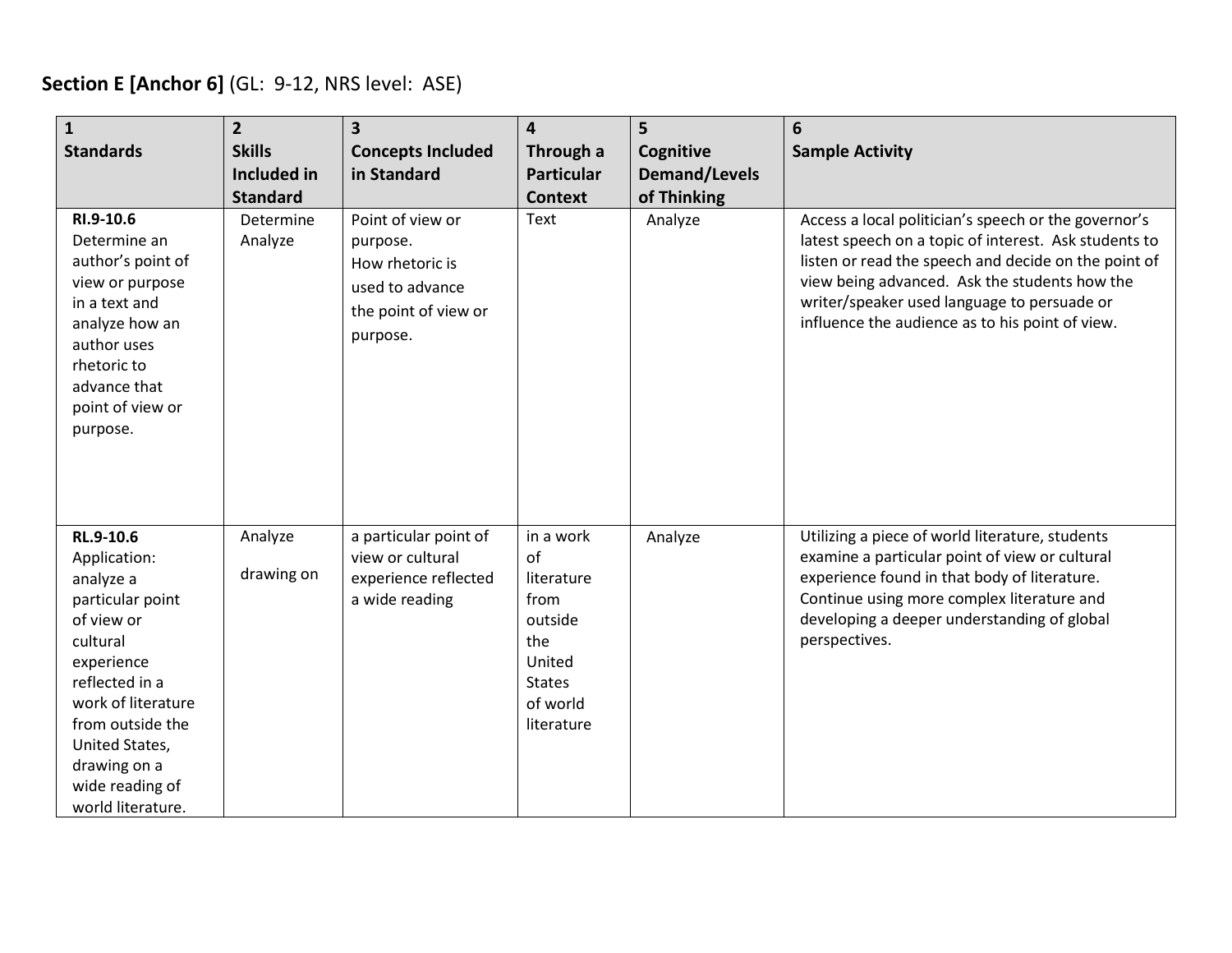## **Section E [Anchor 6]** (GL: 9-12, NRS level: ASE)

| $\mathbf{1}$                         | $\overline{2}$               | $\overline{\mathbf{3}}$                 | $\overline{\mathbf{4}}$        | 5                                 | 6                                                                                                  |
|--------------------------------------|------------------------------|-----------------------------------------|--------------------------------|-----------------------------------|----------------------------------------------------------------------------------------------------|
| <b>Standards</b>                     | <b>Skills</b><br>Included in | <b>Concepts Included</b><br>in Standard | Through a<br><b>Particular</b> | Cognitive<br><b>Demand/Levels</b> | <b>Sample Activity</b>                                                                             |
|                                      | <b>Standard</b>              |                                         | <b>Context</b>                 | of Thinking                       |                                                                                                    |
| RL.11-12.6<br>Analyze a case in      | Analyze                      | a case in which<br>grasping point of    | in a text<br>from              | Analyze                           | Review with students examples of satire, sarcasm,<br>irony, or understatement. Students then are   |
| which grasping<br>point of view      | distinguishing<br>what is    | view requires                           | what is<br>really              |                                   | presented with a case when an author says one<br>thing but means another. Students then reflect on |
| requires<br>distinguishing           |                              | directly stated                         | meant                          |                                   | what meaning this type of point of view brings to the<br>text or distinguishes about a character.  |
| what is directly<br>stated in a text |                              |                                         |                                |                                   |                                                                                                    |
| from what is                         |                              |                                         |                                |                                   |                                                                                                    |
| really meant<br>(e.g., satire,       |                              |                                         |                                |                                   |                                                                                                    |
| sarcasm, irony,                      |                              |                                         |                                |                                   |                                                                                                    |
| <b>or</b>                            |                              |                                         |                                |                                   |                                                                                                    |
| understatement).<br>RH.9-10.6        |                              |                                         |                                |                                   |                                                                                                    |
| Compare the                          |                              |                                         |                                |                                   |                                                                                                    |
| point of view of                     |                              |                                         |                                |                                   |                                                                                                    |
| two or more                          |                              |                                         |                                |                                   |                                                                                                    |
| authors for how                      |                              |                                         |                                |                                   |                                                                                                    |
| they treat the                       |                              |                                         |                                |                                   |                                                                                                    |
| same or similar<br>topics, including |                              |                                         |                                |                                   |                                                                                                    |
| which details                        |                              |                                         |                                |                                   |                                                                                                    |
| they include and                     |                              |                                         |                                |                                   |                                                                                                    |
| emphasize in                         |                              |                                         |                                |                                   |                                                                                                    |
| their respective                     |                              |                                         |                                |                                   |                                                                                                    |
| accounts.                            |                              |                                         |                                |                                   |                                                                                                    |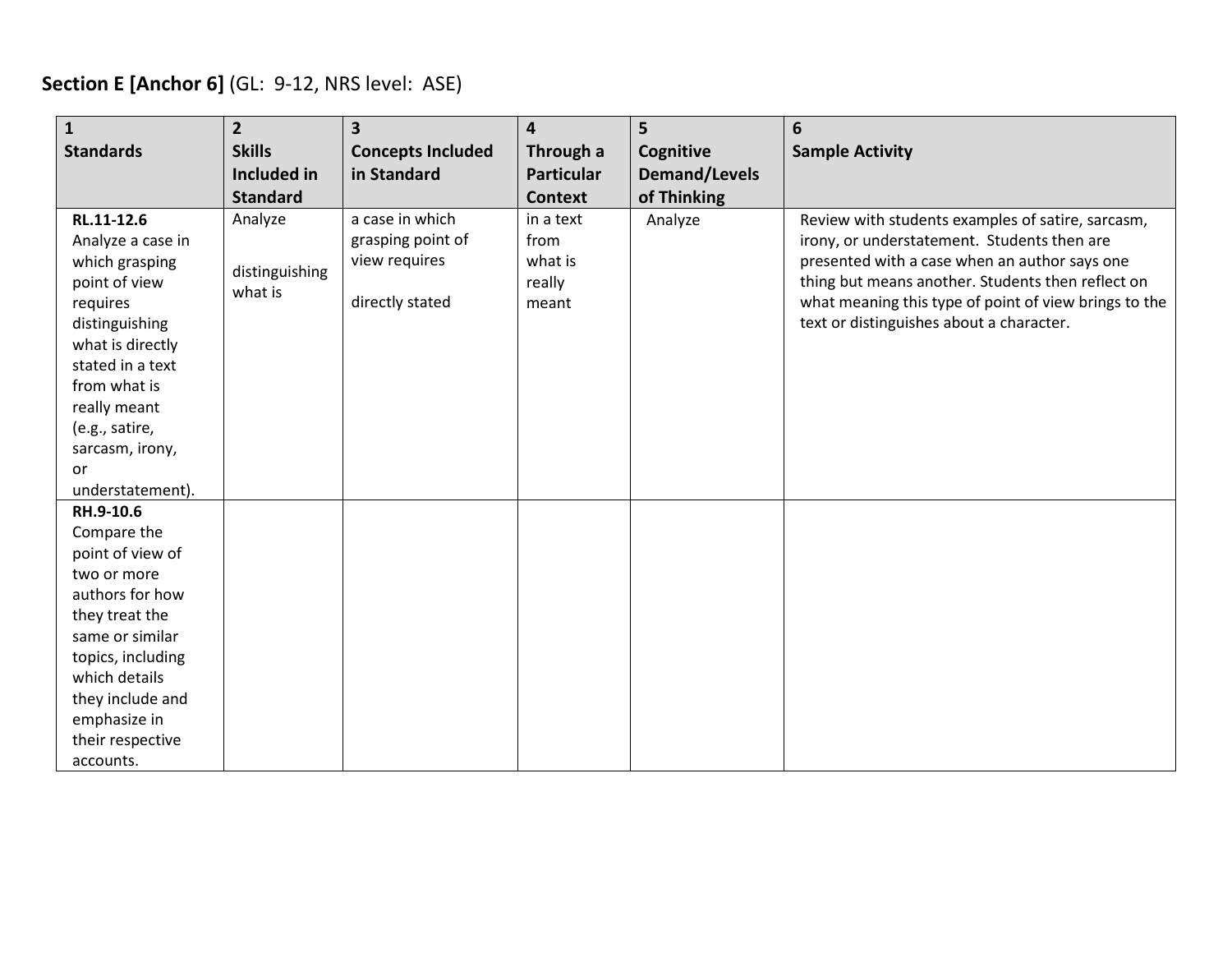| A                                                                                                                                                             | B                                                                                                                                                                                                                                                                                                                              |                                                                                                                                                                                                                                                                                                                                                                                                                                                                                                 | D                                                                                                                                                                                                                                                                                                                                                                                                                                                       |                                                                                                                                                                                                                                                                                                                                                                                                                                                                                                                                                                                                                                                                                                                                                                                                |
|---------------------------------------------------------------------------------------------------------------------------------------------------------------|--------------------------------------------------------------------------------------------------------------------------------------------------------------------------------------------------------------------------------------------------------------------------------------------------------------------------------|-------------------------------------------------------------------------------------------------------------------------------------------------------------------------------------------------------------------------------------------------------------------------------------------------------------------------------------------------------------------------------------------------------------------------------------------------------------------------------------------------|---------------------------------------------------------------------------------------------------------------------------------------------------------------------------------------------------------------------------------------------------------------------------------------------------------------------------------------------------------------------------------------------------------------------------------------------------------|------------------------------------------------------------------------------------------------------------------------------------------------------------------------------------------------------------------------------------------------------------------------------------------------------------------------------------------------------------------------------------------------------------------------------------------------------------------------------------------------------------------------------------------------------------------------------------------------------------------------------------------------------------------------------------------------------------------------------------------------------------------------------------------------|
| Use the illustrations<br>and details in a text to<br>describe its key ideas<br>(e.g., maps, charts,<br>photographs, political<br>cartoons, etc.).<br>(RI.1.7) | Use information gained<br>from illustrations (e.g.,<br>maps, photographs) and<br>the words in a text to<br>demonstrate<br>understanding of the<br>text (e.g., where, when,<br>why, and how key<br>events occur). (RI.3.7)<br>Explain how specific<br>aspects of a text's<br>illustrations contribute<br>to what is conveyed by | words. (Apply this standard to texts of appropriate complexity as outline by Standard 10.)<br>Interpret information<br>presented visually, orally, or<br>quantitatively (e.g., in charts,<br>graphs, diagrams, time lines,<br>animations, or interactive<br>elements on Web pages) and<br>explain how the information<br>contributes to an<br>understanding of the text in<br>which it appears. (RI.4.7)<br>Draw on information from<br>multiple print or digital<br>sources, demonstrating the | Integrate information presented in<br>different media or formats (e.g., in<br>charts, graphs, photographs,<br>videos, or maps) as well as in words<br>to develop a coherent<br>understanding of a topic or issue.<br>(RI.6.7)<br>Integrate quantitative or technical<br>information expressed in words in a<br>text with a version of that<br>information expressed visually (e.g.,<br>in a flowchart, diagram, model,<br>graph, or table). (RST.6-8.7) | $\mid$ CCR Anchor 7: Integrate and evaluate content presented in diverse media and formats, including visually and quantitatively, as well as in<br>Integrate quantitative or technical analysis (e.g.,<br>charts, research data) with qualitative analysis in<br>print or digital text. (RH.9-10.7)<br>Translate quantitative or technical information<br>expressed in words in a text into visual form (e.g., a<br>table or chart) and translate information expressed<br>visually or mathematically (e.g., in an equation) into<br>words. (RST.9-10.7)<br>Integrate and evaluate multiple sources of<br>information presented in different media or formats<br>(e.g., visually, quantitatively) as well as in words in<br>order to address a question or solve a problem.<br>$(RI.11-12.7)$ |
|                                                                                                                                                               | the words in a story<br>(e.g., create mood,<br>emphasize aspects of a<br>character or setting).<br>(RL.3.7)                                                                                                                                                                                                                    | ability to locate an answer to<br>a question quickly or to solve<br>a problem efficiently. (RI.5.7)                                                                                                                                                                                                                                                                                                                                                                                             |                                                                                                                                                                                                                                                                                                                                                                                                                                                         |                                                                                                                                                                                                                                                                                                                                                                                                                                                                                                                                                                                                                                                                                                                                                                                                |

**Section A [Anchor 7]** (GL: K-1, NRS level: ABE Literacy)

| <b>Standards</b>                                                                                                                                                   | <b>Skills Included in</b><br><b>Standard</b> | <b>Concepts Included in</b><br><b>Standard</b> | <b>Through a Particular</b><br><b>Context</b> | Cognitive<br>Demand/Levels of<br><b>Thinking</b> | <b>Sample Activity</b>                                                                                                                                                                                   |
|--------------------------------------------------------------------------------------------------------------------------------------------------------------------|----------------------------------------------|------------------------------------------------|-----------------------------------------------|--------------------------------------------------|----------------------------------------------------------------------------------------------------------------------------------------------------------------------------------------------------------|
| <b>RI.1.7</b><br>Use the illustrations and<br>details in a text to<br>describe its key ideas<br>(e.g., maps, charts,<br>photographs, political<br>cartoons, etc.). | Use                                          | Illustrations and details                      | Text                                          | Apply                                            | Select a comic or comic strip<br>from the newspaper and ask<br>the student how they might<br>explain the point of it to<br>someone (their child or<br>grandchild, perhaps) who did<br>not understand it. |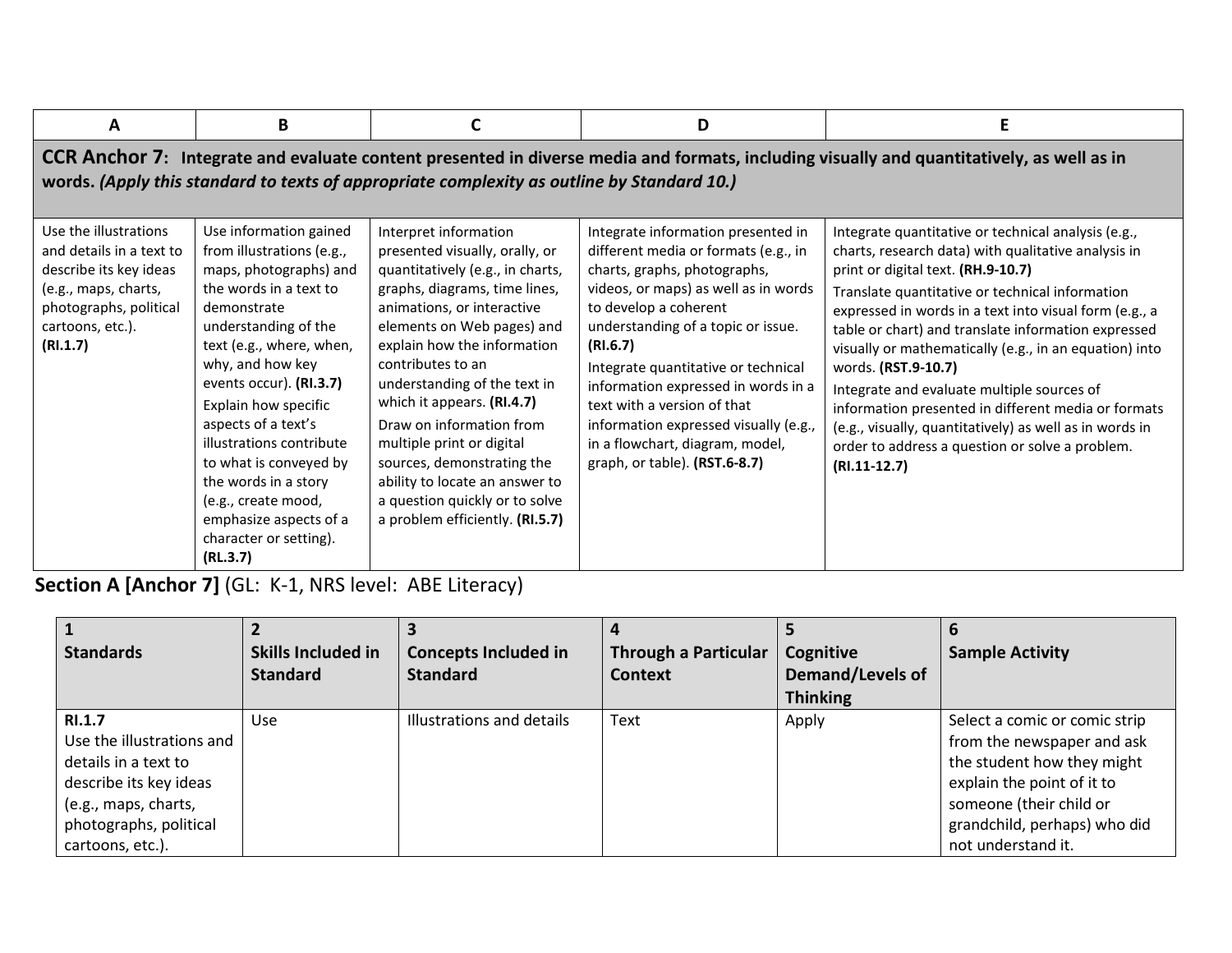## **Section B [Anchor 7]** (GL: 2-2, NRS level: ABE Beginning)

|                                                 | $\overline{2}$  | 3                                    | 4                    | 5                    | 6                                                                                                                 |
|-------------------------------------------------|-----------------|--------------------------------------|----------------------|----------------------|-------------------------------------------------------------------------------------------------------------------|
| <b>Standards</b>                                | <b>Skills</b>   | <b>Concepts Included</b>             | Through a            | Cognitive            | <b>Sample Activity</b>                                                                                            |
|                                                 | Included in     | in Standard                          | <b>Particular</b>    | <b>Demand/Levels</b> |                                                                                                                   |
|                                                 | <b>Standard</b> |                                      | Context              | of Thinking          |                                                                                                                   |
| <b>RI.3.7</b>                                   | <b>Use</b>      | Information                          | Text                 | Understand           | Select an article with illustrations. For example, an                                                             |
| Use information gained                          |                 | (from illustrations and              |                      |                      | article on how to plant a tree or how to prune a tree                                                             |
| from illustrations (e.g.,                       |                 | words)                               |                      |                      | can be obtained from www.treehelp.com. Ask the                                                                    |
| maps, photographs) and                          |                 |                                      |                      |                      | students to read the article.                                                                                     |
| the words in a text to                          |                 |                                      |                      |                      | Ask questions to determine that the students                                                                      |
| demonstrate                                     |                 |                                      |                      |                      | understood the key points.                                                                                        |
| understanding of the                            |                 |                                      |                      |                      |                                                                                                                   |
| text (e.g., where, when,                        |                 |                                      |                      |                      |                                                                                                                   |
| why, and how key                                |                 |                                      |                      |                      |                                                                                                                   |
| events occur).                                  |                 |                                      |                      |                      |                                                                                                                   |
| <b>RL.3.7</b>                                   | Explain         | how specific                         | by the words<br>in a | Analyze              | Choose a text that has detailed illustrations and the                                                             |
| Explain how specific                            |                 | aspects of a text's<br>illustrations | story                |                      | topic relates to the students (e.g., families, holidays).<br>After reading the beginning of the text (i.e., model |
| aspects of a text's<br>illustrations contribute |                 | contribute to what is                |                      |                      | and guided practice) with the students, discuss how                                                               |
| to what is conveyed by                          |                 | conveyed                             |                      |                      | the text and the illustrations provide details about                                                              |
| the words in a story                            |                 |                                      |                      |                      | the characters, setting, events and create a mood.                                                                |
| (e.g., create mood,                             |                 |                                      |                      |                      | Add the details to a story elements graphic                                                                       |
| emphasize aspects of a                          |                 |                                      |                      |                      | organizer. Then have the students read the rest of                                                                |
| character or setting).                          |                 |                                      |                      |                      | the text independently and fill out the remainder of                                                              |
|                                                 |                 |                                      |                      |                      | the graphic organizer making connections between                                                                  |
|                                                 |                 |                                      |                      |                      | the illustrations and the text.                                                                                   |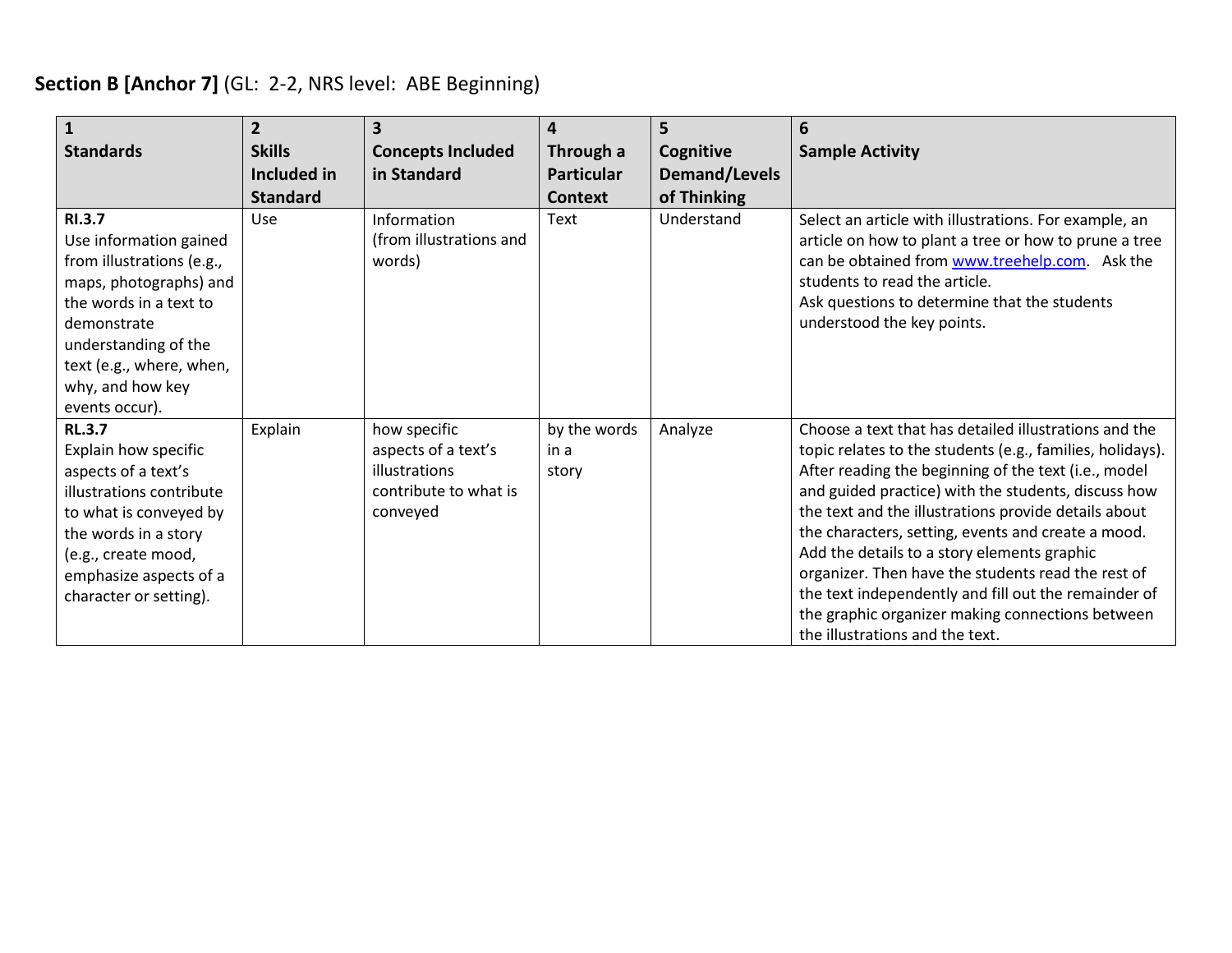## **Section C [Anchor 7]** (GL: 3-4, NRS level: ABE Intermediate Low)

| $\mathbf{1}$                                                                                                                                                                                                                                                                                                                         | $\overline{2}$                 | $\overline{\mathbf{3}}$                                              | $\overline{\mathbf{4}}$                    | 5                                          | 6                                                                                                                                                                                                                                                                                 |
|--------------------------------------------------------------------------------------------------------------------------------------------------------------------------------------------------------------------------------------------------------------------------------------------------------------------------------------|--------------------------------|----------------------------------------------------------------------|--------------------------------------------|--------------------------------------------|-----------------------------------------------------------------------------------------------------------------------------------------------------------------------------------------------------------------------------------------------------------------------------------|
| <b>Standards</b>                                                                                                                                                                                                                                                                                                                     | <b>Skills</b>                  | <b>Concepts</b>                                                      | Through a                                  | Cognitive                                  | <b>Sample Activity</b>                                                                                                                                                                                                                                                            |
|                                                                                                                                                                                                                                                                                                                                      | Included in<br><b>Standard</b> | <b>Included in</b><br><b>Standard</b>                                | <b>Particular</b><br><b>Context</b>        | <b>Demand/Levels of</b><br><b>Thinking</b> |                                                                                                                                                                                                                                                                                   |
| <b>RI.4.7</b><br>Interpret<br>information<br>presented visually,<br>orally, or<br>quantitatively (e.g.,<br>in charts, graphs,<br>diagrams, time<br>lines, animations, or<br>interactive elements<br>on Web pages) and<br>explain how the<br>information<br>contributes to an<br>understanding of<br>the text in which it<br>appears. | Interpret<br>Explain           | Information<br>How<br>information<br>contributes to<br>understanding | Text                                       | Evaluate                                   | Present a weather map from the newspaper or<br>www.weather.com<br>Daily or even hourly information can be obtained from<br>the Web site. Ask students to explain how the map helps<br>them understand what the weather will be.                                                   |
| <b>RI.5.7</b><br>Draw on<br>information from<br>multiple print or<br>digital sources,<br>demonstrating<br>the ability to<br>locate and<br>answer to a<br>question quickly<br>or to solve a<br>problem<br>efficiently.                                                                                                                | Draw on<br>Demonstrate         | Information<br>Ability to locate<br>an answer or<br>solve a problem  | Multiple<br>print or<br>digital<br>sources | Apply                                      | Choose a topic of interest to the students. For example,<br>ask the students to find the cost of purchasing a used car.<br>You can supply a make and model and some specifics that<br>might be wanted. The students can find the information<br>online or in a newspaper listing. |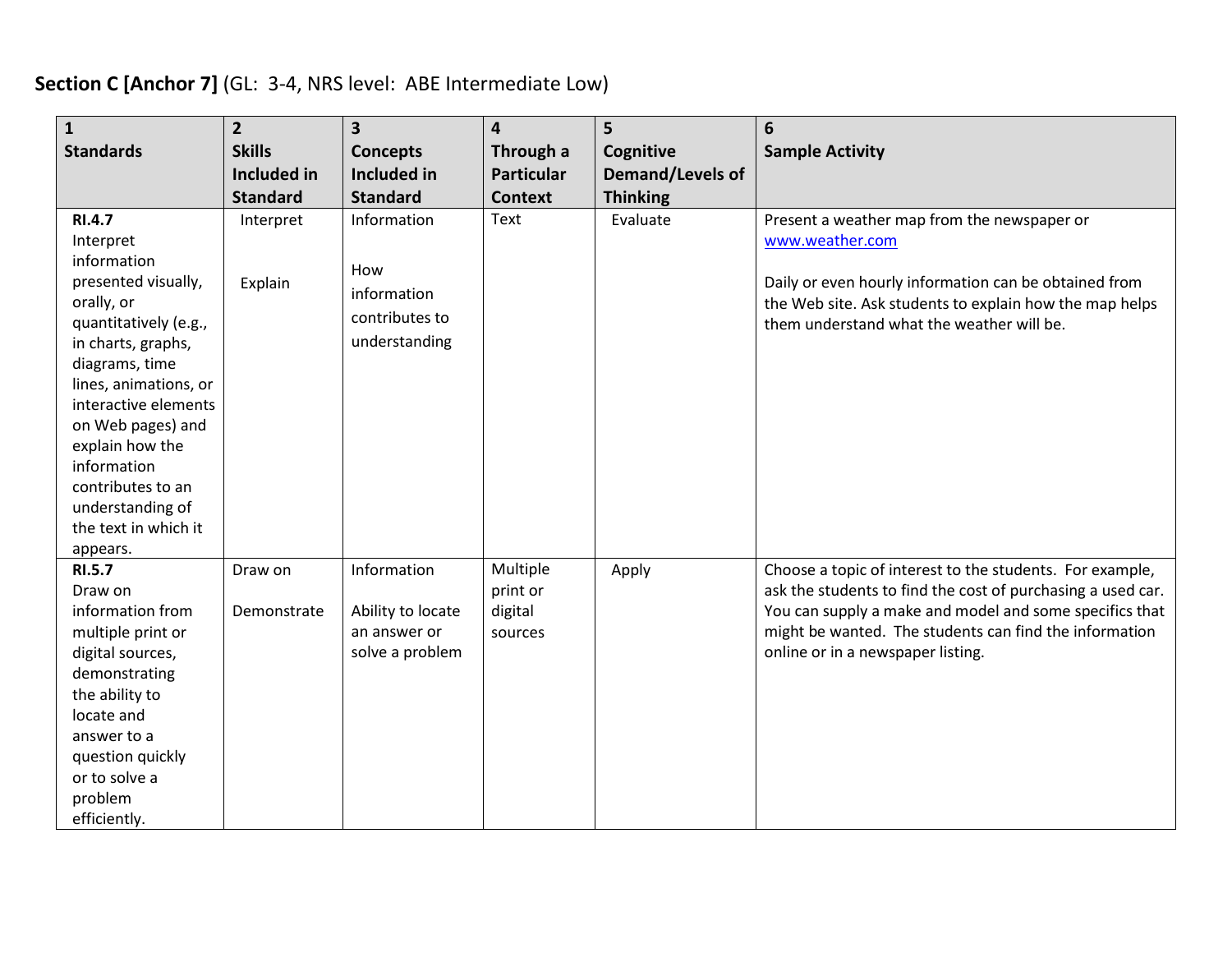## **Section D [Anchor 7]** (GL: 6-8, NRS level: ABE Intermediate High)

| $\mathbf{1}$<br><b>Standards</b>                                                                                                                                                                                                             | 2 <sup>2</sup><br><b>Skills</b> | 3<br><b>Concepts</b> | $\overline{\mathbf{4}}$<br>Through a      | 5<br>Cognitive       | 6<br><b>Sample Activity</b>                                                                                                                                                                                                                                                                                                                                                                                                                                                                                                                                                          |
|----------------------------------------------------------------------------------------------------------------------------------------------------------------------------------------------------------------------------------------------|---------------------------------|----------------------|-------------------------------------------|----------------------|--------------------------------------------------------------------------------------------------------------------------------------------------------------------------------------------------------------------------------------------------------------------------------------------------------------------------------------------------------------------------------------------------------------------------------------------------------------------------------------------------------------------------------------------------------------------------------------|
|                                                                                                                                                                                                                                              | Included in                     | Included in          | <b>Particular</b>                         | <b>Demand/Levels</b> |                                                                                                                                                                                                                                                                                                                                                                                                                                                                                                                                                                                      |
|                                                                                                                                                                                                                                              | <b>Standard</b>                 | <b>Standard</b>      | <b>Context</b>                            | of Thinking          |                                                                                                                                                                                                                                                                                                                                                                                                                                                                                                                                                                                      |
| <b>RI.6.7</b><br>Integrate<br>information<br>presented in<br>different media<br>or formats<br>(e.g., in charts,<br>graphs,<br>photographs,<br>videos, or maps)                                                                               | Integrate                       | Information          | Text and<br>different media<br>or formats | Analyze              | Provide all the information you can find about a recent<br>football, basketball or baseball game. For instance,<br>provide an article written about the game as well as the<br>stats and box scores found. Ask the students to review all<br>the information.<br>Ask, "From all the information I have given you, what<br>more can you tell me about this game than just who won<br>and who lost?"<br>The students may be able to tell you how long the game<br>lasted, provide statistics about each player's performance<br>in the game, and who the team's next opponent will be. |
| RST.6-8.7<br>Integrate<br>quantitative or<br>technical<br>information<br>expressed in<br>words in a text<br>with a version of<br>that information<br>expressed<br>visually (e.g., in<br>a flowchart,<br>diagram, model,<br>graph, or table). |                                 |                      |                                           |                      |                                                                                                                                                                                                                                                                                                                                                                                                                                                                                                                                                                                      |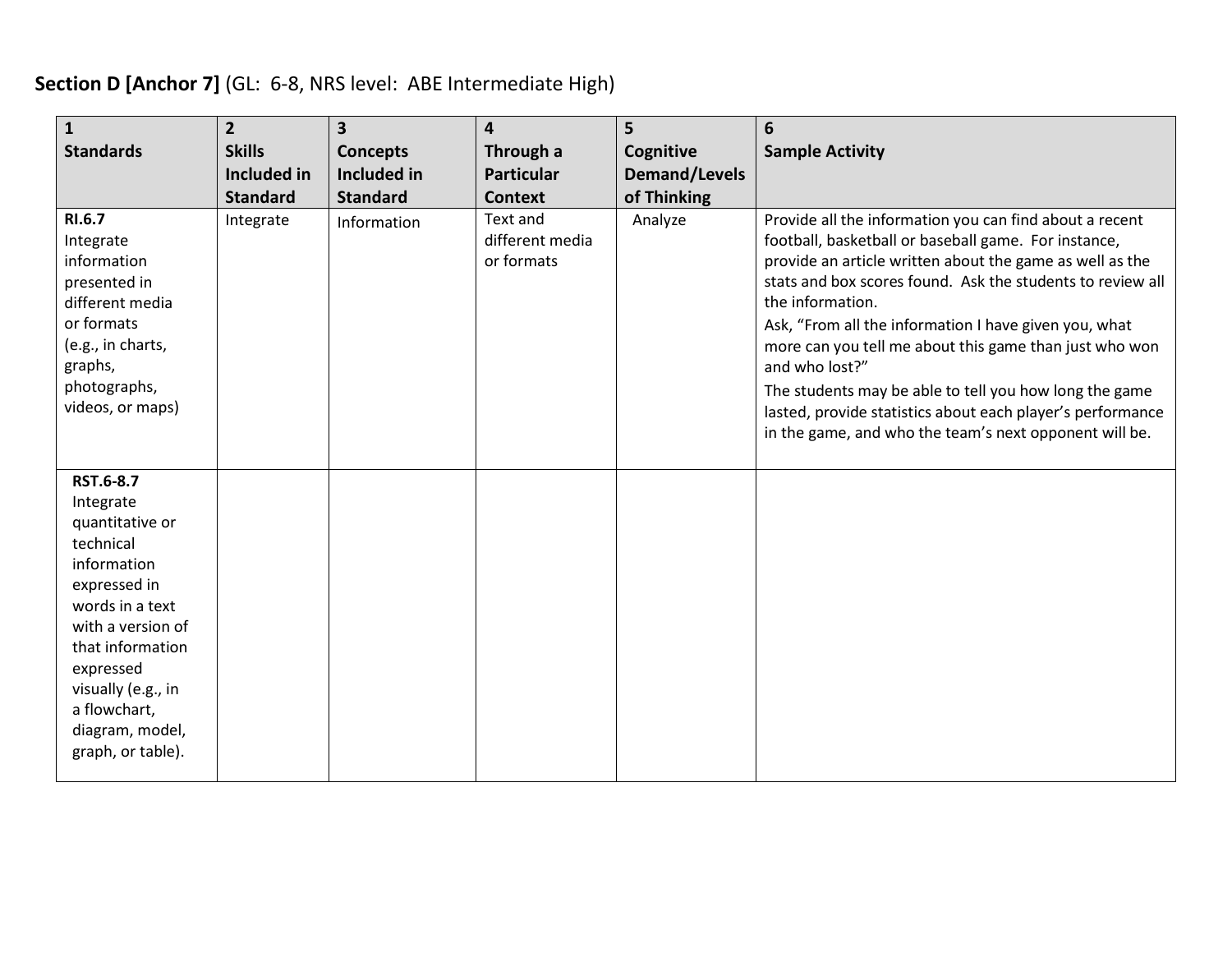## **Section E [Anchor 7]** (GL: 9-12, NRS level: ASE)

| $\mathbf{1}$<br><b>Standards</b>                                                                                                                                                                                                     | $\overline{2}$<br><b>Skills Included</b><br>in Standard | $\overline{\mathbf{3}}$<br><b>Concepts</b><br>Included in<br><b>Standard</b> | $\overline{\mathbf{4}}$<br>Through a<br><b>Particular</b><br><b>Context</b> | 5<br>Cognitive<br><b>Demand/Levels</b><br>of Thinking | 6<br><b>Sample Activity</b> |
|--------------------------------------------------------------------------------------------------------------------------------------------------------------------------------------------------------------------------------------|---------------------------------------------------------|------------------------------------------------------------------------------|-----------------------------------------------------------------------------|-------------------------------------------------------|-----------------------------|
| RH.9-10.7<br>Integrate<br>quantitative or<br>technical analysis<br>(e.g., charts,<br>research data)<br>with qualitative<br>analysis in print or<br>digital text.                                                                     |                                                         |                                                                              |                                                                             |                                                       |                             |
| RST.9-10.7<br>Translate<br>quantitative or<br>technical<br>information<br>expressed in words<br>in a text into visual<br>form (e.g., a table<br>or chart) and<br>translate<br>information<br>expressed visually<br>or mathematically |                                                         |                                                                              |                                                                             |                                                       |                             |
| (e.g., in an<br>equation) into<br>words.                                                                                                                                                                                             |                                                         |                                                                              |                                                                             |                                                       |                             |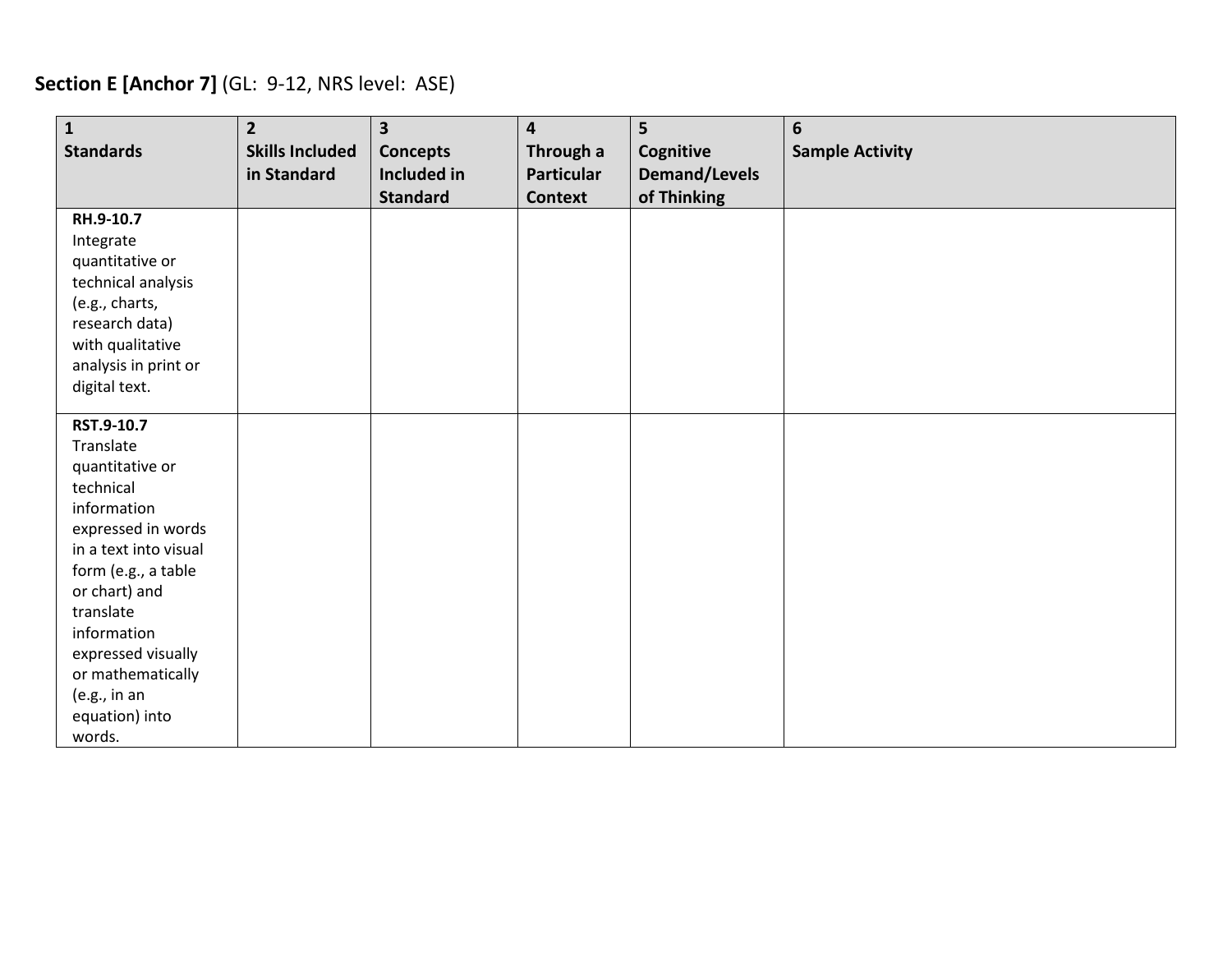## **Section E [Anchor 7]** (GL: 9-12, NRS level: ASE)

| $\mathbf{1}$<br><b>Standards</b>                                                                                                                                                                                                                         | <b>Skills Included</b>    | 3<br><b>Concepts</b>                  | $\boldsymbol{4}$<br>Through a                                                                                                                  | 5<br>Cognitive       | 6<br><b>Sample Activity</b>                                                                                                                                                                                                                                                                                                                                                                                                                                                                 |
|----------------------------------------------------------------------------------------------------------------------------------------------------------------------------------------------------------------------------------------------------------|---------------------------|---------------------------------------|------------------------------------------------------------------------------------------------------------------------------------------------|----------------------|---------------------------------------------------------------------------------------------------------------------------------------------------------------------------------------------------------------------------------------------------------------------------------------------------------------------------------------------------------------------------------------------------------------------------------------------------------------------------------------------|
|                                                                                                                                                                                                                                                          | in Standard               | Included in                           | <b>Particular</b>                                                                                                                              | <b>Demand/Levels</b> |                                                                                                                                                                                                                                                                                                                                                                                                                                                                                             |
|                                                                                                                                                                                                                                                          |                           | <b>Standard</b>                       | <b>Context</b>                                                                                                                                 | of Thinking          |                                                                                                                                                                                                                                                                                                                                                                                                                                                                                             |
| RI.11-12.7<br>Integrate and<br>evaluate multiple<br>sources of<br>information<br>presented in<br>different media or<br>formats (e.g.,<br>visually,<br>quantitatively) as<br>well as in words in<br>order to address a<br>question or solve a<br>problem. | Integrate<br>and evaluate | Multiple<br>sources of<br>information | Information<br>presented<br>in<br>different<br>media or<br>formats<br>as well as<br>words to<br>address a<br>question<br>or solve a<br>problem | Evaluate             | Present the following scenario: You need to plan a<br>weekend trip you and your family will be taking to<br>(change to a place you can go in Wy for a weekend).<br>You have heard about many attractions in the area<br>and want to plan for one or two special things. Check<br>out the following Web sites (or conduct an Internet<br>search) and choose one or two things to do that<br>weekend.<br>Insert website info<br>http://www.youtube.com/watch?v=KQ2I6BhKQTQ&<br>feature=relate |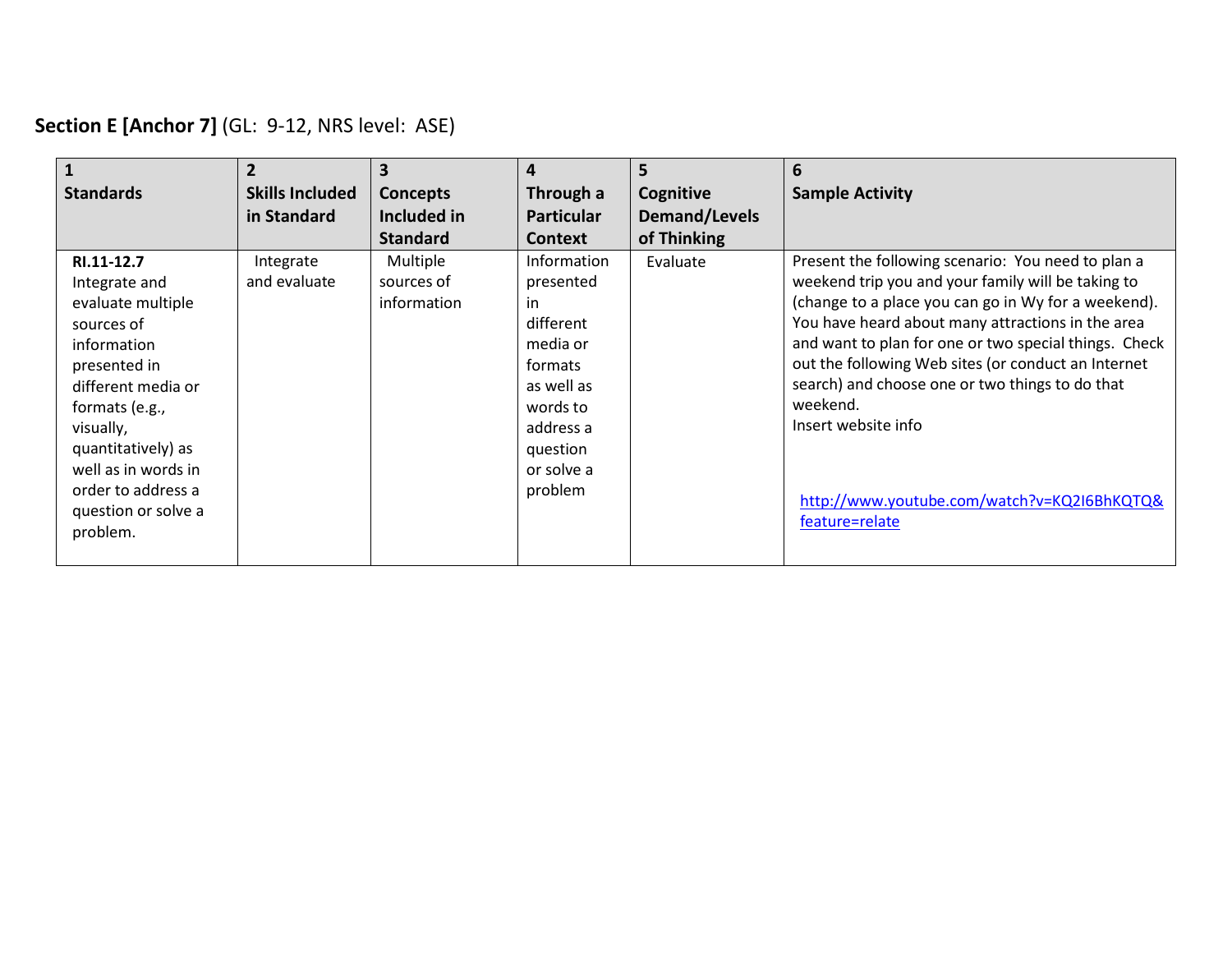| A                                                                                                                                                                                                                                                                                 | В                                                                                          |                                                                                                                                                                                   | D                                                                                                                                                                                                                                        |                                                                                                                                                                                                                                      |  |  |  |  |
|-----------------------------------------------------------------------------------------------------------------------------------------------------------------------------------------------------------------------------------------------------------------------------------|--------------------------------------------------------------------------------------------|-----------------------------------------------------------------------------------------------------------------------------------------------------------------------------------|------------------------------------------------------------------------------------------------------------------------------------------------------------------------------------------------------------------------------------------|--------------------------------------------------------------------------------------------------------------------------------------------------------------------------------------------------------------------------------------|--|--|--|--|
| $\mid$ CCR Anchor 8: Delineate and evaluate the argument and specific claims in a text, including the validity of the reasoning as well as the relevance<br>and sufficiency of the evidence. (Apply this standard to texts of appropriate complexity as outlined by Standard 10.) |                                                                                            |                                                                                                                                                                                   |                                                                                                                                                                                                                                          |                                                                                                                                                                                                                                      |  |  |  |  |
| Identify the reasons<br>an author gives to<br>support points in a<br>text. (RI.1.8)                                                                                                                                                                                               | Describe how reasons<br>support specific points<br>the author makes in a<br>text. (RI.2.8) | Explain how an author uses<br>reasons and evidence to<br>support particular points in<br>a text, identifying which<br>reasons and evidence<br>support which point(s).<br>(RI.5.8) | Delineate and evaluate the<br>argument and specific claims in<br>a text, assessing whether the<br>reasoning is sound and the<br>evidence is relevant and<br>sufficient; recognize when<br>irrelevant evidence is<br>introduced. (RI.8.8) | Delineate and evaluate the argument and<br>specific claims in a text, assessing whether the<br>reasoning is valid and the evidence is relevant<br>and sufficient; identify false statements and<br>fallacious reasoning. (RI.9-10.8) |  |  |  |  |

## **Section A [Anchor 8]** (GL: K-1, NRS level: ABE Literacy)

|                         |                    |                             |                             |                         | 6                             |
|-------------------------|--------------------|-----------------------------|-----------------------------|-------------------------|-------------------------------|
| <b>Standards</b>        | Skills Included in | <b>Concepts Included in</b> | <b>Through a Particular</b> | Cognitive               | <b>Sample Activity</b>        |
|                         | <b>Standard</b>    | <b>Standard</b>             | Context                     | <b>Demand/Levels of</b> |                               |
|                         |                    |                             |                             | <b>Thinking</b>         |                               |
| <b>RI.1.8</b>           | Identify           | Reasons                     | Text                        | Remember                | Present a brochure or         |
| Identify the reasons an |                    |                             |                             |                         | advertisement                 |
| author gives to support |                    |                             |                             |                         | from a cellular phone service |
| point is a text.        |                    |                             |                             |                         | provider and ask the          |
|                         |                    |                             |                             |                         | students to find the reasons  |
|                         |                    |                             |                             |                         | given that would make them    |
|                         |                    |                             |                             |                         | want to sign a contract with  |
|                         |                    |                             |                             |                         | that provider.                |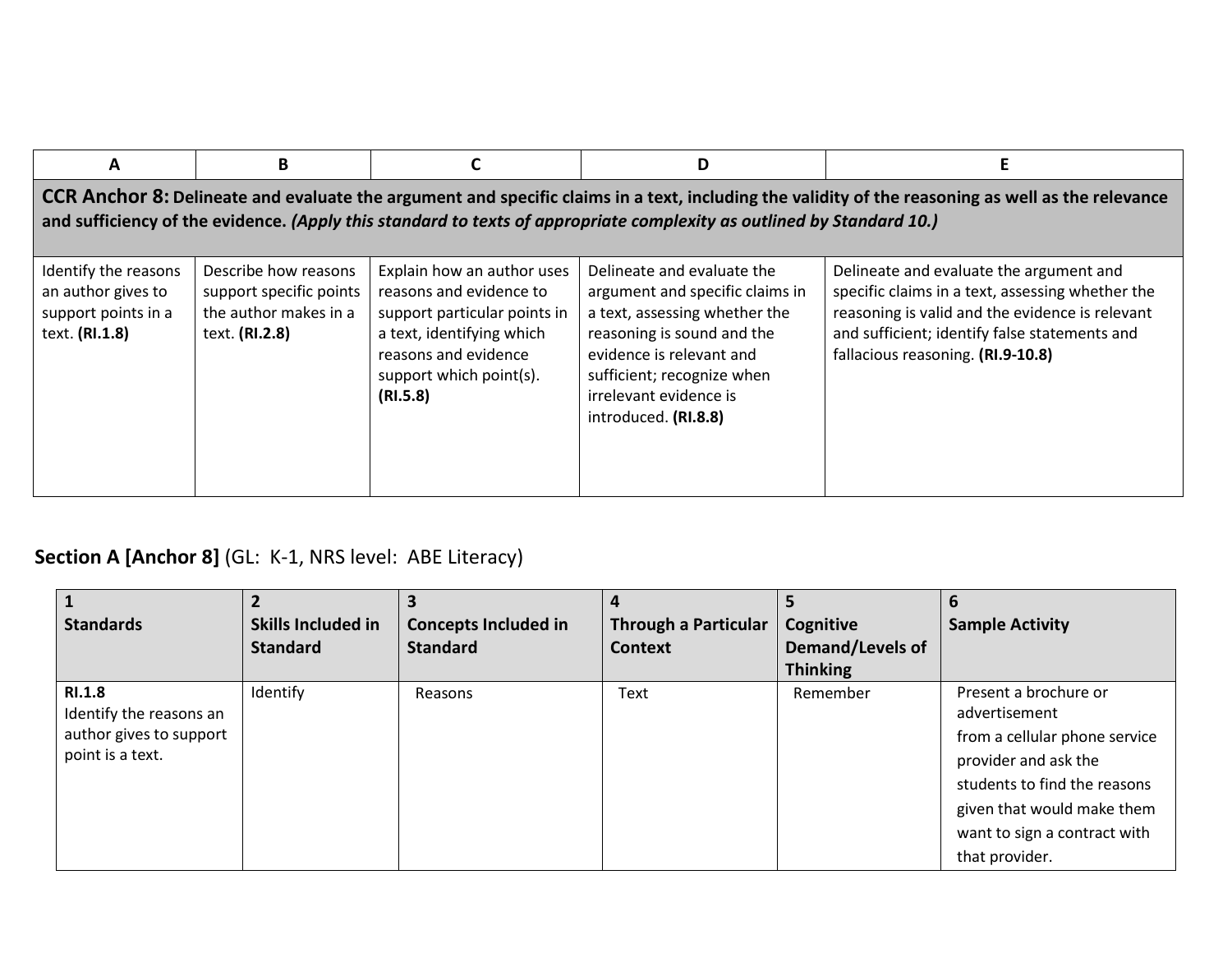#### **Section B [Anchor 8]** (GL: 2-2, NRS level: ABE Beginning)

| <b>Standards</b>                                                                                   | Skills Included in<br><b>Standard</b> | <b>Concepts</b><br>Included in<br><b>Standard</b> | Through a<br><b>Particular Context</b> | Cognitive<br><b>Demand/Levels</b><br>of Thinking | <b>Sample Activity</b>                                                                                                                                                                                                                                                                        |
|----------------------------------------------------------------------------------------------------|---------------------------------------|---------------------------------------------------|----------------------------------------|--------------------------------------------------|-----------------------------------------------------------------------------------------------------------------------------------------------------------------------------------------------------------------------------------------------------------------------------------------------|
| <b>RI.2.8</b><br>Describe how reasons<br>support specific points<br>the author makes in a<br>text. | <b>Describe</b>                       | How reasons<br>support                            | Text                                   | Analyze                                          | Provide an article from the local news<br>about a controversial community issue (for<br>example, restaurants becoming smoke<br>free) and ask students to read the article.<br>Ask the students to look for the reasons<br>cited and ask, "How do those reasons<br>support the writer's view?" |

#### **Section C [Anchor 8]** (GL: 3-4, NRS level: ABE Intermediate Low)

|                                                                                                                                                                                                 |                     |                                                                                                             |                   |                         | 6                                                                                                                                                                                                                                                                                                                                                                                                                            |
|-------------------------------------------------------------------------------------------------------------------------------------------------------------------------------------------------|---------------------|-------------------------------------------------------------------------------------------------------------|-------------------|-------------------------|------------------------------------------------------------------------------------------------------------------------------------------------------------------------------------------------------------------------------------------------------------------------------------------------------------------------------------------------------------------------------------------------------------------------------|
| <b>Standards</b>                                                                                                                                                                                | <b>Skills</b>       | <b>Concepts</b>                                                                                             | Through a         | Cognitive               | <b>Sample Activity</b>                                                                                                                                                                                                                                                                                                                                                                                                       |
|                                                                                                                                                                                                 | Included in         | Included in                                                                                                 | <b>Particular</b> | <b>Demand/Levels of</b> |                                                                                                                                                                                                                                                                                                                                                                                                                              |
|                                                                                                                                                                                                 | <b>Standard</b>     | <b>Standard</b>                                                                                             | <b>Context</b>    | <b>Thinking</b>         |                                                                                                                                                                                                                                                                                                                                                                                                                              |
| <b>RI.5.8</b><br>Explain how an<br>author uses reasons<br>and evidence to<br>support particular<br>points in a text,<br>identifying which<br>reasons and evidence<br>support which<br>point(s). | Explain<br>Identify | How an author<br>uses reasons<br>and evidence.<br>Which reasons<br>and evidence<br>support which<br>points. | Text              | Understand              | Present the following scenario: Your friend needs to<br>replace a car. He asks your opinionshould he buy a<br>new or a used car? You found this article online. What<br>will you tell your friend? Provide reasons the author<br>provides to support your answer.<br>http://www.consumerreports.org/cro/cars/car-buying-<br>advice/guide-to- used-car-buying/narrow-your-<br>choices/pros-and-cons-of-buying- used/index.htm |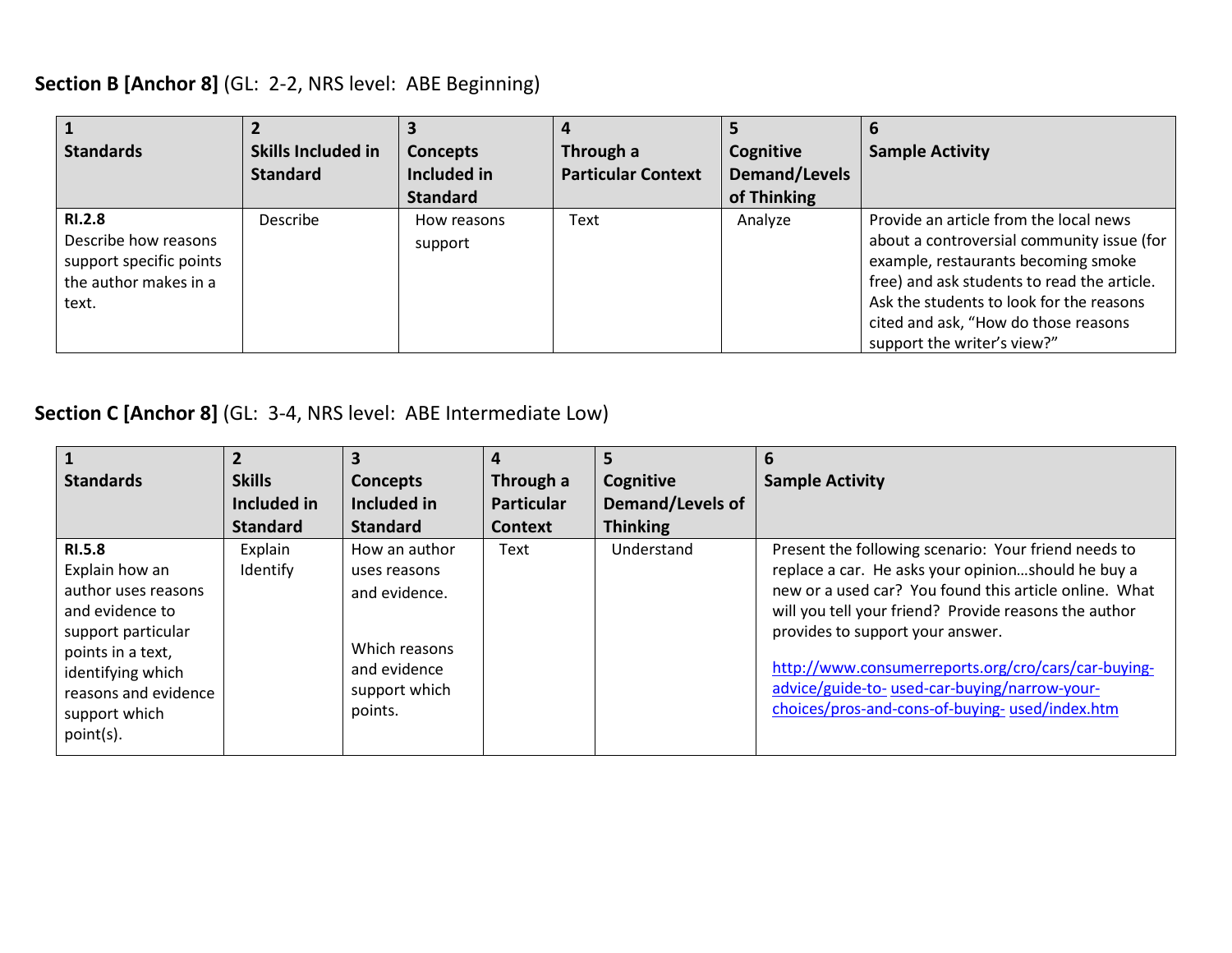## **Section D [Anchor 8]** (GL: 6-8, NRS level: ABE Intermediate High)

| <b>Standards</b>                                                                                                                                                                                                                                                | $\overline{2}$<br><b>Skills</b><br>Included in<br><b>Standard</b> | 3<br><b>Concepts</b><br>Included in<br><b>Standard</b> | 4<br>Through a<br><b>Particular</b><br><b>Context</b> | 5<br>Cognitive<br><b>Demand/Levels</b><br>of Thinking | 6<br><b>Sample Activity</b>                                                                                                                                                                                                                                                                                                                                                                                                                                                                                                                                                                                                                                                                                  |
|-----------------------------------------------------------------------------------------------------------------------------------------------------------------------------------------------------------------------------------------------------------------|-------------------------------------------------------------------|--------------------------------------------------------|-------------------------------------------------------|-------------------------------------------------------|--------------------------------------------------------------------------------------------------------------------------------------------------------------------------------------------------------------------------------------------------------------------------------------------------------------------------------------------------------------------------------------------------------------------------------------------------------------------------------------------------------------------------------------------------------------------------------------------------------------------------------------------------------------------------------------------------------------|
| <b>RI.8.8</b><br>Delineate and<br>evaluate the<br>argument and<br>specific claims in a<br>text, assessing<br>whether the<br>reasoning is sound<br>and the evidence is<br>relevant and<br>sufficient; recognize<br>when irrelevant<br>evidence is<br>introduced. | Delineate<br>and<br>evaluate<br>Recognize                         | Argument<br>and claims<br>Irrelevant<br>evidence       | Text                                                  | Evaluate                                              | Present the following scenario: You want to buy a new<br>car, but you have heard that it is not a smart decision-<br>that you would be better off buying a used car. The idea<br>of a brand new car is really exciting. Should you buy a<br>new - not used - one? Ask students to read the<br>following article and consider the claims that the writer<br>makes. Ask the students to list the claims or arguments.<br>Did the writer provide arguments that were not<br>relevant? What will you do? Buy a new or a used car?<br>Possible articles to use:<br>http://www.evecars.com/used-car-<br>guide.aspx?NA=222389&EL=3177655<br>http://www.allbusiness.com/personal-<br>finance/automobiles/2495-1.html |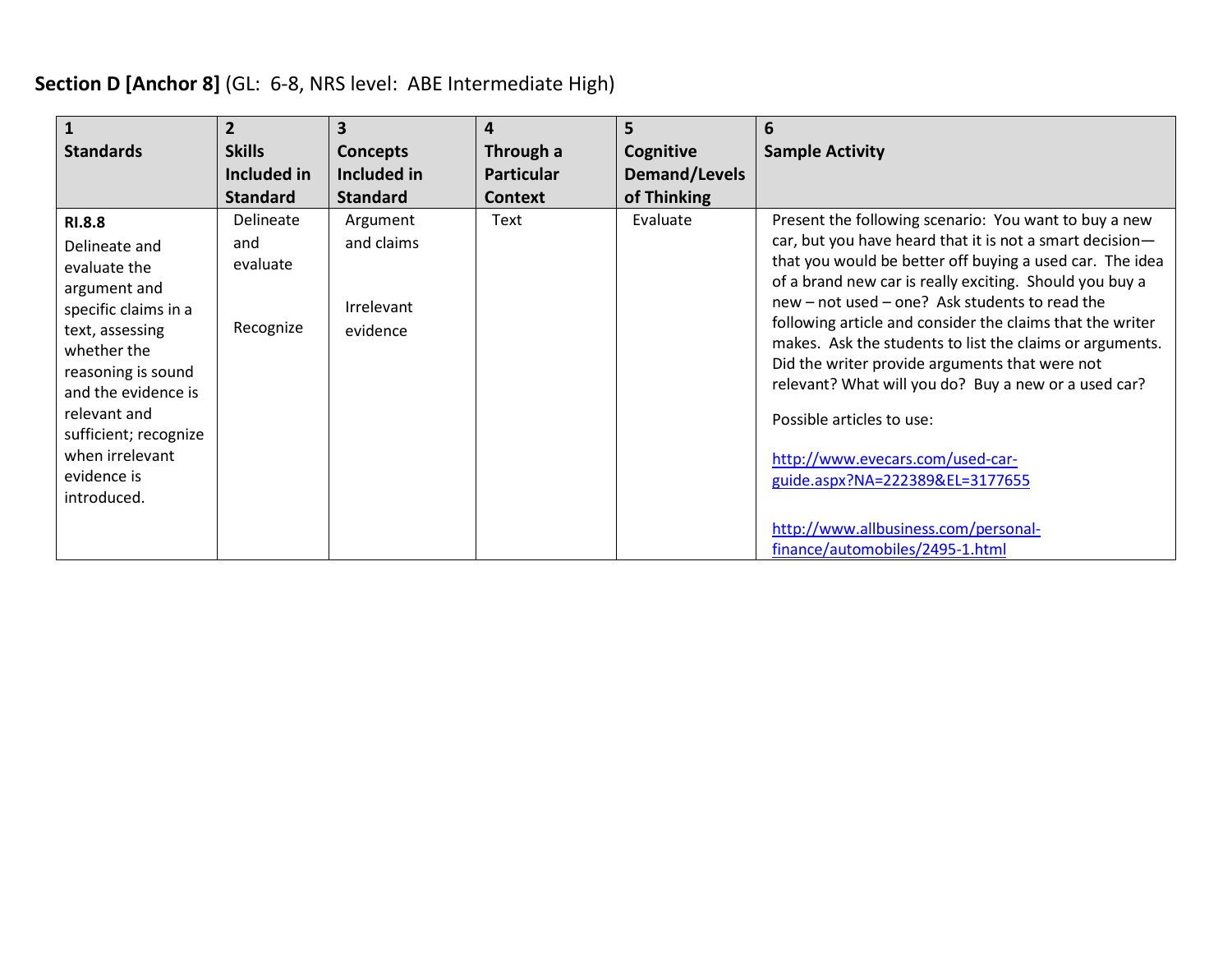## **Section E [Anchor 8]** (GL: 9-12, NRS level: ASE)

| $\mathbf{1}$<br><b>Standards</b>                                                                                                                                                                                                                              | $\overline{2}$<br><b>Skills Included</b><br>in Standard | 3<br><b>Concepts</b><br>Included in<br><b>Standard</b>                                   | 4<br>Through a<br><b>Particular</b><br><b>Context</b> | 5<br>Cognitive<br>Demand/Levels<br>of Thinking | 6<br><b>Sample Activity</b>                                                                                                                                                                                                                                                                                                                                                                                                                                                                                |
|---------------------------------------------------------------------------------------------------------------------------------------------------------------------------------------------------------------------------------------------------------------|---------------------------------------------------------|------------------------------------------------------------------------------------------|-------------------------------------------------------|------------------------------------------------|------------------------------------------------------------------------------------------------------------------------------------------------------------------------------------------------------------------------------------------------------------------------------------------------------------------------------------------------------------------------------------------------------------------------------------------------------------------------------------------------------------|
| RI.9-10.8<br>Delineate and<br>evaluate the<br>argument and<br>specific claims in a<br>text, assessing<br>whether the<br>reasoning is valid<br>and the evidence<br>is relevant and<br>sufficient; identify<br>false statements<br>and fallacious<br>reasoning. | Delineate<br>and evaluate<br>Identify                   | Argument<br>and specific<br>claims<br>False<br>statements and<br>fallacious<br>reasoning | Text                                                  | Evaluate                                       | Find an advertisement for a weight loss plan or drug.<br>Popular magazines would be a good source for this<br>sort of advertisement.<br>Ask students to read the advertisement and list the<br>specific claims made. Then ask them to evaluate the<br>claims to determine if they think the reasoning is valid<br>and the evidence provided is relevant and sufficient<br>to make that claim.<br>Do they think there are any false statements made in<br>the advertisement? If so, why do they think that? |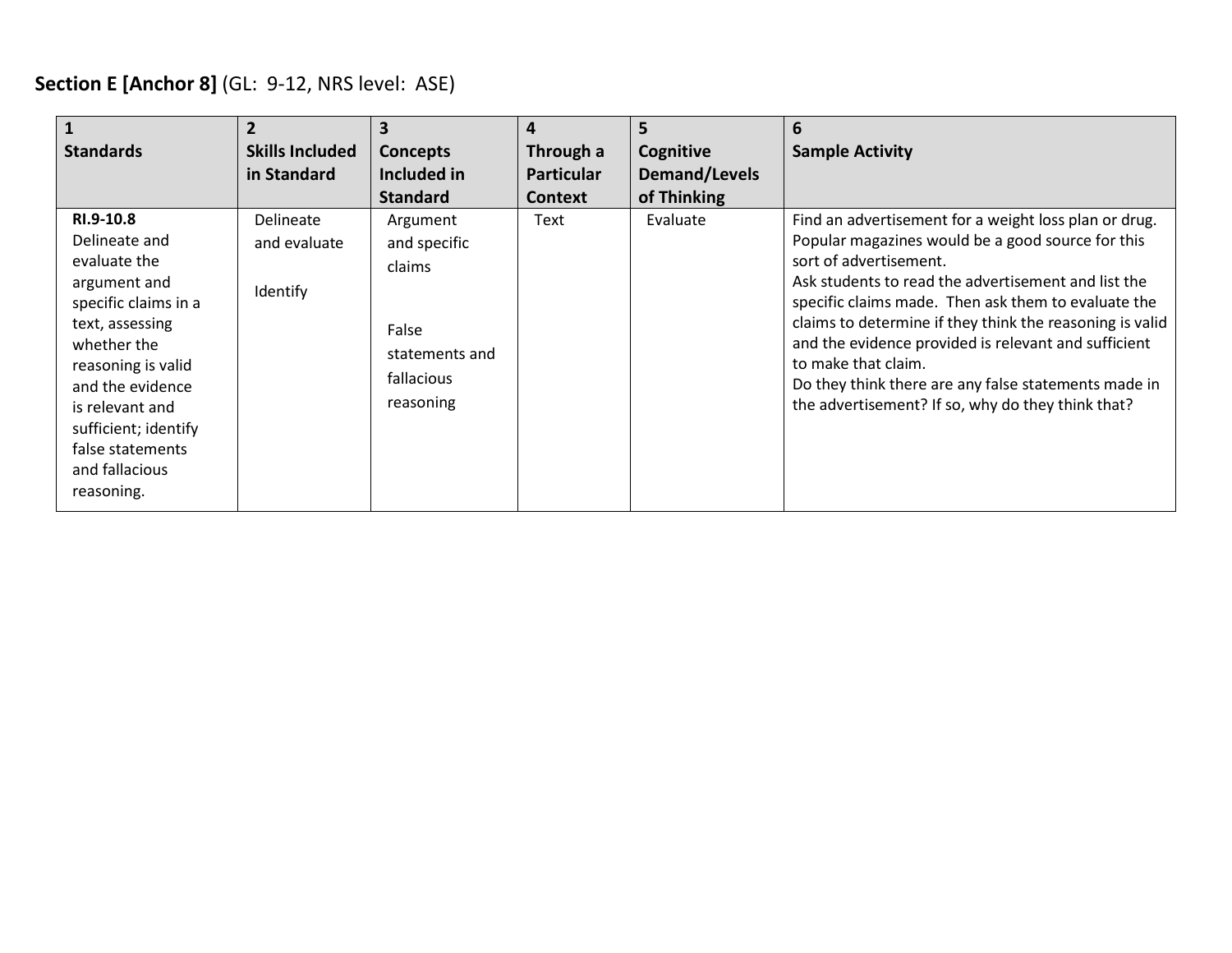| A                                                                                                                                                                              | B                                                                                                                                | $\mathbf c$                                                                                                                                 | D                                                                                                                                                                                               | Е                                                                                                                                                                                                                                                                                                                                                                                                                                                                                                                                                                                                                                                                                                                                                                                                                                                                                                                                                                                                                                   |
|--------------------------------------------------------------------------------------------------------------------------------------------------------------------------------|----------------------------------------------------------------------------------------------------------------------------------|---------------------------------------------------------------------------------------------------------------------------------------------|-------------------------------------------------------------------------------------------------------------------------------------------------------------------------------------------------|-------------------------------------------------------------------------------------------------------------------------------------------------------------------------------------------------------------------------------------------------------------------------------------------------------------------------------------------------------------------------------------------------------------------------------------------------------------------------------------------------------------------------------------------------------------------------------------------------------------------------------------------------------------------------------------------------------------------------------------------------------------------------------------------------------------------------------------------------------------------------------------------------------------------------------------------------------------------------------------------------------------------------------------|
|                                                                                                                                                                                |                                                                                                                                  |                                                                                                                                             | authors take. (Apply this standard to texts of appropriate complexity as outlined by Standard 10.)                                                                                              | CCR Anchor 9: Analyze how two or more texts address similar themes or topics in order to build knowledge or to compare the approaches the                                                                                                                                                                                                                                                                                                                                                                                                                                                                                                                                                                                                                                                                                                                                                                                                                                                                                           |
| <b>Identify basic</b><br>similarities in and<br>differences between<br>two texts on the<br>same topic (e.g., in<br>illustrations,<br>descriptions, or<br>procedures). (RI.1.9) | Compare and contrast<br>the most important<br>points and key details<br>presented in two texts<br>on the same topic.<br>(RI.3.9) | Integrate information from<br>several texts on the same<br>topic in order to write or<br>speak about the subject<br>knowledgeably. (RI.5.9) | Analyze a case in which two or<br>more texts provide conflicting<br>information on the same topic<br>and identify where the texts<br>disagree on matters of fact or<br>interpretation. (RI.8.9) | Analyze seminal U.S. documents of historical and<br>literary significance (e.g., Washington's Farewell<br>Address, the Gettysburg Address, Roosevelt's<br>Four Freedoms speech, King's "Letter from<br>Birmingham Jail"), including how they address<br>related themes and concepts. (RI.9-10.9)<br>Analyze seventeenth-, eighteenth-, and<br>nineteenth-century foundational U.S. documents<br>of historical and literary significance (including<br>The Declaration of Independence, the Preamble<br>to the Constitution, the Bill of Rights, and<br>Lincoln's Second Inaugural Address) for their<br>themes, purposes, and rhetorical features.<br>$(RI.11-12.9)$<br>Compare and contrast findings presented in a<br>text to those from other sources (including their<br>own experiments), noting when the findings<br>support or contradict previous explanations or<br>accounts. (RST.9-10.9)<br>• Application: compare and contrast treatments<br>of the same topic in several primary and<br>secondary sources. (RH.9-10.9) |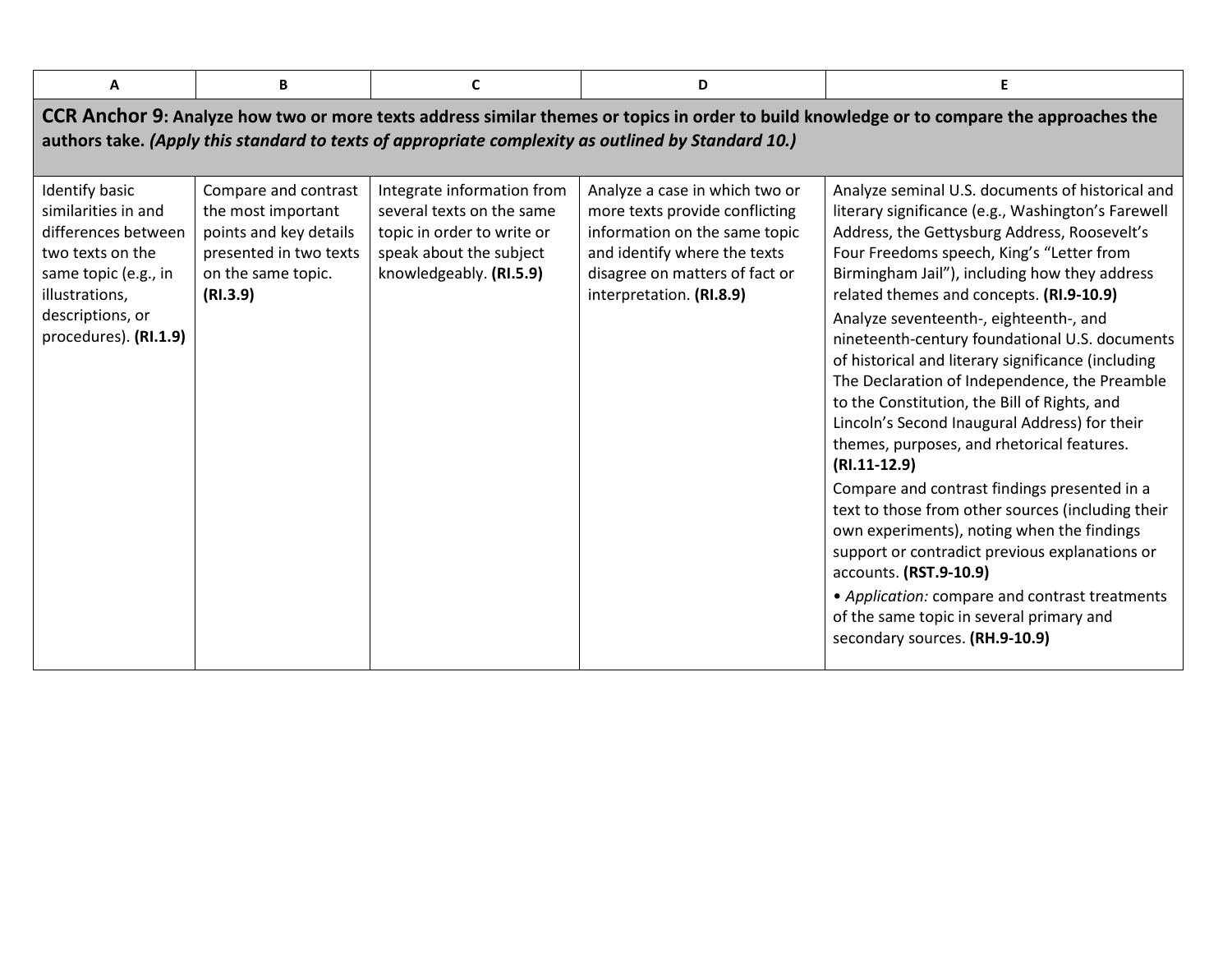#### **Section A [Anchor 9]** (GL: K-1, NRS level: ABE Literacy)

| <b>Standards</b>                                                                                                                                                                | <b>Skills Included in</b><br><b>Standard</b> | <b>Concepts Included in</b><br><b>Standard</b>                                  | <b>Through a Particular</b><br>Context | Cognitive<br>Demand/Levels of<br><b>Thinking</b> | 6<br><b>Sample Activity</b>                                                                                                                                       |
|---------------------------------------------------------------------------------------------------------------------------------------------------------------------------------|----------------------------------------------|---------------------------------------------------------------------------------|----------------------------------------|--------------------------------------------------|-------------------------------------------------------------------------------------------------------------------------------------------------------------------|
| <b>RI.1.9</b><br>Identify basic<br>similarities in and<br>differences between<br>two texts on the same<br>topic (e.g., in<br>illustrations,<br>descriptions, or<br>procedures). | Identify                                     | Similarities,<br>differences<br>(illustrations,<br>descriptions,<br>procedures) | 2 texts on the<br>same topic           | Analyze                                          | Present the students with<br>advertisements from two<br>car dealerships. Ask<br>them to identify<br>similarities and<br>differences in the two<br>ads/businesses. |

#### **Section B [Anchor 9]** (GL: 2-2, NRS level: ABE Beginning)

|                                              | $\overline{2}$            | $\overline{\mathbf{3}}$ | 4                         | 5                | 6                                   |
|----------------------------------------------|---------------------------|-------------------------|---------------------------|------------------|-------------------------------------|
| <b>Standards</b>                             | <b>Skills Included in</b> | <b>Concepts</b>         | Through a                 | Cognitive        | <b>Sample Activity</b>              |
|                                              | <b>Standard</b>           | Included in             | <b>Particular Context</b> | Demand/Levels of |                                     |
|                                              |                           | <b>Standard</b>         |                           | <b>Thinking</b>  |                                     |
| <b>RI.3.9</b>                                | Compare and               | Most important          | Two texts on the          | Analyze          | Provide two articles written        |
| Compare and contrast                         | contrast                  | points and key          | same topic                |                  | about the same topic. For example,  |
| the most important                           |                           | details                 |                           |                  | find two articles on the importance |
| points and key details                       |                           |                         |                           |                  | of drinking water. (Google          |
| presented in two texts<br>on the same topic. |                           |                         |                           |                  | "importance of drinking water" to   |
|                                              |                           |                         |                           |                  | find several articles to choose     |
|                                              |                           |                         |                           |                  | from.) Ask the students to read     |
|                                              |                           |                         |                           |                  | each article and ask them to find   |
|                                              |                           |                         |                           |                  | similarities and differences in the |
|                                              |                           |                         |                           |                  | two. The focus should be not only   |
|                                              |                           |                         |                           |                  | on the main point but the key       |
|                                              |                           |                         |                           |                  | details as well.                    |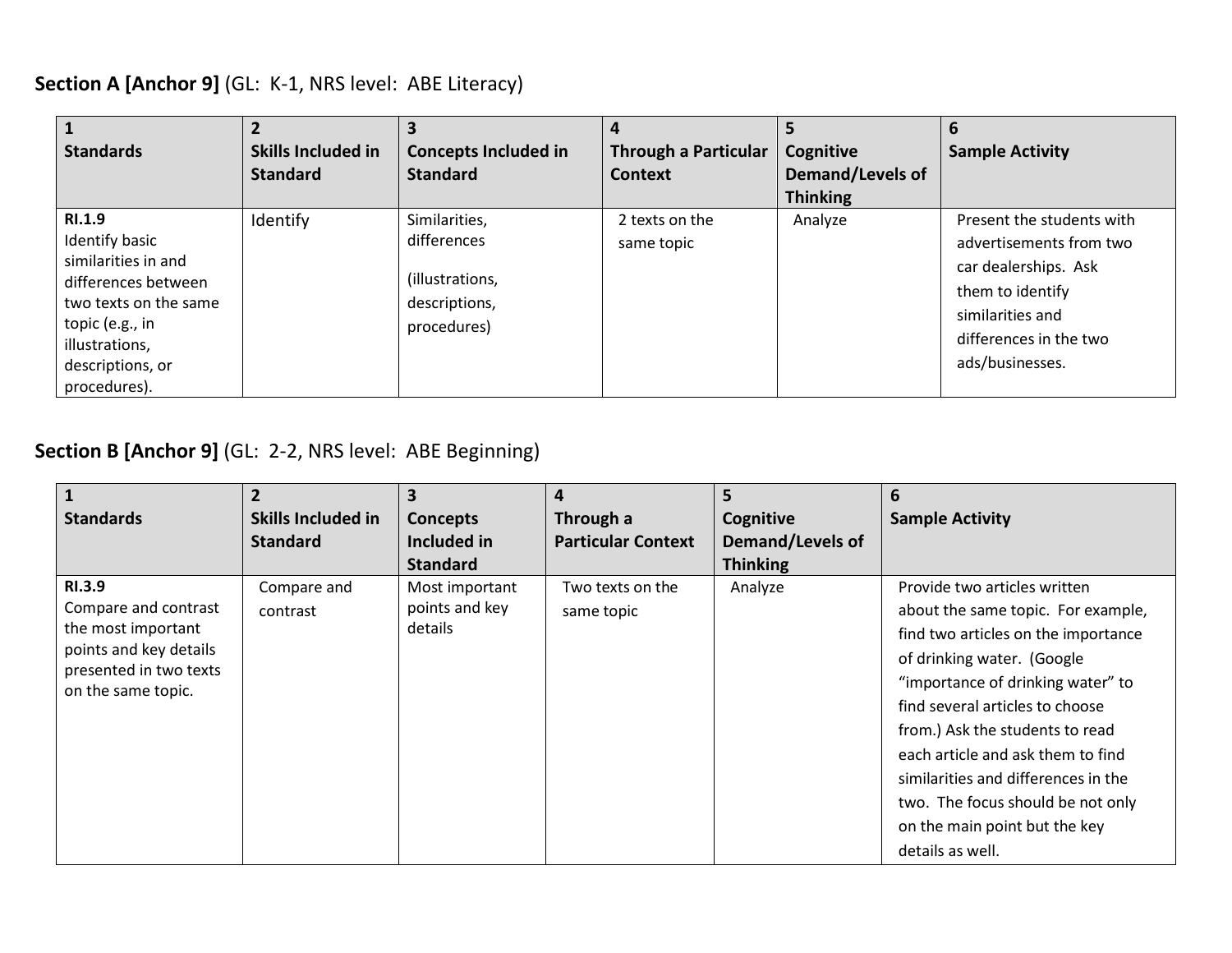## **Section C [Anchor 9]** (GL: 3-4, NRS level: ABE Intermediate Low)

| <b>Standards</b>                                                                                                                                   | $\overline{2}$<br><b>Skills</b><br>Included in | <b>Concepts</b><br>Included in | 4<br>Through a<br><b>Particular</b>   | 5.<br>Cognitive<br><b>Demand/Levels</b> | 6<br><b>Sample Activity</b>                                                                                                                                                                                                                                                                                                                                                                                                                                                                                                                                                                                                                        |
|----------------------------------------------------------------------------------------------------------------------------------------------------|------------------------------------------------|--------------------------------|---------------------------------------|-----------------------------------------|----------------------------------------------------------------------------------------------------------------------------------------------------------------------------------------------------------------------------------------------------------------------------------------------------------------------------------------------------------------------------------------------------------------------------------------------------------------------------------------------------------------------------------------------------------------------------------------------------------------------------------------------------|
|                                                                                                                                                    | <b>Standard</b>                                | <b>Standard</b>                | <b>Context</b>                        | of Thinking                             |                                                                                                                                                                                                                                                                                                                                                                                                                                                                                                                                                                                                                                                    |
| RI.5.9<br>Integrate information<br>from several texts on<br>the same topic in<br>order to write or<br>speak about the<br>subject<br>knowledgeably. | Integrate                                      | Information                    | Several<br>texts on the<br>same topic | Apply                                   | Present the following scenario (or something similar) about<br>undertaking a home improvement project. You want to put<br>up a fence so you have found these articles online about how<br>to go about it. Read the articles and determine the best way<br>to proceed with the projectwhat materials would be<br>needed, how much time it might take, and the steps one<br>would follow.<br>http://www.ehow.com/how 4517246 put-up-fence-<br>panels.html<br>http://www.cuprinol.co.uk/fences/put up a fence.jsp<br>http://www.ehow.com/how 4906305 put-up-wood-fence-<br>home.html<br>http://www.buzzle.com/articles/how-to-put-up-a-<br>fence.html |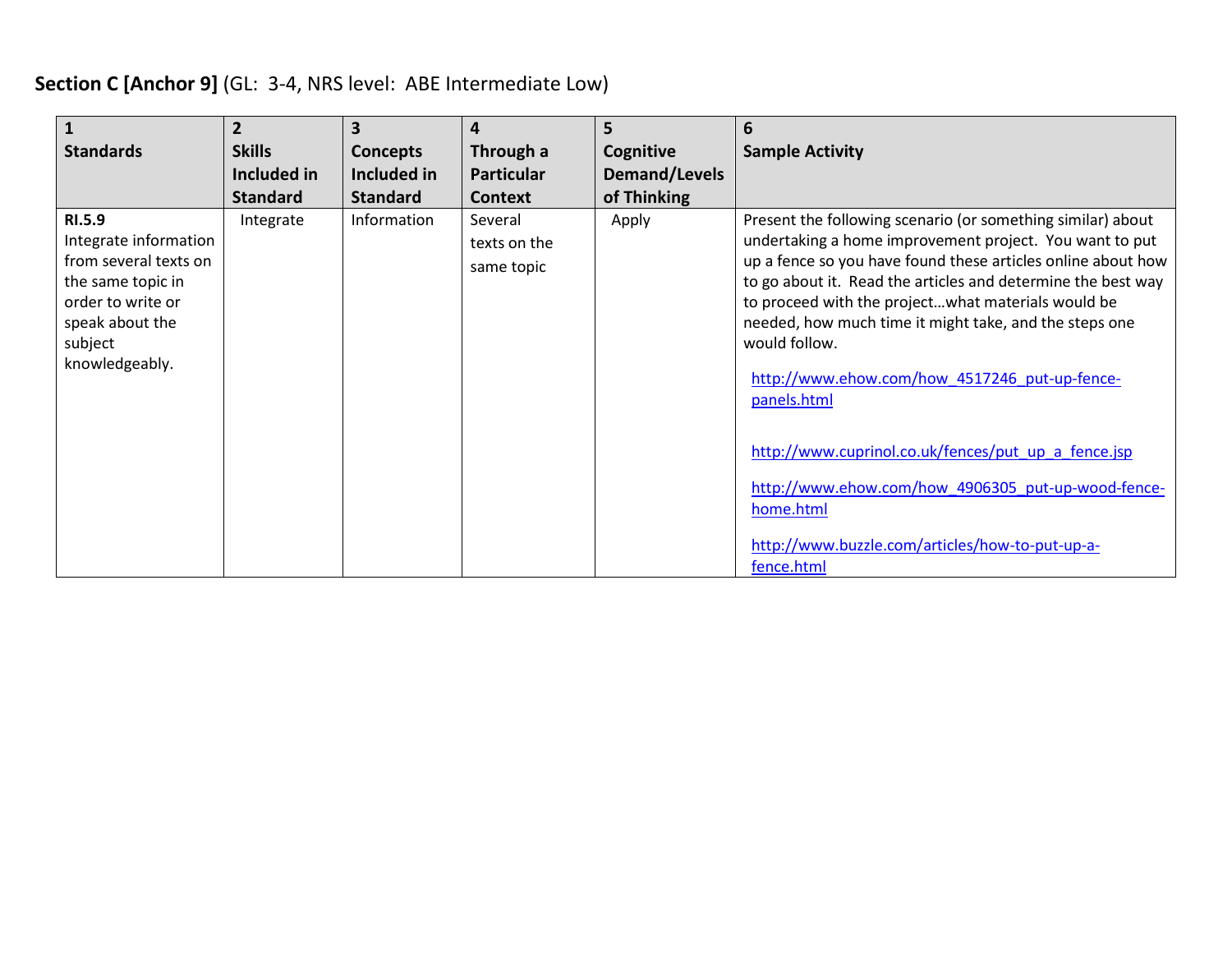## **Section D [Anchor 9]** (GL: 6-8, NRS level: ABE Intermediate High)

|                                                                                                                                                                                                           | $\overline{2}$      |                                                       | 4                                         | 5             | 6                                                                                                                                                                                                                                                                                                                                                                                                                                                                                                                      |
|-----------------------------------------------------------------------------------------------------------------------------------------------------------------------------------------------------------|---------------------|-------------------------------------------------------|-------------------------------------------|---------------|------------------------------------------------------------------------------------------------------------------------------------------------------------------------------------------------------------------------------------------------------------------------------------------------------------------------------------------------------------------------------------------------------------------------------------------------------------------------------------------------------------------------|
| <b>Standards</b>                                                                                                                                                                                          | <b>Skills</b>       | <b>Concepts</b>                                       | Through a                                 | Cognitive     | <b>Sample Activity</b>                                                                                                                                                                                                                                                                                                                                                                                                                                                                                                 |
|                                                                                                                                                                                                           | Included in         | Included in                                           | <b>Particular</b>                         | Demand/Levels |                                                                                                                                                                                                                                                                                                                                                                                                                                                                                                                        |
|                                                                                                                                                                                                           | <b>Standard</b>     | <b>Standard</b>                                       | <b>Context</b>                            | of Thinking   |                                                                                                                                                                                                                                                                                                                                                                                                                                                                                                                        |
| <b>RI.8.9</b><br>Analyze a case in<br>which two or<br>more texts<br>provide<br>conflicting<br>information on<br>the same topic<br>and identify<br>where the texts<br>disagree on<br>matters of fact<br>or | Analyze<br>Identify | Conflicting<br>Information<br>Where texts<br>disagree | Two or more<br>texts on the<br>same topic | Analyze       | Present the following scenario: Your best friend loves<br>chocolate pie. You want to make one for her for her<br>birthday. You are not sure how to make one so you<br>search the Internet for a recipe.<br>Oh, no, now you have a problem. You found two recipes;<br>they both sound good and easy to make.<br>However, there are differences in the recipes.<br>Look at the differences. Which one should you<br>make?<br>Examples:<br>http://www.foodnetwork.com/recipes/chocolate-<br>chiffon-pie-recipe/index.html |
| interpretation.                                                                                                                                                                                           |                     |                                                       |                                           |               | http://allrecipes.com/recipe/mels-best-ever-chocolate-<br>pie/detail.aspx                                                                                                                                                                                                                                                                                                                                                                                                                                              |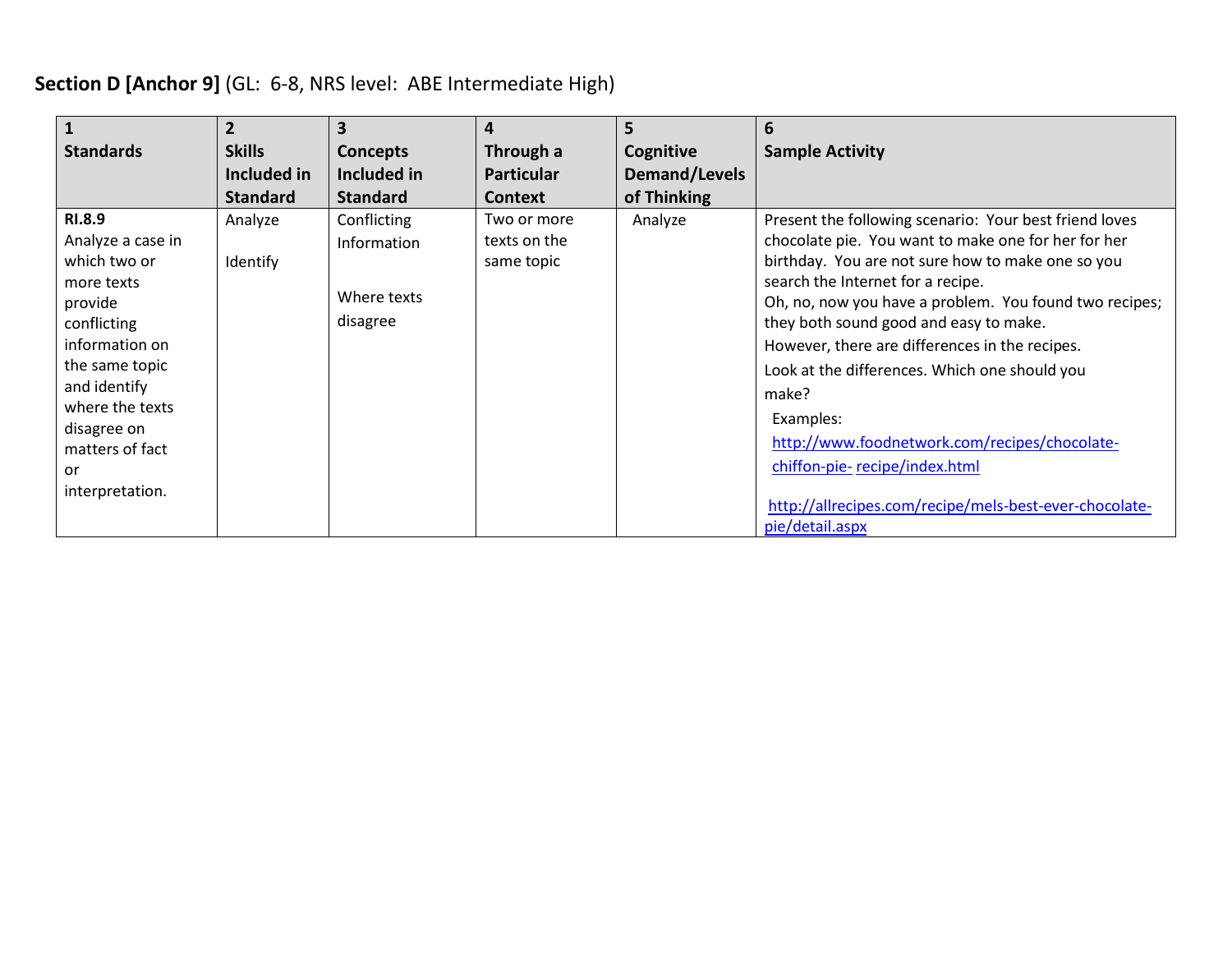## **Section E [Anchor 9]** (GL: 9-12, NRS level: ASE)

| $\mathbf{1}$<br><b>Standards</b>                                                                                                                                                                                                                                                                                                   | $\overline{2}$<br><b>Skills</b><br>Included in<br><b>Standard</b> | 3<br><b>Concepts</b><br>Included in<br><b>Standard</b>                               | 4<br>Through a<br><b>Particular</b><br><b>Context</b>                            | 5<br>Cognitive<br>Demand/<br>Levels of<br><b>Thinking</b> | 6<br><b>Sample Activity</b>                                                                                                                                                                                                                                                                                                                                                                                                                |
|------------------------------------------------------------------------------------------------------------------------------------------------------------------------------------------------------------------------------------------------------------------------------------------------------------------------------------|-------------------------------------------------------------------|--------------------------------------------------------------------------------------|----------------------------------------------------------------------------------|-----------------------------------------------------------|--------------------------------------------------------------------------------------------------------------------------------------------------------------------------------------------------------------------------------------------------------------------------------------------------------------------------------------------------------------------------------------------------------------------------------------------|
| RI.9-10.9<br>Analyze seminal<br>U.S. documents of<br>historical and<br>literary<br>significance<br>(e.g., Washington's<br>Farewell Address,<br>the Gettysburg<br>Address,<br>Roosevelt's Four<br>Freedoms speech,<br>King's "Letter from<br>Birmingham Jail"),<br>including how<br>they address<br>related themes<br>and concepts. | Analyze                                                           | Seminal U.S.<br><b>Documents</b><br>of historical<br>and<br>literary<br>significance | Seminal<br>U.S.<br>documents<br>of<br>historical<br>and literary<br>significance | Analyze                                                   | To help students see a real-life application of this standard, access<br>a speech of significancefor example, the governor's State of the<br>Commonwealth address, the President's State of the Union<br>address, or a presidential candidate's speech in which the party's<br>nomination is accepted. Ask students to read or listen to the<br>speech and determine the central ideas and how those ideas are<br>addressed in the speech. |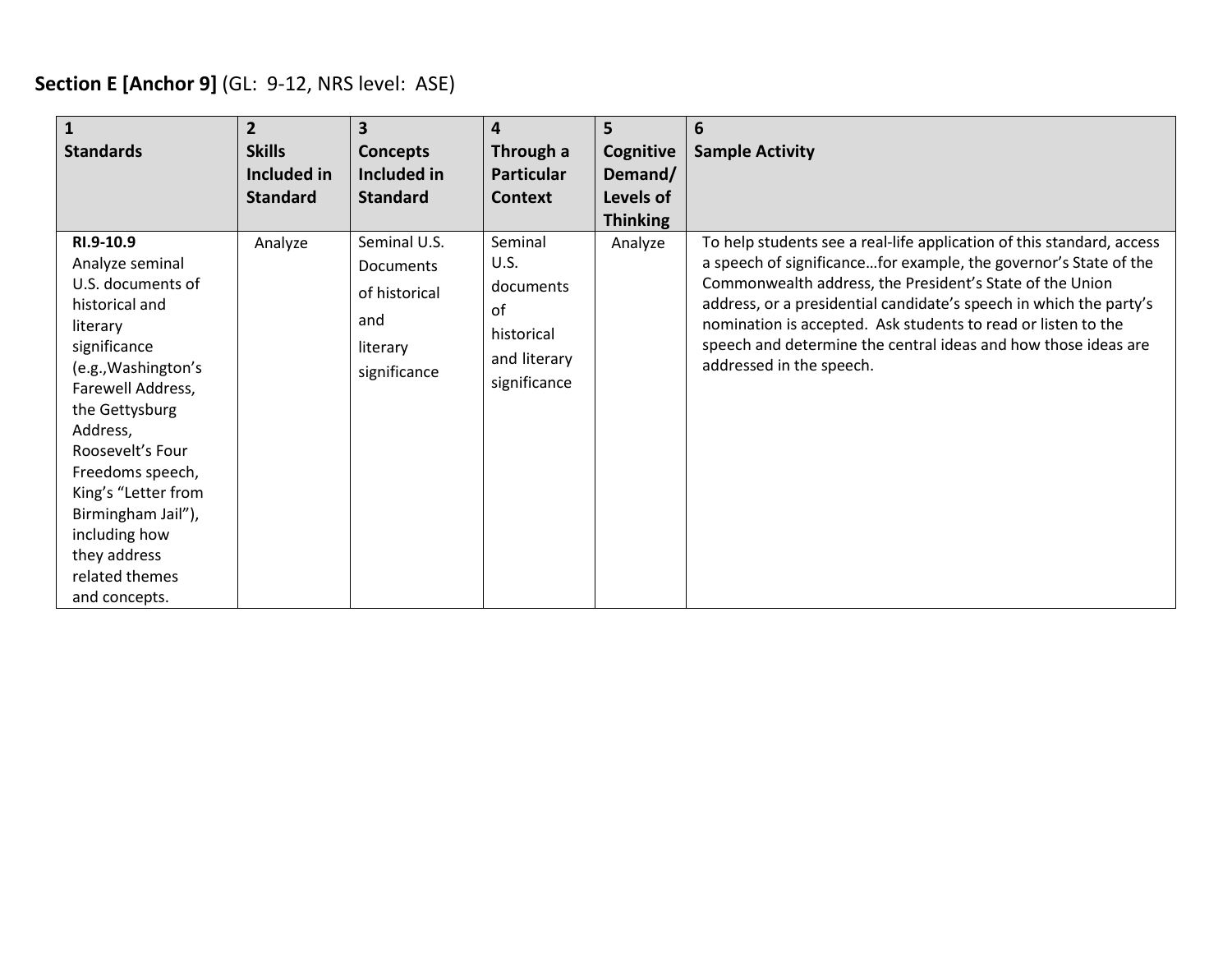## **Section E [Anchor 9]** (GL: 9-12, NRS level: ASE)

| 1                                                                                                                                                                                                                                                                                                                   | $\overline{2}$             | $\overline{\mathbf{3}}$                                                 | $\overline{\mathbf{4}}$                                                                                     | 5                                       | 6                                                                                                                                                                                                                                                                                                                                                                                                                                                                                                                                                                                                                                                                                           |
|---------------------------------------------------------------------------------------------------------------------------------------------------------------------------------------------------------------------------------------------------------------------------------------------------------------------|----------------------------|-------------------------------------------------------------------------|-------------------------------------------------------------------------------------------------------------|-----------------------------------------|---------------------------------------------------------------------------------------------------------------------------------------------------------------------------------------------------------------------------------------------------------------------------------------------------------------------------------------------------------------------------------------------------------------------------------------------------------------------------------------------------------------------------------------------------------------------------------------------------------------------------------------------------------------------------------------------|
| <b>Standards</b>                                                                                                                                                                                                                                                                                                    | <b>Skills</b>              | <b>Concepts</b><br>Included in                                          | Through a                                                                                                   | Cognitive                               | <b>Sample Activity</b>                                                                                                                                                                                                                                                                                                                                                                                                                                                                                                                                                                                                                                                                      |
|                                                                                                                                                                                                                                                                                                                     | Included in                |                                                                         | <b>Particular</b>                                                                                           | Demand/                                 |                                                                                                                                                                                                                                                                                                                                                                                                                                                                                                                                                                                                                                                                                             |
|                                                                                                                                                                                                                                                                                                                     |                            |                                                                         |                                                                                                             |                                         |                                                                                                                                                                                                                                                                                                                                                                                                                                                                                                                                                                                                                                                                                             |
| RI.11-12.9<br>Analyze<br>seventeenth-,<br>eighteenth-, and<br>nineteenth-<br>century<br>foundational U.S.<br>documents of<br>historical and<br>literary<br>significance<br>(including The<br>Declaration of<br>Independence, the<br>Preamble to the<br>Constitution, the<br>Bill of Rights, and<br>Lincoln's Second | <b>Standard</b><br>Analyze | <b>Standard</b><br>Themes,<br>purposes<br>and<br>rhetorical<br>features | <b>Context</b><br>Foundation<br>al U.S.<br>documents<br>of<br>historical<br>and<br>literary<br>significance | Levels of<br><b>Thinking</b><br>Analyze | To help students understand the relevance of this standard, ask<br>them to listen to and/or read the inaugural address of our current<br>president. President Obama's address can be found at<br>http://www.whitehouse.gov/blog/inaugural-address/<br>Ask students to read to determine the themes addressed and to<br>note rhetorical features of interest to them. What is the purpose<br>of<br>the speech? Perhaps you would want to focus on certain features<br>asking students to note them. For instance, is there imagery, an<br>appeal to emotion or logic, or paradox that you might have noted<br>when reading or hearing the address that you want to discuss with<br>students? |
| Inaugural Address)<br>for their themes,<br>purposes, and                                                                                                                                                                                                                                                            |                            |                                                                         |                                                                                                             |                                         |                                                                                                                                                                                                                                                                                                                                                                                                                                                                                                                                                                                                                                                                                             |
| rhetorical<br>features.                                                                                                                                                                                                                                                                                             |                            |                                                                         |                                                                                                             |                                         |                                                                                                                                                                                                                                                                                                                                                                                                                                                                                                                                                                                                                                                                                             |